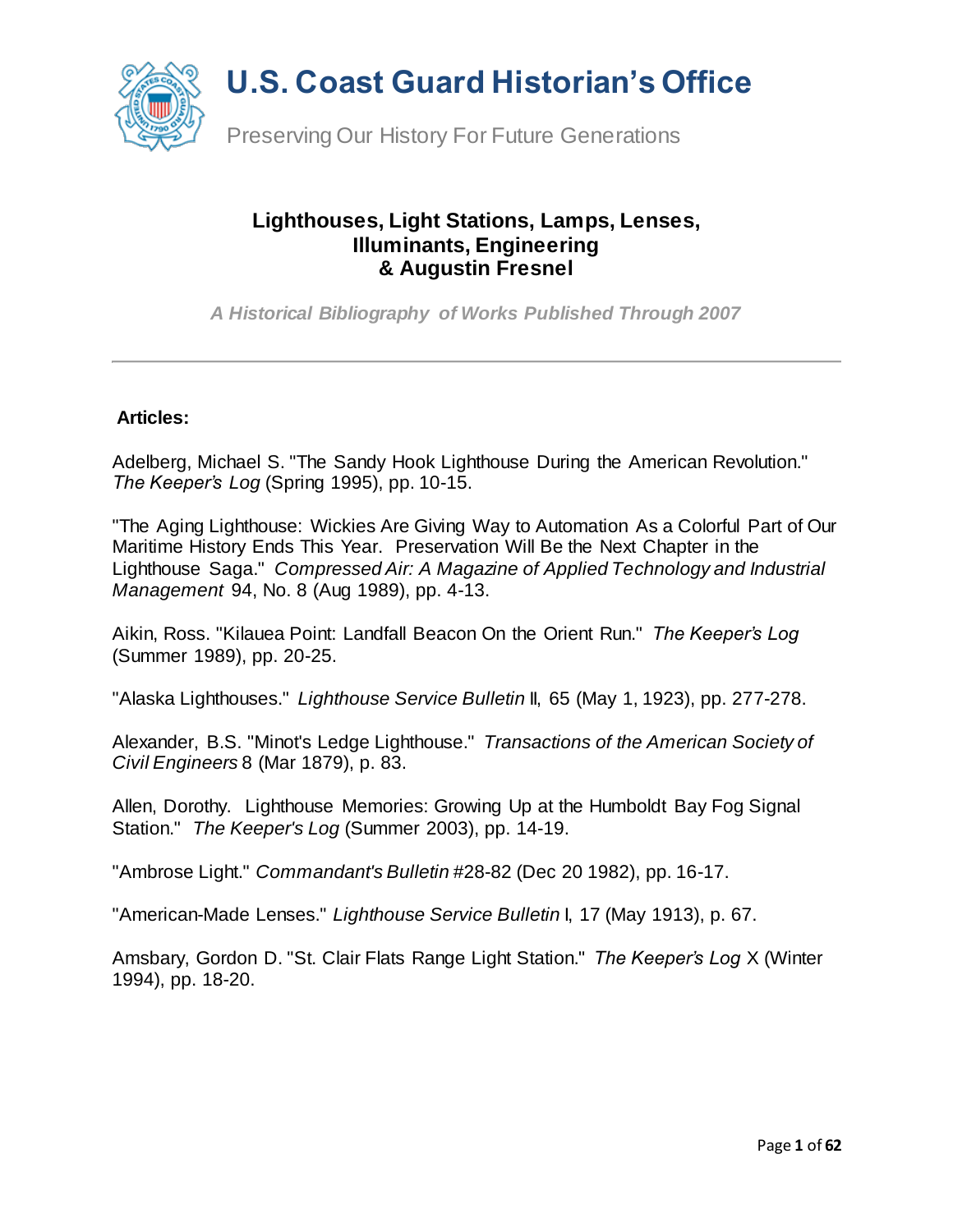

Preserving Our History For Future Generations

"Anacapa Island Light Station: New Primary Station on the Coast of California." *Lighthouse Service Bulletin* IV, 31 (Jul 1, 1932), pp. 123-125.

"Ancient Lighthouses." *Proceedings of the Marine Safety Council* 42 (Sep 1985), p. 189.

Anderson, Mazie Freeman. "Lighthouse Memories: Return to Petit Manan Light Station." *The Keeper's Log* (Summer 1995), pp. 16-20.

Antoniadi, E-M. "The Centenary of Augustin Fresnel." *Smithsonian Report* (1927), pp. 217-220.

Auld, J.A.M. "Automated Lights Will Guard the Coast." *Geographic Magazine* 54 (May 1982), pp. 254-259.

"Automatic Light on Navassa Island." *Lighthouse Service Bulletin* IV, 3 (Mar 1, 1930), p. 12.

"Automatic Lighthouses Save Money." *Lighthouse Service Bulletin* III, 21 (Sep 1, 1925), pp. 91-92.

Aweimrine, Cindy Jo. "The Cape May Lighthouse." *The Bay Pilot* 2, Issue 1 (Spring 2000), pp. 2, 4-5.

Bachand, Robert G. "Whaleback Lighthouse." *The Keeper's Log* (Winter 1993), pp. 2-7.

Baker, Stephen. "A Chesapeake Bay Beacon [Thimble Shoal] Receives a Face-lift." *Coast Guard* (Dec 1996), pp. 36-37.

Bailey, John. "Cape May Lighthouse." *The Keeper's Log* IX (Spring 1993), pp. 2-6.

"Ball-Bearing Chariot for First-Order Lens." *Lighthouse Service Bulletin* I, 43 (Jul 1915), pp. 170-171.

Baroco, Michael. "Delaware River Aids to Navigation Report." *The Bay Pilot*, Issue 13 (Winter 2002), pp. 17-18.

Barnard, J.G. "Lighthouse Engineering As Displayed at the Centennial Exhibition." *American Society of Civil Engineers Transactions* 8 (Mar 1879), p. 55.

"Barnegat Lighthouse on the Coast of New Jersey." *Lighthouse Service Bulletin* IV, 41 (May 1, 1933), p. 151.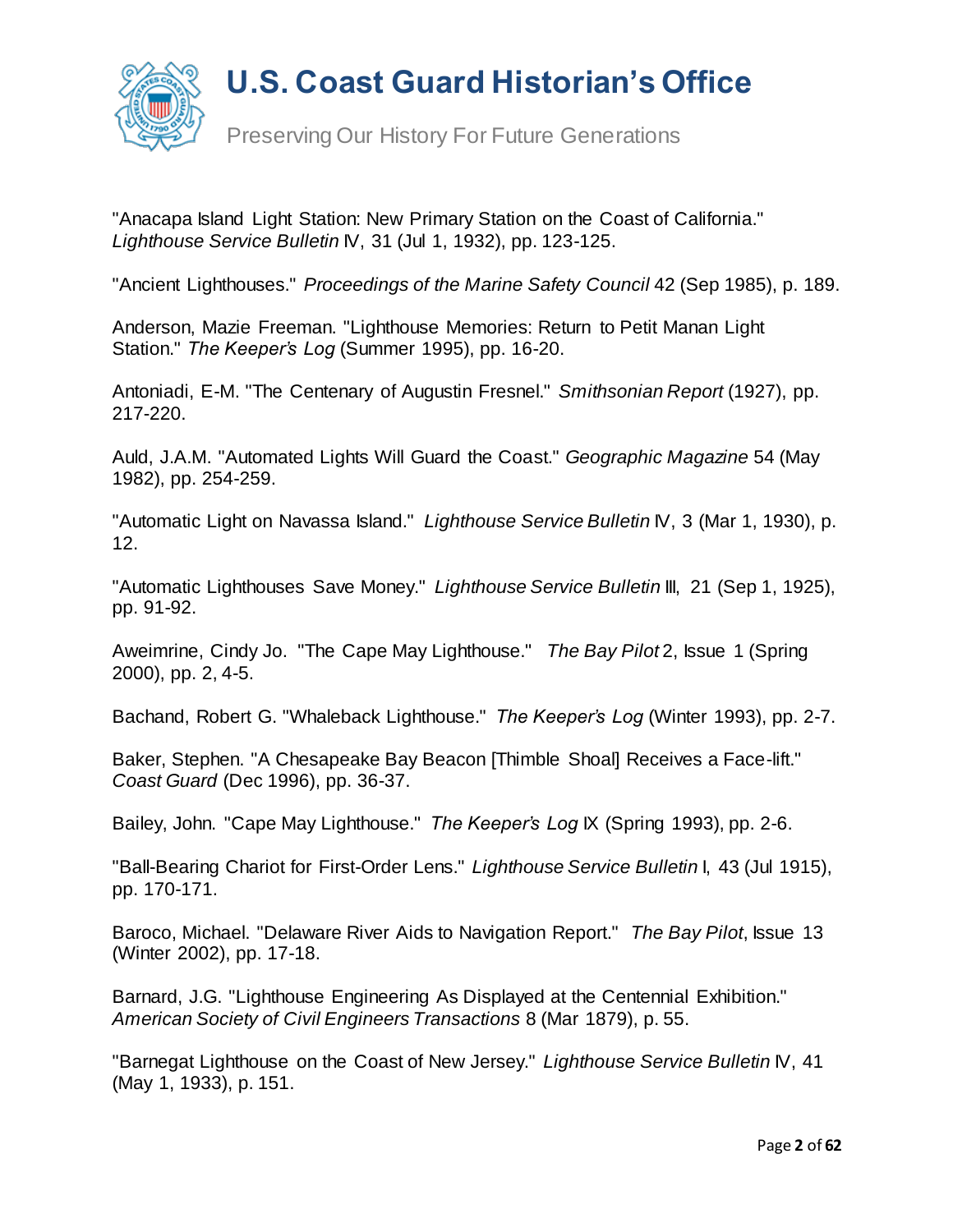

Barrett, Luther. "Sand Point Restored." *The Keeper's Log* (Spring 1992), pp. 13-17.

Bates, Robert, & Charles W. Scheck. "The Second Century on the Florida Reefs." *Coast Guard Engineers Digest* 21-211 (Summer 1981), pp. 2-14.

"Beacon Lights in California." *Lighthouse Service Bulletin* I, 32 (Aug 1914), p. 126.

"Beavertail Lighthouse, First Built by His Majesty's Colony of Rhode Island and Providence Plantation; Is Third Oldest Lighthouse in the United States." *Lighthouse Service Bulletin* V, 40 (Apr 1939), pp. 169-172.

Beckman, Stephen. "Cape Arago Lighthouse." *The Keeper's Log* X (Fall 1993), pp. 2-8.

Bergin, Layne. "Screwpile Lighthouses: From Britain to the Bay." *The Keeper's Log* (Spring 1987), pp. 10-15; reprinted, "*The Keeper's Log* (Summer 2004), pp. 12-17.

Biggs, Jerry. "Door to the Apostles." *Lighthouse Digest* (Jul 2000), pp. 30-33

"Louisiana Lite." *Lighthouse Digest* (Jun 2000), pp. 36-37.

"Mission to Mama [Mama Juda]." *Lighthouse Digest* (Oct 2000), pp. 28-29.

"Singapore to Holland." *Lighthouse Digest* (Sep 2001), pp. 6-7.

Brittingham, Arthur. "Spring, 1942, WWII was Being Lost Off Cape Hatteras & Lookout as Nazi U-Boats Sank Dozens of Tankers." Outer Banks Lighthouse Society *Lighthouse News* VI, No. 2 (Summer 2000), 4-5.

Bjornson, Rolf. "Keeping the Lights Burning During World War II." *The Beacon* (Spring 1997), pp. 12-13.

Bohon, Edward. "Alaska's Lights." *Coast Guard Magazine (*Jan 1957), pp. 18-19.

Bordelon, Kathie. "Calcasieu River Light--Lost But Not Forgotten." *Lighthouse Digest* (Mar 2000), pp. 12-14.

"The Calcasieu River Lighthouse, 1876-1940." *Gulf South Historical Review* (Fall 1999), pp. 18-34.

Bostick, Douglas W. "Morris Island Lighthouse." *The Keeper's Log* (Fall 2001), pp. 2- 11.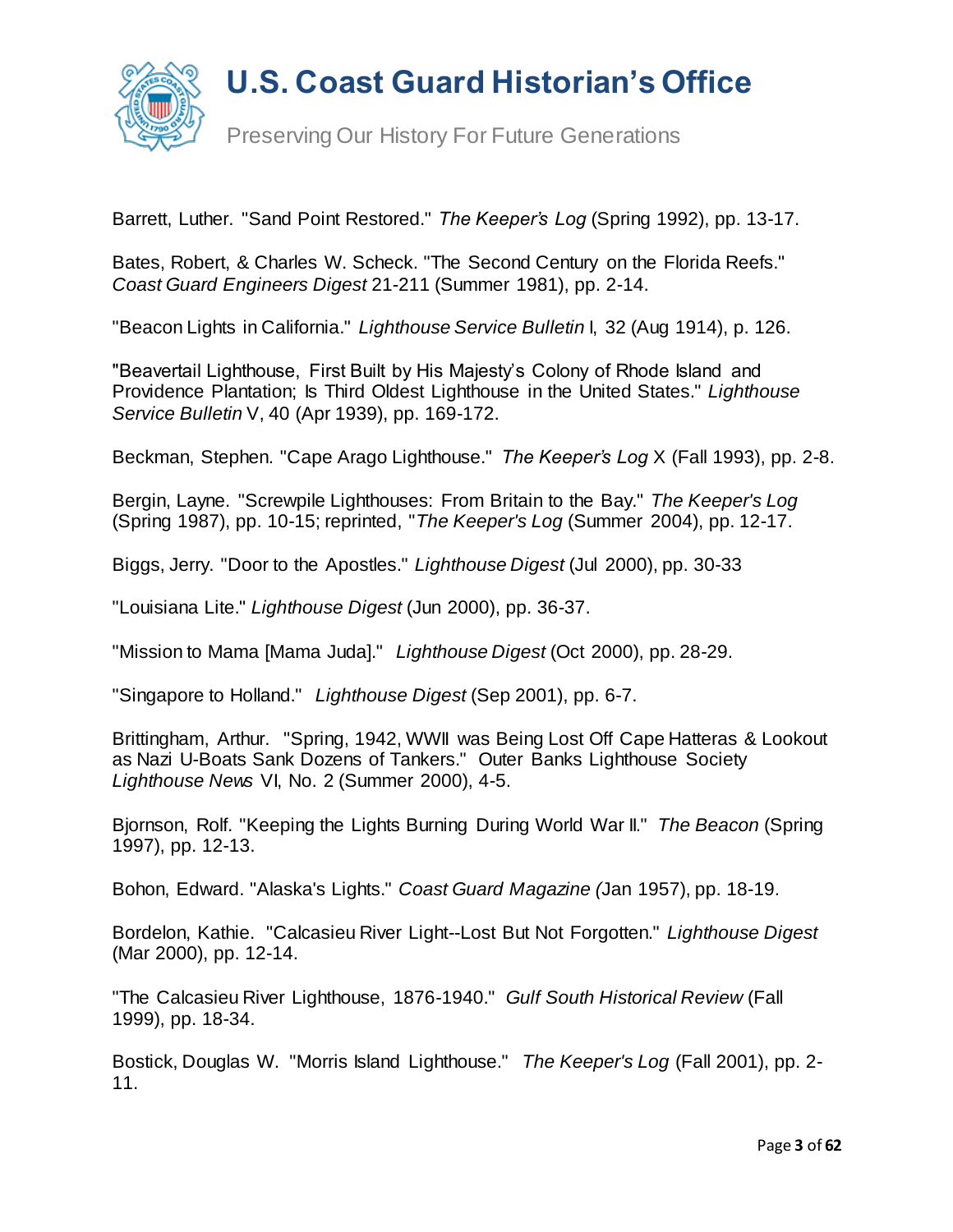

Preserving Our History For Future Generations

"Boston Light, America's Oldest Lighthouse is Again Lighted." *Coast Guard Bulletin* III, 2 (Aug 1945), pp. 23-24.

"Boston Light, Built in 1716, First Lighthouse Erected in United States." *Lighthouse Service Bulletin* V, 38 (Feb 1939), pp. 155-156.

Boucher, Jack. "Absecon Lighthouse." *The Keeper's Log* (Summer 1992), pp. 3-7.

Bradbury, Thomas. "The Guardian of the Harbor." *Kennebunkport Conservation Trust Newsletter* (Fall/Winter 1993).

"Brant Point Lighthouse, Nantucket, Mass., Second Lighthouse to be Built in the United States." *Lighthouse Service Bulletin* V, 39 (Mar 1939), pp. 161-163.

"Brant Point: America's Second Lighthouse." *The Keeper's Log* (Fall 1989), pp. 8-10.

"Bringing Old St. George Back to Life." *Lighthouse Digest* (Sep 1997), pp. 8-9.

Burgess, Robert H. "Trimming the Bay's Lights." The Mariner's Museum *Journal* 13 (Winter 1986), pp. 11-14.

Burkhardt, Joanna M. "The History of the Watch Hill Lighthouse—Rhode Island." *The Keeper's Log* (Winter 1998), pp. 2-11.

"Candlepower Test at Dry Tortugas Light Station." *Lighthouse Service Bulletin* IV, 30 (Jun 1, 1932), pp. 120-121.

"Cape Ann, Eaton's Neck, L.I., Highland, Mass., Hudson River." *Coast Guard Magazine*13 (Feb 1940), pp. 10-11, 16, 20.

"Cape Ann Lighthouses (Twin Lights) Tenth Station to be Built in the United States." *Coast Guard Bulletin* I, 5 (Nov 1939), pp. 32-33.

"Cape Decision Light Station, Alaska." *Lighthouse Service Bulletin* IV, 30 (Jun 1, 1932), pp. 119-120.

"Cape Hatteras Lighthouse." *Proceedings of the Merchant Marine Council* 9 (Feb 1952), pp. 34-35.

"Cape Henlopen Light." *Coast Guard Magazine (*Oct 1940), p. 25.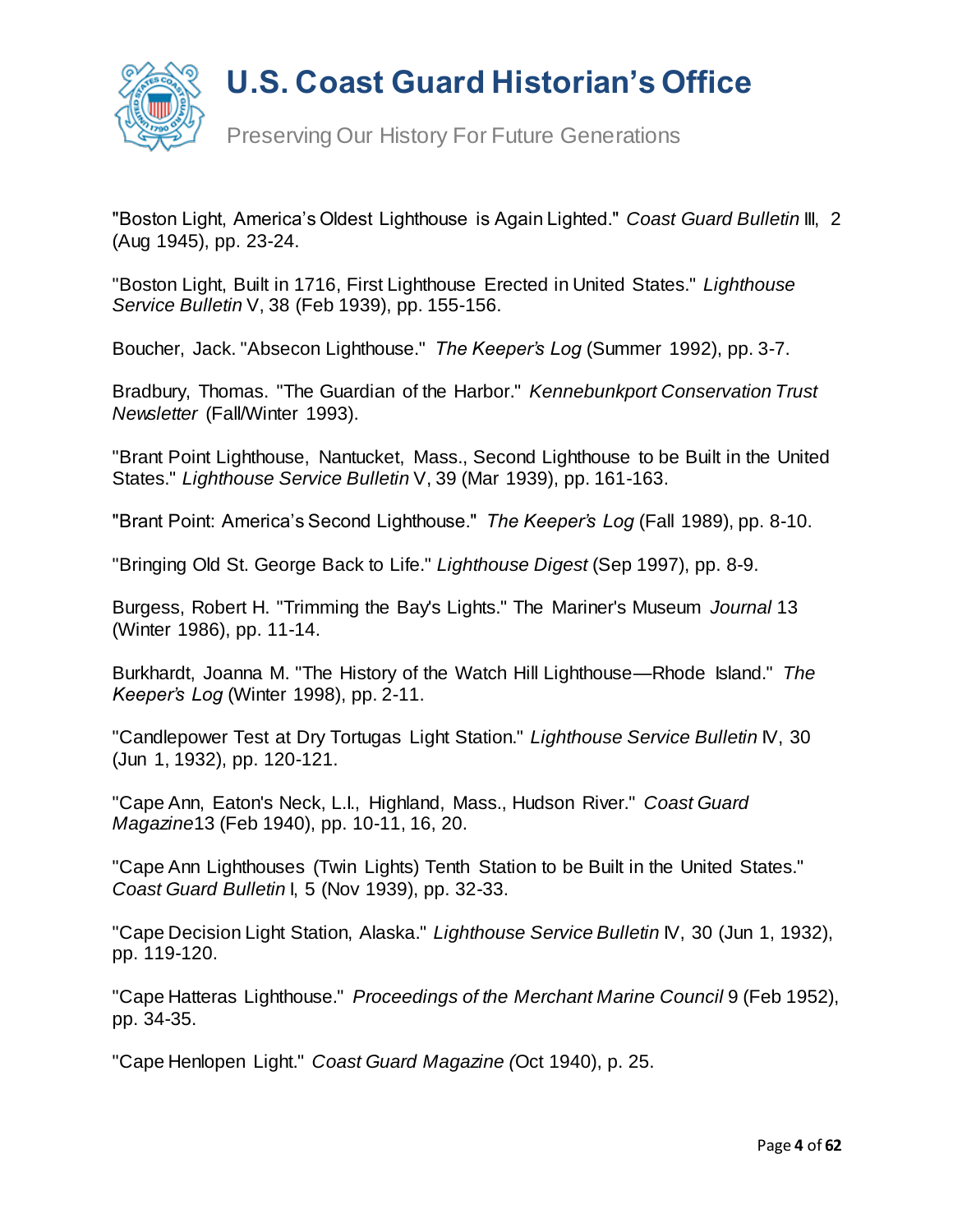

Preserving Our History For Future Generations

"Cape Henlopen Lighthouse, Sixth Lighthouse to be Built in the United States." *Coast Guard Bulletin* I, 1 (Jul 1939), pp. 4-5.

"Cape Henry Lighthouse, the First Lighthouse Built by the Federal Government." *Lighthouse Service Bulletin* V, 37 (Jan 1939), pp. 150-151.

"Cape St. Elias Light Stations, Alaska." *Lighthouse Service Bulletin* I, 58 (Oct 1, 1916), p. 233.

Chambers, Cullen. "The [Coast Guard] Friends of the Lens." *Lighthouse Digest* (Sep 2000), p. 27.

"Charleston Lighthouse, Seventh Lighthouse to be Built in the United States." *Coast Guard Bulletin* I, 2 (Aug 1939), pp. 11-12.

"Choptank River Lighthouse Placed at New Site." *Lighthouse Service Bulletin* II, 42 (Jun 1, 1921), p. 181.

Churchill, Sam. "The Day 'Terrible Tilly' ..." *Northwest Magazine* (Dec 2 1972), pp. [???].

Ciccolella, J.A., & Ralph D. Gault. "Sweets Point Light Established." *The Coast Guard Engineer's Journal* 54 (Jan-Feb, 1949), pp. 25-28.

Clark, Admont G. " Cape Cod Lighthouse at Highland." *The Keeper's Log* (Winter 1988), pp. 2-7.

"Chatham: Cape Cod's Second Lighthouse." *The Keeper's Log* (Spring, 1989), pp. 2-6.

"Monomoy Point Lighthouse." *The Keeper's Log* (Spring 1991), pp. 12-15.

Clayton, Richard. "A Nice Place to Visit, But. . .[Tillamook Rock]." *Lighthouse Digest* (Jun 2000), pp. 35-36.

"Pages From the Past: Earthquake Rattles Lighthouse [Wades Point, NC]." *Lighthouse Digest* (Mar 2000), p. 35.

"Point Conception: 'The Horn of California.'" *Lighthouse Digest* (Mar 2000), pp. 22-25.

"Cleveland Ledge Lighthouse Soon to be in Operation." *Coast Guard Bulletin* I, 29 (Nov 1941), pp. 228-229.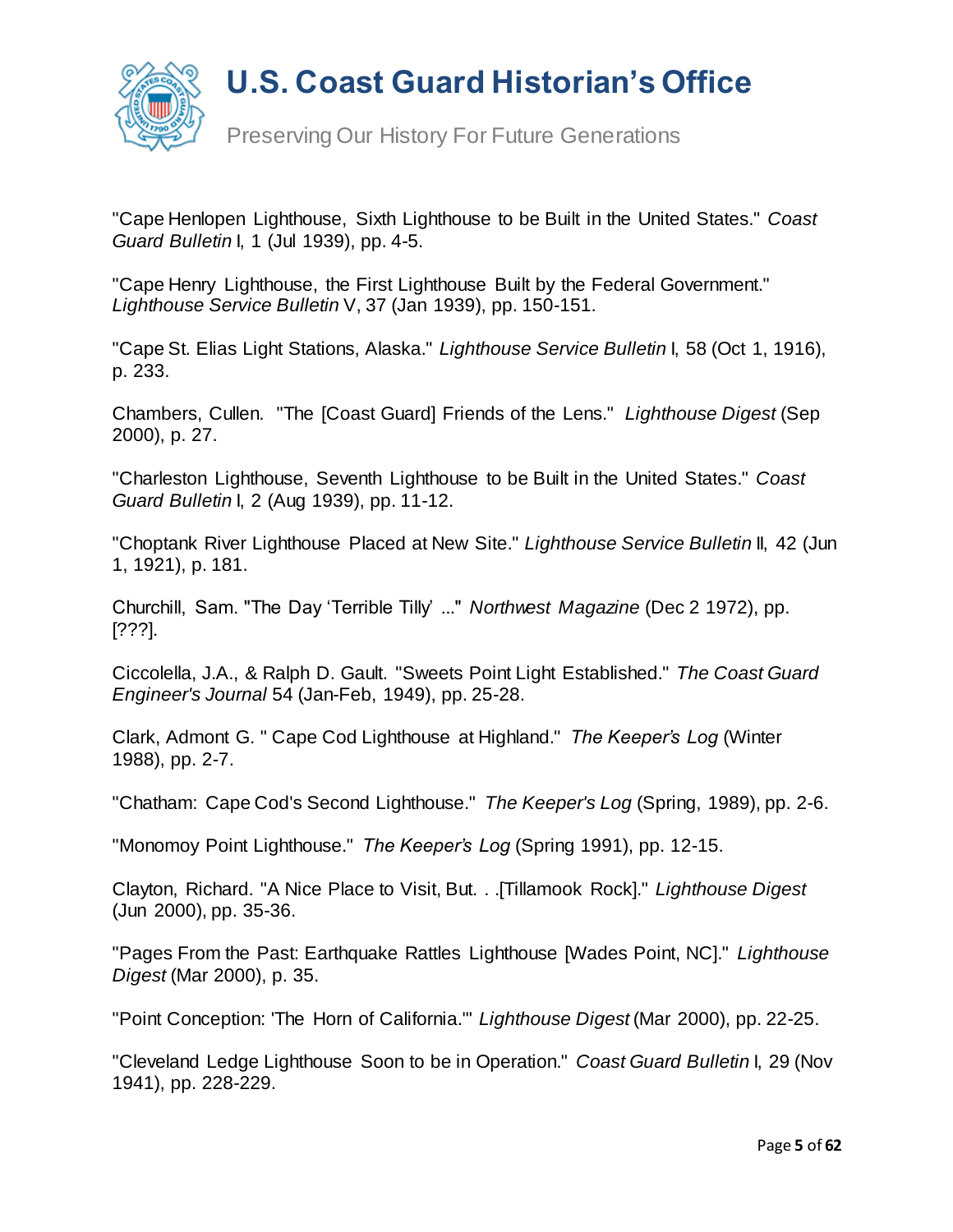

Preserving Our History For Future Generations

Clifford, Candace. "The First Minots Ledge Lighthouse." *The Keeper's Log* (Spring 2002), pp. 8-15.

"New Point Comfort Light Station. . .A Story of Survival." *The Keeper's Log* (Winter 2003), pp. 2-9.

Clifford, Candaca & Mary Louise Clifford. "Making Ends Meet on a Light Station." *The Keeper's Log* XXIII, No. 2 (Winter, 2007), pp. 34-37.

Cline, Emily. "Peril on the Great Lakes." *Cobblestone* II (June 1981), pp. 30-33.

Cline, Fred. "The Lone Tree Light." *The Keeper's Log* (Winter 1998), pp. 12-15.

Coan, Gregory W. "Point Arena." *The Keeper's Log* IX (Spring 1993), pp. 2-13.

"Coast Guard Lighthouses in Dixie Waters." *Coast Guard Magazine (*Apr 1940), p. 14.

"Coast Guard Mobile Lighthouse." *Coast Guard Engineers Digest* No. 28 (June 1945), pp. 6-8.

"Colonial Lighthouses." *Coast Guard Magazine (*Nov 1939), p. 42.

"A Comment on Improvements in Lighting." *Lighthouse Service Bulletin* I, 39 (Mar 1915), p. 154.

Cox, Rachel, & Michael Bowker. "The Lighthouse: Endangered Species." *Historic Preservation* (Dec 1985). pp. 52-59.

*Varia* 1 (1987), pp. 24-31.

Darst, Maury. "Texas Lighthouses: The Early Years, 1850-1900." *Southwestern Historical Quarterly* 79, no. 3 (1976), pp. 301-316.

Davis, Bill. "Lighting the Port of Genesee." *The Keeper's Log* (Fall 1997), pp. 2-5.

"Restoration of the Charlotte-Genesee Lighthouse." *The Keeper's Log* II (Summer 1986), pp. 19-22.

Dean, Love. "The Little Guys: Building Ka'ula Rock Light." *The Keeper's Log* (Summer 2002), pp. 14-18.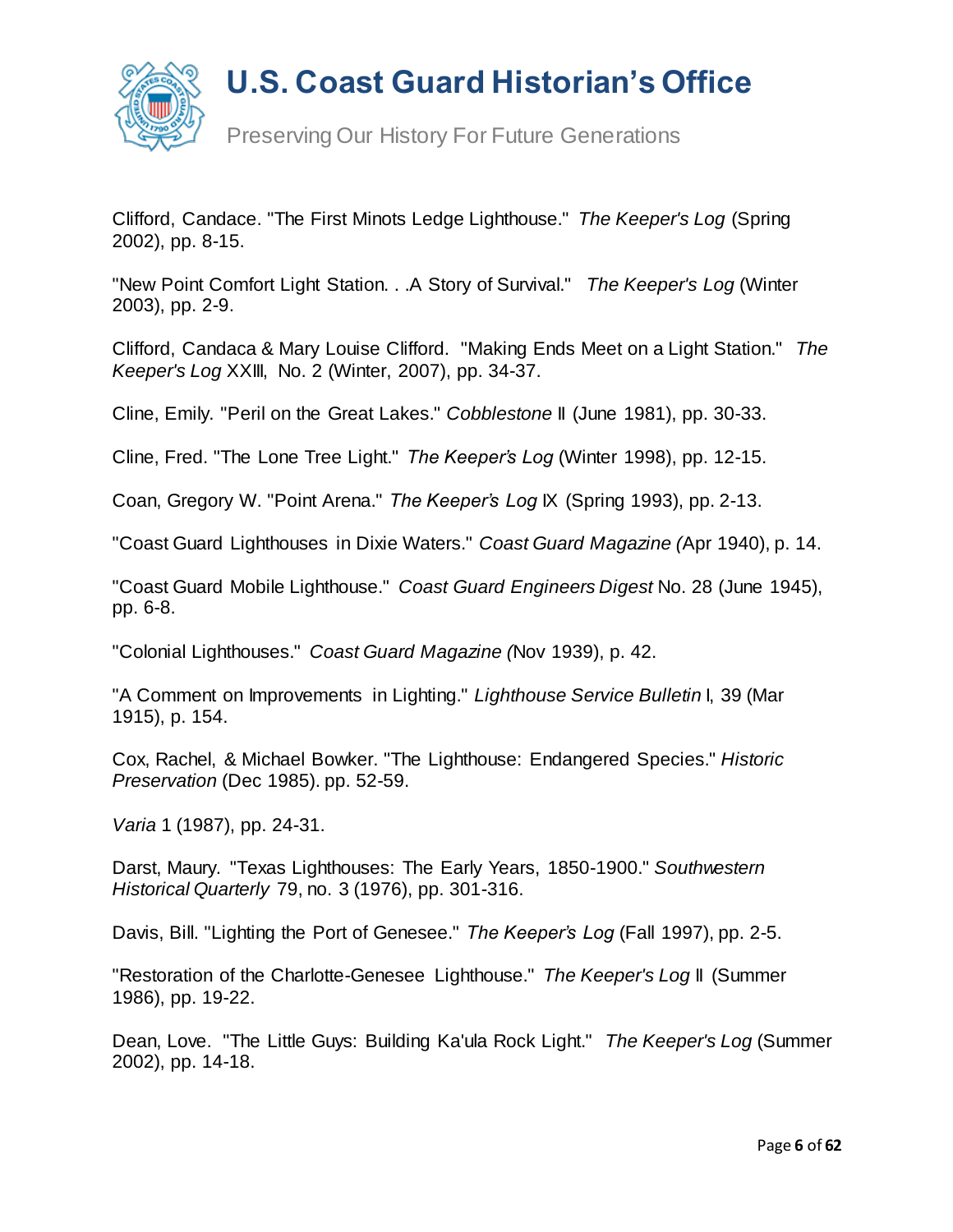

Preserving Our History For Future Generations

D'Entremont, Jeremy D. "Beaver Island: The Lighthouses and Lore of 'America's Emerald Isle.'" *Lighthouse Digest* (Oct 2000), pp. 34-36.

"Block Island North Lighthouse, Rhode Island." *Lighthouse Digest* Vol. XXIII, No. 3 (2007), pp. 2-9.

"Bullocks Point Lighthouse: A Lost Light of the Providence River." *Lighthouse Digest*  (Aug 2001), pp. 12-13.

"Clark's Point Light: The Struggle Back to Glory Continues." *Lighthouse Digest* (Jul 2000), pp. 8-9.

"Eastern Point Light." *Lighthouse Digest* (May 1999), pp. 24-25.

"Fayerweather Island Light: Brought Back to Light." *Lighthouse Digest* (Jul 2000), pp. 18-20.

"The Lost Light of Egg Rock." *Lighthouse Digest* (Feb 1999), pp. 8-10.

"New Hope for Palmer Island Light." *Lighthouse Digest* (Apr 1999), pp. 8-10.

"The Range Lights of Ipswich: Gone--But Still Standing." *Lighthouse Digest* (Aug 2000), pp. 28-30.

"Sanibel Lighthouse: A Constant Through Storm and Change." *Lighthouse Digest* (Jul 2001), pp. 22-25.

"Ship John Shoal Lighthouse, Delaware Bay." *Lighthouse Digest* (Jun 2001), pp. 32-33.

Dever, Dennis. "What it Takes to Maintain a Lighthouse -- The Miah Maull Shoal Light Cable Project." *The Bay Pilot*: Delaware River and Bay Lighthouse Foundation, Inc., 8 (Spring 2001), 8-12.

DeWire, Elinor. "American Twin Lights: Sentinels from the Past." *The Compass* LIII (1983), pp. 30-36.

"Beacons From the Past." *Americana* (Oct 1986), pp. 74-77.

"Biloxi Light." *Mariners Weather Log* (Summer 1994).

"Block Island Lights." *Mariners Weather Log* (Spring 1992).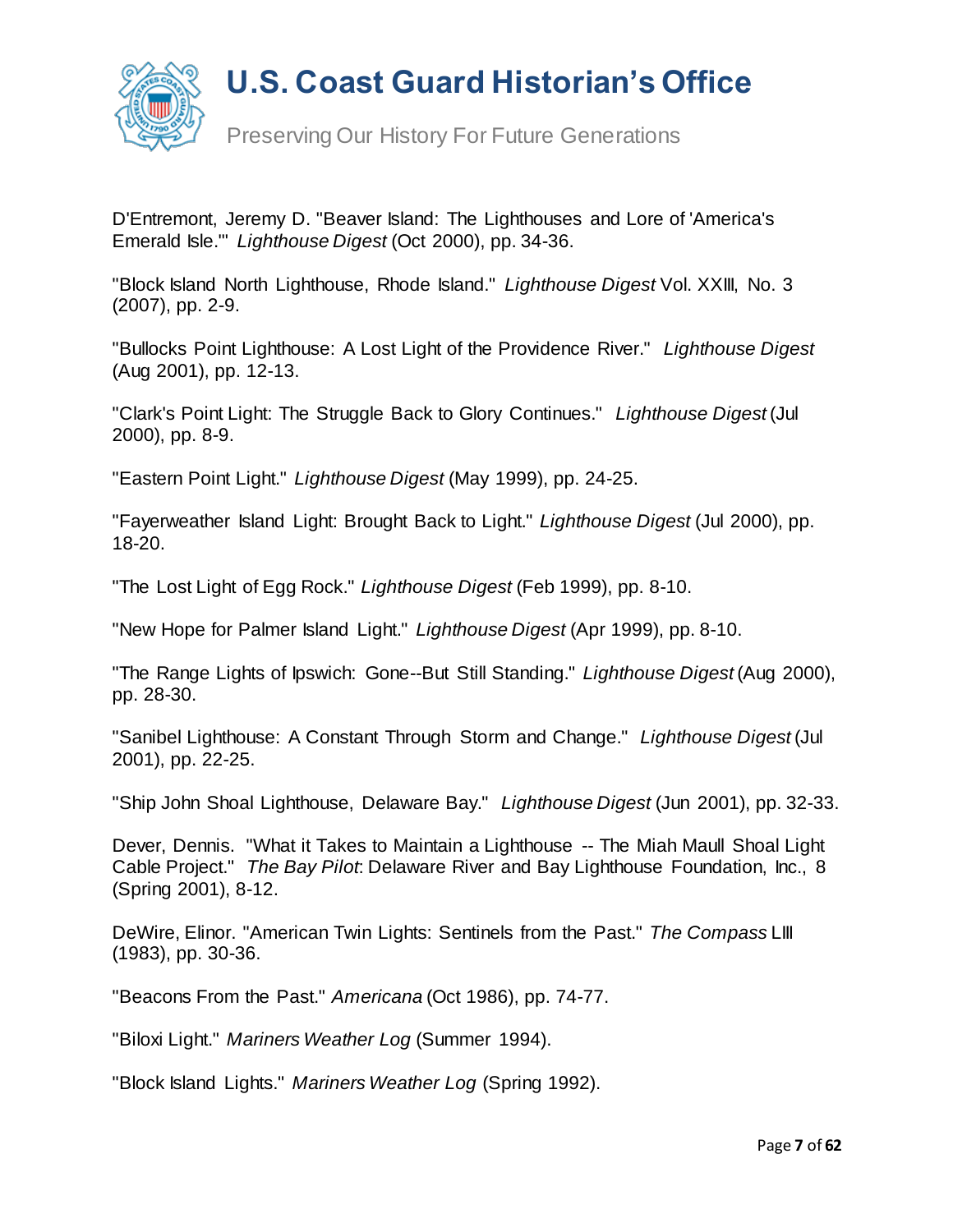

Preserving Our History For Future Generations

"Boston Lighthouse." *Mariners Weather Log* (Summer 1991).

"The Bulging Eye of Makapu'u." *The Keeper's Log* II (Summer 1986), pp. 2-5.

"California Beamin'." *Ventura County & Coast Reporter* (Jun 1986).

"Cape Canaveral Lighthouse, Florida." *The Bay Pilot: Journal of the Delaware River and Bay Lighthouse Foundation, Inc*. #16 (Winter 2003), pp. 13-15.

"Cape Cod's Sister Sentries." *Sea Frontiers* (Mar-Apr 1986), pp. 109-114.

"Cape Cod's Three Sisters." *Mariners Weather Log* (Winter 1995).

"Cape Florida Lighthouse." *Mariners Weather Log* (Summer 1988).

"Cape Henry Lighthouse." *Mariners Weather Log* (Fall 1988).

"Cape May Lighthouse." *Mariners Weather Log* (Fall 1994).

"Colchester Reef Lighthouse." *Mariners Weather Log* (Winter 1994).

"Don't Call Me Ernie [New London Ledge Lighthouse]!" *Mariners Weather Log* (Fall 1992), pp. 33-35.

"Eskimo Lights." *Mariners Weather Log* (Winter 1992).

"Fire Island Lighthouse." *Mariner's Weather Log* (Summer 1992).

"Fresnel's Lighthouse Jewels." *Charter Industry Trade News* (Jan/Feb 1986), pp. 30-32.

"George Meade: The Lighthouse General." *The Keeper's Log* (Spring 1997), pp. 17-19.

"The Guardian Eyes of Texas." *Texas Weekly Magazine* (Dec 4, 1984), pp. 4-5.

"Guardians of the Florida Shore." *Florida Sportsman* (Oct 1984).

*Central Florida Magazine* (Jun 1987).

"The Iron Giants: Guardians of the Deep." *The Compass* LIV (1984), pp. 30-35.

"Jones Point Lighthouse." *The Bay Pilot* #17 (Spring 2004), pp. 12-14.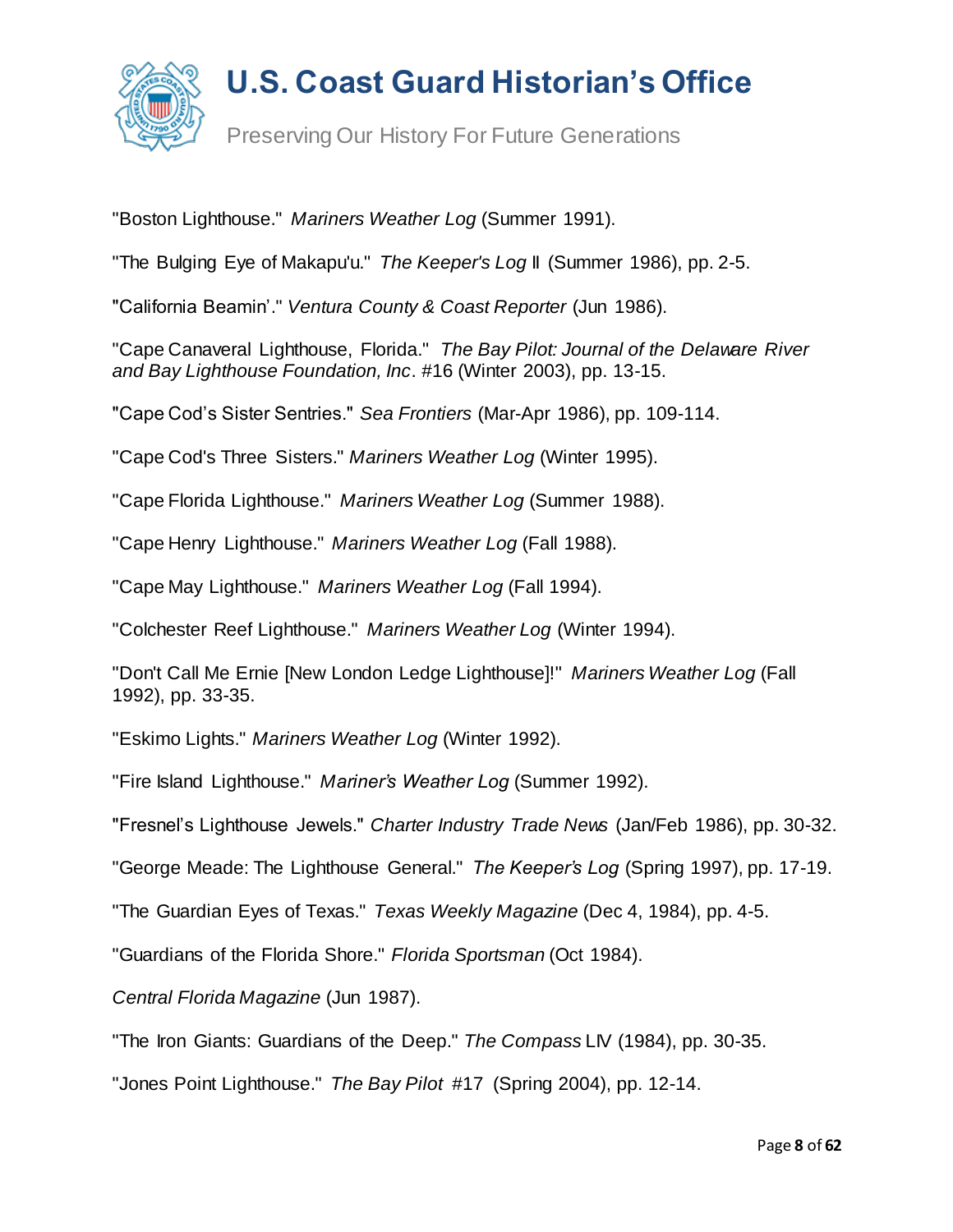

Preserving Our History For Future Generations

"Kilauea Lighthouse." *Mariner's Weather Log* (Spring 1989).

"The Lights of Puget Sound." *Mariners Weather Log* (Apr 1998), pp. 53-57.

"Makapu'u: The Bulging Eye." *The Keeper's Log* (Summer 1986).

"Matinicus Rock Lighthouse." *Mariners Weather Log* (Winter 1989).

"Minot's Ledge Lighthouse." *Mariners Weather Log* (Summer 1989).

"Mount Desert Light." *Mariners Weather Log* (Spring 1996).

"Mount Desert Rock: Mainland Soil." *The Keeper's Log* (Spring 1986), pp. 19-22.

"Mount Desert Rock Lighthouse." *Mariners Weather Log* (Spring 1996), pp. 44-45.

"Nauset Beach Lighthouse." *Mariners Weather Log* (Fall 1996/Winter 1997), pp. 47-49.

"Nubble Lighthouse." *Mariners Weather Log* (Summer 1990).

"Old Barney—Beacon at Barnegat Inlet." *Mariners Weather Log* (Spring 1997), pp. 24- 26.

"The Old Towers." *Sea Frontiers* (Jul-Aug 1984), pp. 223-232.

"Paradise Lights." *Aloha* Magazine (Sep-Oct 1986), pp. 54-59.

"Point Cabrillo Lighthouse." *Mariners Weather Log* (Spring 1993).

"Point Reyes Lighthouse." *Mariners Weather Log* (Spring 1988).

"The Saga of Bell Rock." *The Compass* III (1985), pp. 10-13.

"St. Simon's Lighthouse." *Mariners Weather Log* (Fall 1989).

"Sandy Hook Lighthouse." *Mariners Weather Log* (Winter 1991).

"Saugerties Lighthouse." *Mariners Weather Log* (Spring 1994).

"Screwpile Lighthouses." *Mariners Weather Log* (Fall 1995).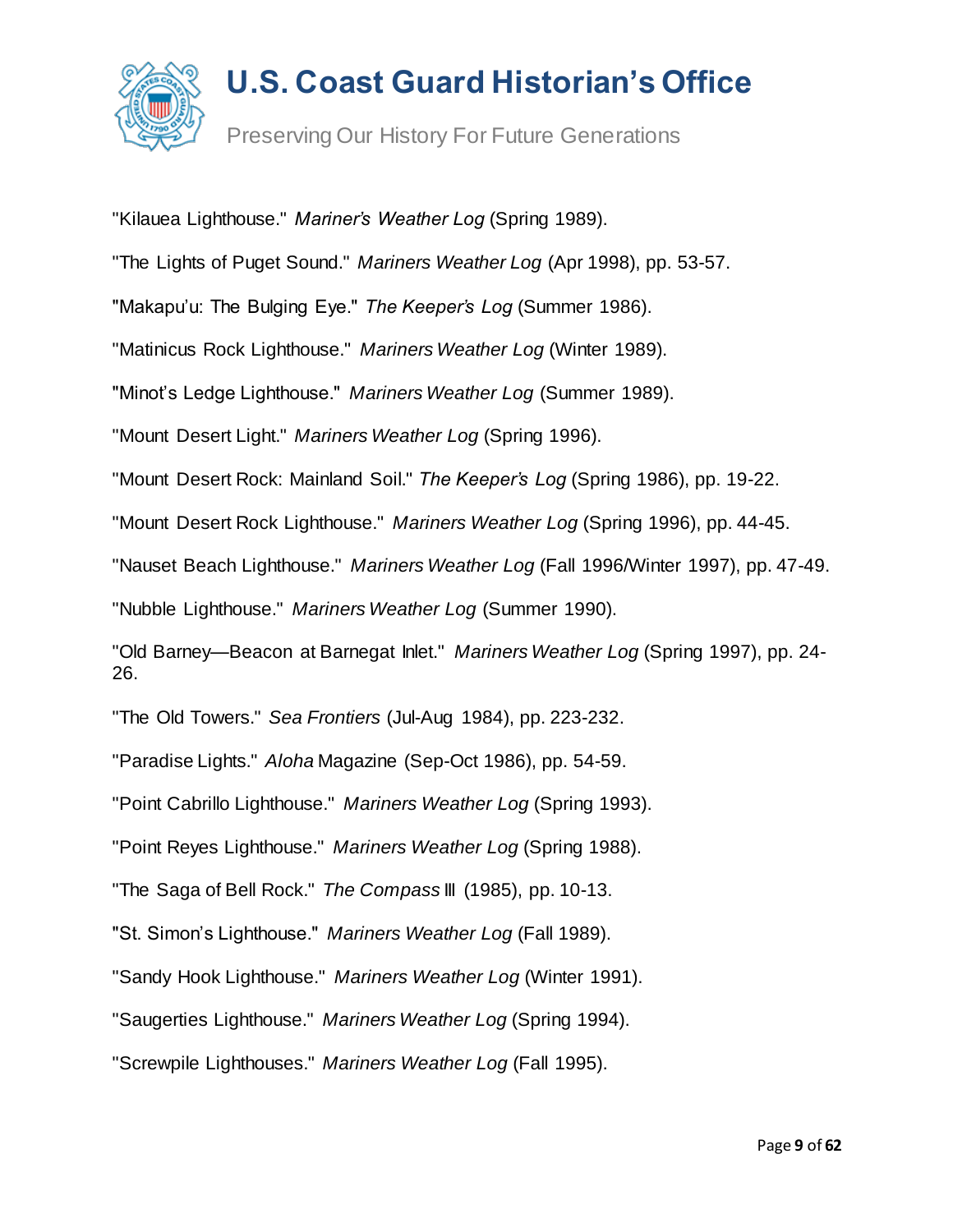

Preserving Our History For Future Generations

"Sentinels on Watch, Part I." *Mariners Weather Log* (Summer 1989); "Part II." *Mariner's Weather Log* (Fall 1989).

"Split Rock Lighthouse." *Mariners Weather Log* (Spring 1991).

"Stannard Rock: The Loneliest Place in the World." *The Keeper's Log* (Fall 1986), pp. 2- 9.

"Tibbets Point Lighthouse." *Mariners Weather Log* (Fall 1991), pp. 30-31.

"Tillamook Lighthouse." *Mariners Weather Log* (Winter 1990).

"Turkey Point Lighthouse." *Mariners Weather Log* (Summer 1996), pp. 65-67; *Lighthouse Digest* (Feb 1997), pp. 2-3.

"Turn on the Light! The Development of the Fresnel Lens." *Mariners Weather Log* (Fall 1995), pp. 39-41.

The Twin Light Tradition." *Coastal Journal* (Fall 1983), pp. 38-41.

"Tybee Lighthouse." *Mariners Weather Log* (Summer 1993).

"West Quoddy Head Lighthouse." *Mariners Weather Log* (Fall 1990).

Delaini, Jack. "Yaquina Head Lighthouse." *The Keeper's Log* (Winter 1995), pp. 2-15.

Dever, Dennis. "The Port Everglades PEL Sector Light." *The Bay Pilot*, Issue 7 (Fall/Winter 2000), pp. 14-15.

Dickie, Roy N. "Underwater Repairs Completed at Fowey Rocks Light Station, Florida." *Coast Guard Engineers Digest* No. 65 (Nov-Dec, 1950), pp. 7-10.

Doaty, Randy. "Remembering the Cape Henlopen Lighthouse." *The Bay Pilot* 2, Issue 1 (Spring 2000), pp. 10-11.

"Out With the Old - In With the New: Who Needs Some Old, Useless Lighthouses?" *The Bay Pilot* 2, Issue 1 (Spring 2000), p. 13.

"Double Mirrors to Increase Efficiency of Lenses." *Lighthouse Service Bulletin* I, 7 (Jul 1912), p. 26.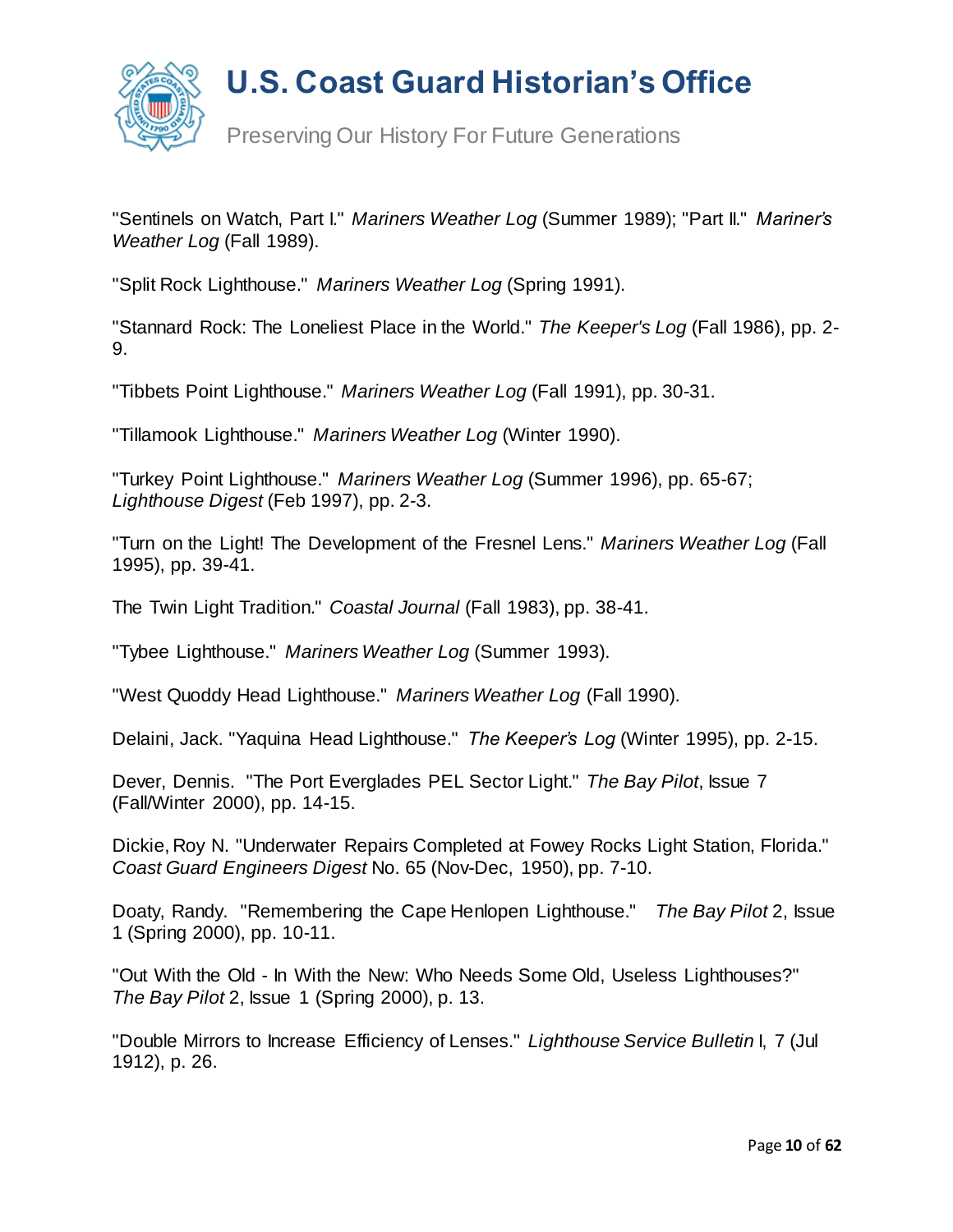

Preserving Our History For Future Generations

Drager, Kerry. "The Lights of San Francisco." *The Retired Officer* (Dec 1986), pp. 18- 21.

"Drum Point Lighthouse: Long-Time Guardian of Maryland's Patuxent River." *Atlantic Lighthouse & Coastal Connections* I, No. 2, pp. 11-12.

DuBois, Bessie Wilson. "Jupiter Lighthouse." *The Journal of the Historical Association of Southern Florida* 20 (1960), pp. [?????]

"Early Marking of New York Harbor." *Lighthouse Service Bulletin* V, 29 (May 1938), p. 114.

"Early Pioneer Lighthouses." *Coast Guard Magazine (*Sep 1941), pp. 54-55.

Eckles, Donald. "The Second Minots Ledge Lighthouse." *The Keeper's Log* (Fall 1995), pp. 10-16.

Robert Fraser. "Minots Ledge." *The Keeper's Log* (Fall 1995), pp. 2-9.

"Economy in Grouping of Minor Lights." *Lighthouse Service Bulletin* III, 31 (Jul 1, 1926), p. 141.

Eisner, Sharon. "Manitowoc Breakwater Light." *Lighthouse Digest* (Jul 1997), pp. 20-23.

"Electric Installation at New Castle Range Front Light Station, Del." *Lighthouse Service Bulletin* II, 70 (Oct 1, 1923), pp. 300-301.

"Electric Lamps in Large Lenses." *Lighthouse Service Bulletin* II, 48 (Dec 1, 1921), pp. 206-207.

"Electric Lights in Flashing Lenses: New Installation at Jupiter Inlet Lighthouse, Fla." *Lighthouse Service Bulletin* III, 57 (Sep 1, 1928), p. 256.

"Electrification of Cape Flattery Light Station." *Lighthouse Service Bulletin* IV, 35 (Nov 1, 1932), pp. 137-138.

"Elimination of 300-MM. Lanterns." *Coast Guard Engineers Digest* No. 19 (Sep 1944), pp. 5-6.

Elliot, Charles. "Only Yesterday: Back River Lighthouse." *The Keeper's Log* (Winter 1995), pp. 20-22.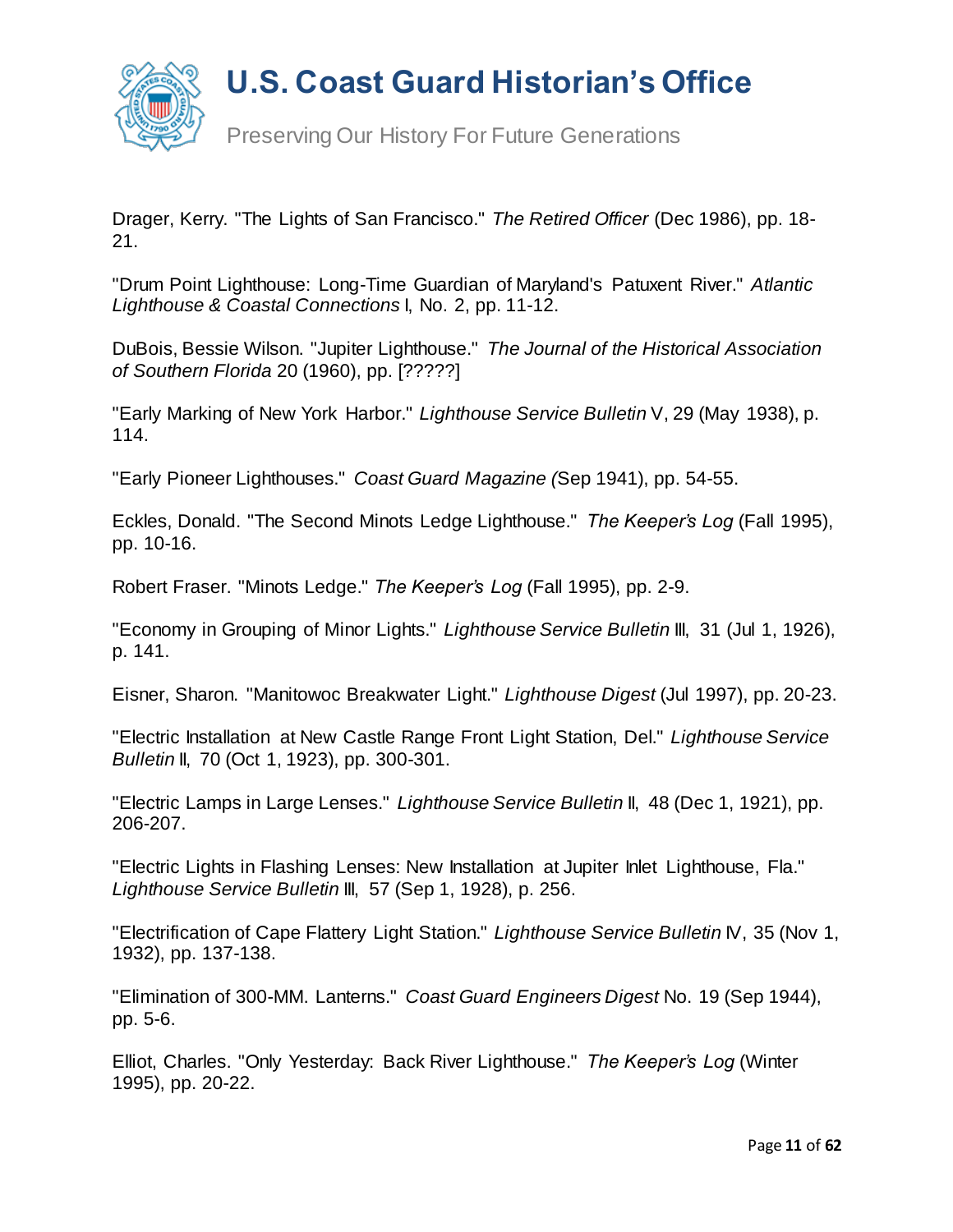

Preserving Our History For Future Generations

Eshelman, Ralph. "Lighthouse Construction Types." *Cultural Resource Management*  20, No. 8 (1997), pp. 5-8.

"Experiments with Thermostat." *Lighthouse Service Bulletin* I, 27 (Mar 1914), p. 106.

Feldman, Carolyn B. "First Coast Guard District Unmanned Lighthouses Get Inspected." *Coast Guard Engineers Digest* 22-216 (Fall 1982), pp. 39-40.

"Lights and Nature - The Inspector's View." *Commandants Bulletin* (May 10 1982), pp. 24-25.

Ferrell, Nancy. "The Tombstone Twins: Lights at the Top of the World." *Sea Frontiers / Sea Secrets* 33 (Sep-Oct 1987), pp. 344-351.

Finnegan, Kathleen. "American Lighthouse Foundation Steps in to Save Maine's Little River Lighthouse." *Lighthouse Digest* (Jun 2000), pp. 13-15.

Finucane, Stephanie. "Heceta Head: A Light Station Odyssey, Part I." *The Keeper's Log* (Spring 1992), pp. 2-12; "Part II: An End to Isolation," (Summer 1992), pp. 8-16.

"Fire at Tortugas Harbor Light Station." *Lighthouse Service Bulletin* I, 2 (Feb 1912), p. 8.

"The First Contract for the Construction of a Lighthouse for the Federal Government." *Lighthouse Service Bulletin* V, 37 (Jan 1939), pp. 151-152.

"First Report on the Lighthouses of the United States." *The Keeper's Log* (Fall 1989), pp. 11-13.

Fischer, Jenifer. "Seul Choix Pointe Light Station." *The Keeper's Log* (Spring 2004), pp. 2-7.

Fishburne, Charles C., Jr. "Cedar Keys Lighthouse." *The Keeper's Log* (Summer 1987), pp. 14-16.

"Florida Reef Light Stations." *Coast Guard Engineers Digest* No. 49 (Mar-Apr 1948), pp. 13-16.

Fowler, John W. "Construction of the Chesapeake Light Station." *Transactions of the American Society of Civil Engineers* 131 (1966), pp. 650-651.

France, Don Clark. "The Saga of the Barnegat Lighthouse." *The Keeper's Log* (Summer 1994), pp. 2-7.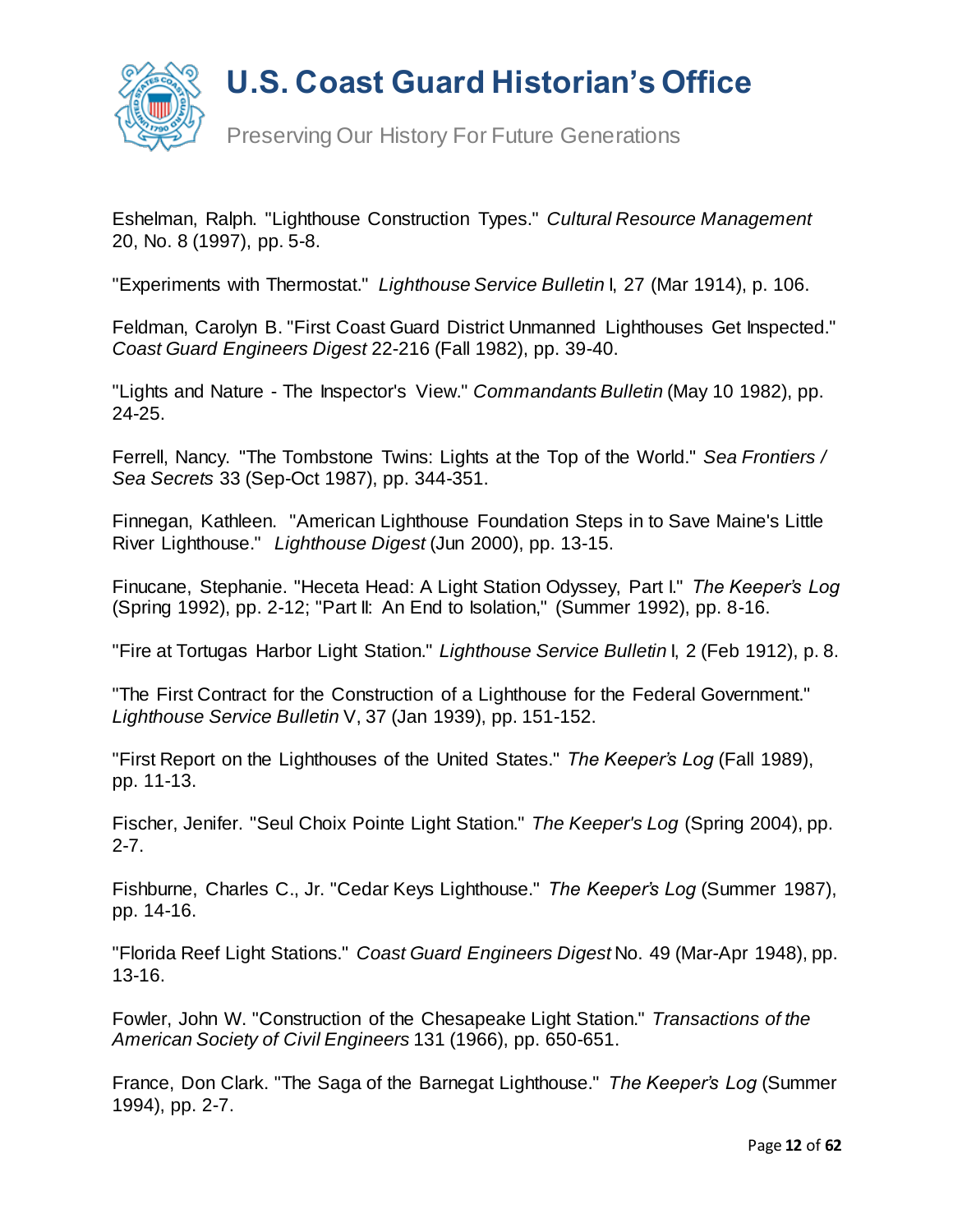

Preserving Our History For Future Generations

Frankowski, Joseph. "The Old Point Comfort Light." *Chesapeake Bay Magazine* (Apr 1985).

Fraser, Robert. "Plastic Towers." *Lighthouse Digest* (Jan 1995), p. 7.

"Scituate Lighthouse." *The Keeper's Log* (Winter 1987), pp. 2-7.

J. Brian West. "The Three Sisters of Nauset." *The Keeper's Log* (Summer 1990), pp. 2- 5.

"The Fresnel Lens, of Dia-Cataoptric Illuminating Apparatus for Light Houses." *New York Exhibition Illustrated* New York, 1853.

"Frying Pan Shoals Offshore Light Tower." Coast Guard Academy Alumni Association*, The Bulletin* (Mar-Apr 1965), p. 135.

Fulcher, Susan. "Reclaiming Its Shining Past: Restoration of the Currituck Beach Light Station is a Labor of Love." Outer Banks Lighthouse Society *Lighthouse News* III, No. 2 (Summer 1997), pp. 2-3, 6.

Gale, Dave. "How Could Anyone Hate a Lighthouse?" *The Keeper's Log* (Fall 1995), pp. 28-31.

Galluzzo, John J. "The Past and Future of Scituate Light." *Lighthouse Digest* (Mar 2003), pp. 26-27.

Gamage, David A. "Whitehead Light Station, St. George, Maine." *The Keeper's Log* (Fall 2000), pp. 2-11.

Gammon, Fred R. "Construction and Operation of the New Charleston Light." *Coast Guard Engineers Digest* No. 142 (Jan-Feb-Mar 1964), pp. 48-53.

Garner, Tom. "Pensacola Lighthouse." *The Keeper's Log* (Fall 1999), pp. 5-13.

Gibbs, James. "Terrible Tilly Revisited." *The Keeper's Log* (Summer 1988), pp. 12-17.

Glander, Mike. "Converting a Northwest Guardian [Cape Flattery]." *Commandants Bulletin (*Feb 1995), pp. 32-33.

Gleason, Sarah. "A History of Beavertail Lighthouse: America's Third Oldest Station." *The Keeper's Log* (Spring 1995), pp. 2-9.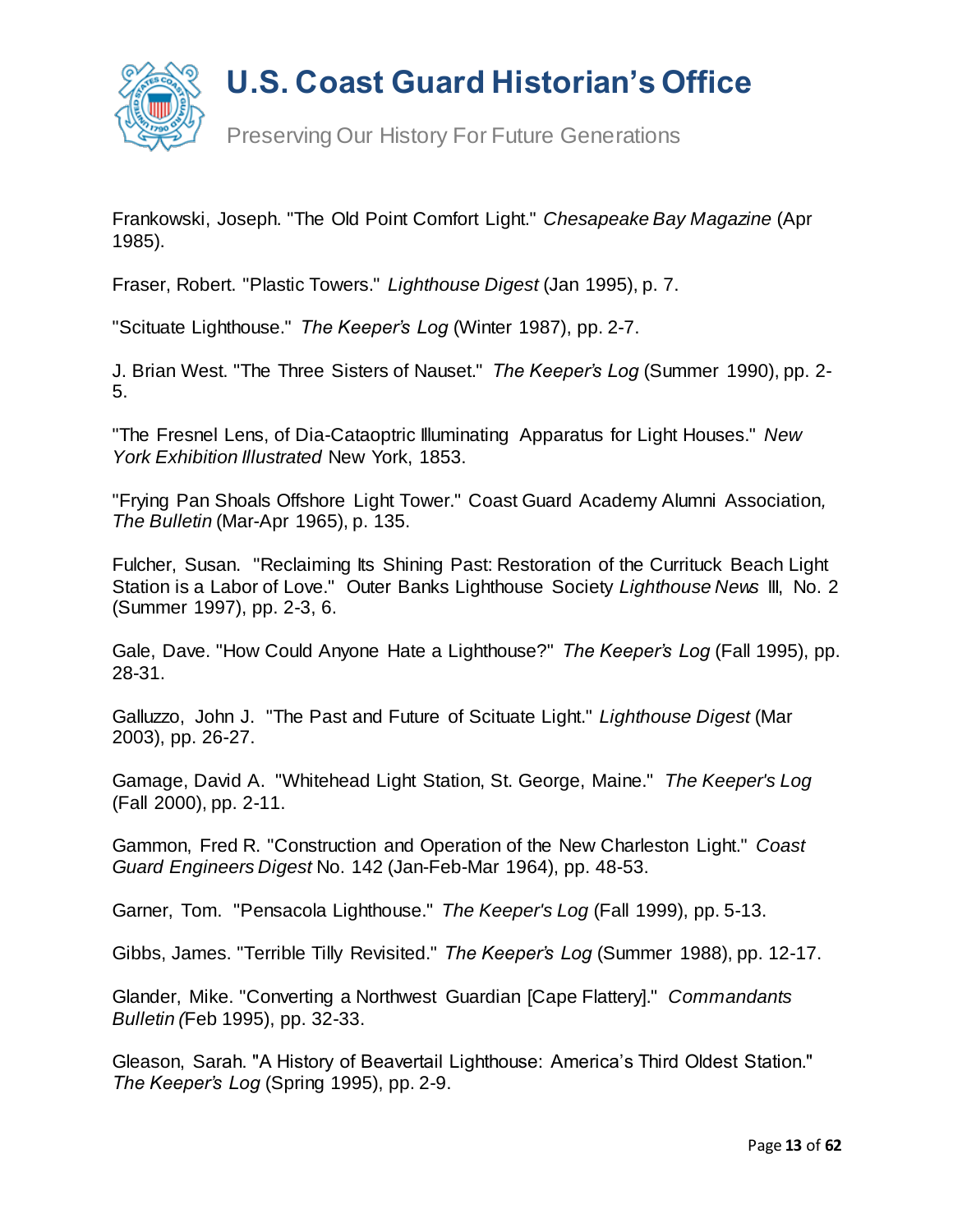

Preserving Our History For Future Generations

Glenn, Morris. "The Lighthouses of Lake Champlain." *The Keeper's Log* X (Winter 1994), pp. 6-15.

Godwin, Grethe J. "Marshall Point Light Station in Maine." *The Keeper's Log* X (Winter 1994), pp. 2-5.

Gonzalez, Henry. "Screwpile Lighthouses: Part 1: Origins." *Chesapeake Lights* IX, 4 (Fall 1997), pp. 4; "Part II: Growth & Demise." *Chesapeake Lights* X, 1 (Winter 1998), pp. 8.

"Snap-shots of Thomas Point Shoal." *The Keeper's Log* (Summer 2004), pp. 10-11.

Gough, Stephen. "Country Living at the Blue Hill Bay Light Station." *The Keeper's Log* IX (Fall 1992), pp. 6-9.

Granger, Louis R. "Beacons in the Night." *Sealift* XXIV (Aug 1974), pp. 4-7.

Green, P. "Coast Guard Gets Brand New 1818 Lighthouse [Great Point]." *Engineering News-Record* (Jul 3, 1986), p. 33.

Griggs, Richard. "Lighthouse [Great Point] Toppled by Nor'easter." *Commandants Bulletin (*May 25, 1984), pp. 18-19.

"Gustaf Dalén Inventor of Lighthouse Automation." *The Keeper's Log* (Summer 2006), pp. 36-39.

Hairr, John. "The Original Bald Head Island Lighthouse." *Lighthouse Digest* (Jun 2001), p. 10.

Hammer, Kathleen. "Port Townsend's Victorian Lighthouse." *Lighthouse Digest* (Mar 2000), p. 29.

Hance, Harrison. "Mist Masters." Kaiser Steel's *Westward* (Mar 1952), pp. 12-17.

Hanley, Mary K. "Point Bonita Lighthouse." *Lighthouse Digest* (Aug 2001), pp. 31-33.

Hanson, Dennis. "The Tide is Turning for Old Beacons Adrift at Land's End." *Smithsonian* 18 (Aug 1987), pp. 98-109.

"Harbor of Refuge Light Station, Delaware." *Lighthouse Service Bulletin* III, 51 (Mar 1, 1928), p. 233.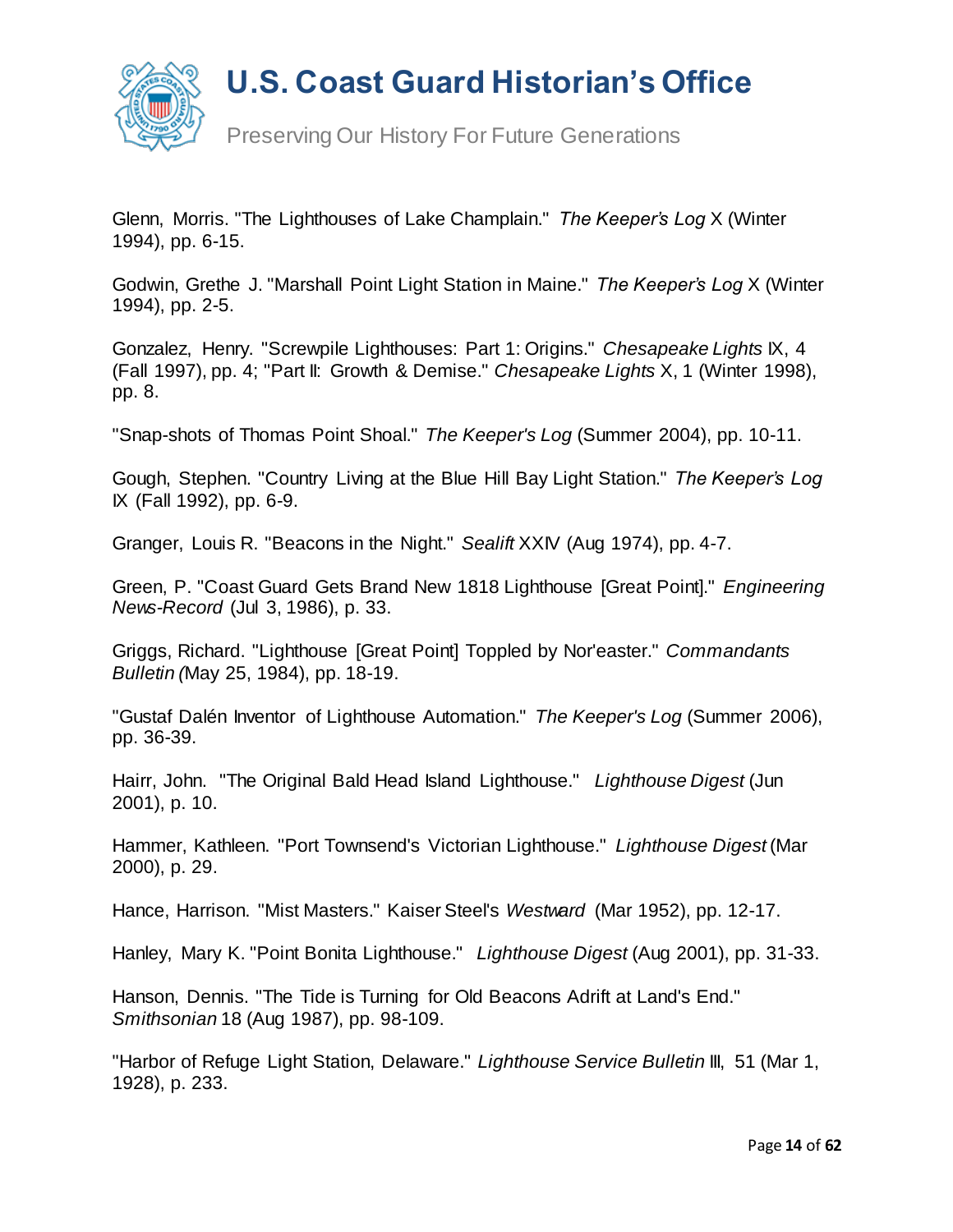

Preserving Our History For Future Generations

Harris, Patricia. "Michigan City: Indiana's Only Lighthouse." *The Keeper's Log* (Spring, 1987), pp. 22-25.

Harrison, Timothy. "Big Sable, The Queen of the Lake." *Lighthouse Digest* (Jul 1997), pp. 1-3.

"Boon Island Lens Goes to Museum." *Lighthouse Digest* (Jun 2000), pp. 8-11.

"A Brief History of Rawley Point (Twin River Point) Lighthouse." *International Lighthouse Magazine* (Feb 1996).

"Coast Guard Restoring Point Judith Light." *Lighthouse Digest* (Jun 2000), p. 27.

"Hog Island's Lost Lights Remembered." *Lighthouse Digest* (Mar 2001), pp. 2-7.

"Lost Lights of Oswego." *Lighthouse Digest* (May 2000), pp. 12-13.

"Roe Island Lighthouse -- Lost in the Pages of Time." *Lighthouse Digest* (May 2001), pp. 30-31.

"Salute to the Coast Guard." *Lighthouse Digest* (Sep 2000), pp. 20-30. [Contains descriptions of many current lighthouse projects and the Coast Guard's role in lighthouse renovation/restoration.]

"Harsen's Island Saint Clair Flats Range Light Station Under New Ownership." *Lighthouse Digest* (Mar 2003), pp. 28-29.

Hartlove, Herbert. "Our Oldest Artifact [Boston's Signal Cannon]." Coast Guard Academy Alumni Association *The Bulletin* (Sep-Oct 1968), pp. 11-14.

Hatch, Charles E., Jr. "The Towers of Cape Henry." *The Keeper's Log* I (Summer 1985), pp. 2-4.

"Hatteras Keepers: Oral and Family Histories." Outer Banks Lighthouse Society *Lighthouse News* VI, No. 2 (Summer 2000), pp. 6-8.

"Hatteras Light." *Coast Guard Magazine (*Feb 1937), p. 11.

Hauser, A.H. "Pages From the Past: The Great Point Lighthouse Caper." *The Keeper's Log* (Winter 1995), p. 31.

Hefner, Robert. "Montauk Point." *The Keeper's Log* (Spring 1991), pp. 2-10.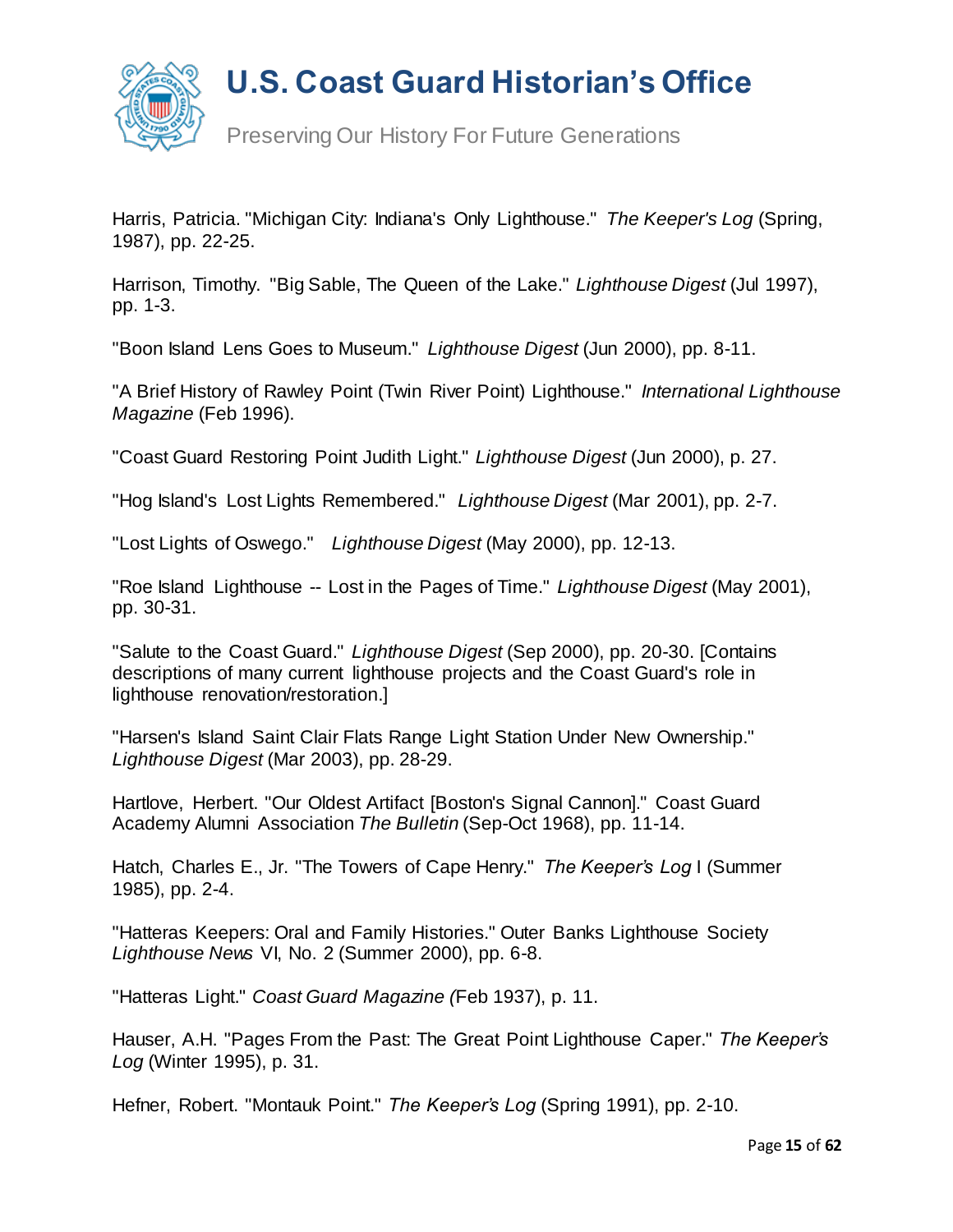

Preserving Our History For Future Generations

Henderson, David M. "On Lighthouse Apparatus and Lanterns." *Institution of Civil Engineers: Minutes of Proceedings*, November 17, 1868.

Henry, Ellen. "World War II at the Ponce de Leon Inlet Light Station." *Lighthouse Digest*  Vol. XXIII, No. 3, (2007), pp. 10-15.

Hermanson, James. "Only Yesterday: Smith Island." *The Keeper's Log* (Spring 1996), pp. 24-26.

Herzberg, F.F. "A Second Look at LAMP [Lighthouse Automation and Modernization Program]." Coast Guard Academy Alumni Association *The Bulletin* (Mar-Apr 1976), pp. 25-26.

Hilton, John J. "Potomac Lights." *Lighthouse Digest* (Apr 2000), pp. 24-25.

"Historic Old Cape Florida Lighthouse (1825-1878)." Coast Guard Academy Alumni Association *The Bulletin* (Aug 1950), pp. 207-208.

Hoeckel, Marilyn. "Florida's Boca Grande Sheds Light on History." *Lighthouse Digest* (Mar 2000), pp. 26-27.

Holland, F. Ross, Jr. "A Brief History of Cabrillo National Monument." *Journal of the West* VII, No. 2 (Apr 1968).

Howard-Filler, Saralee R. "Grey's Grief." *Michigan History* 70, no 5 (1986), pp. 20-23.

Huggins, Michael. "Only Yesterday: History of the Monroe Lighthouses, Monroe, Mich." *The Keeper's Log* (Spring 2000), pp. 10-15.

Hurd, M.K. "Structural Rehabilitation of a Concrete Lighthouse." *Concrete Construction* XXXIII, No. 7 (Jul 1988), pp. 659-662.

Hurley, Neil. "Navassa Lighthouse." *The Keeper's Log* (Winter 1988), pp. 18-21.

"Important Light Station in Hawaii Inspected by an Unusual Method." *Lighthouse Service Bulletin* IV, 5 (May 1, 1930), pp. 20-21.

"Important Lighthouse Built on Poe Reef in Lake Huron." *Lighthouse Service Bulletin* IV, 4 (Apr 1, 1930), p. 15.

"Important New Light Station at Milwaukee, Wis." *Lighthouse Service Bulletin* III, 50 (Feb 1, 1928), p. 229.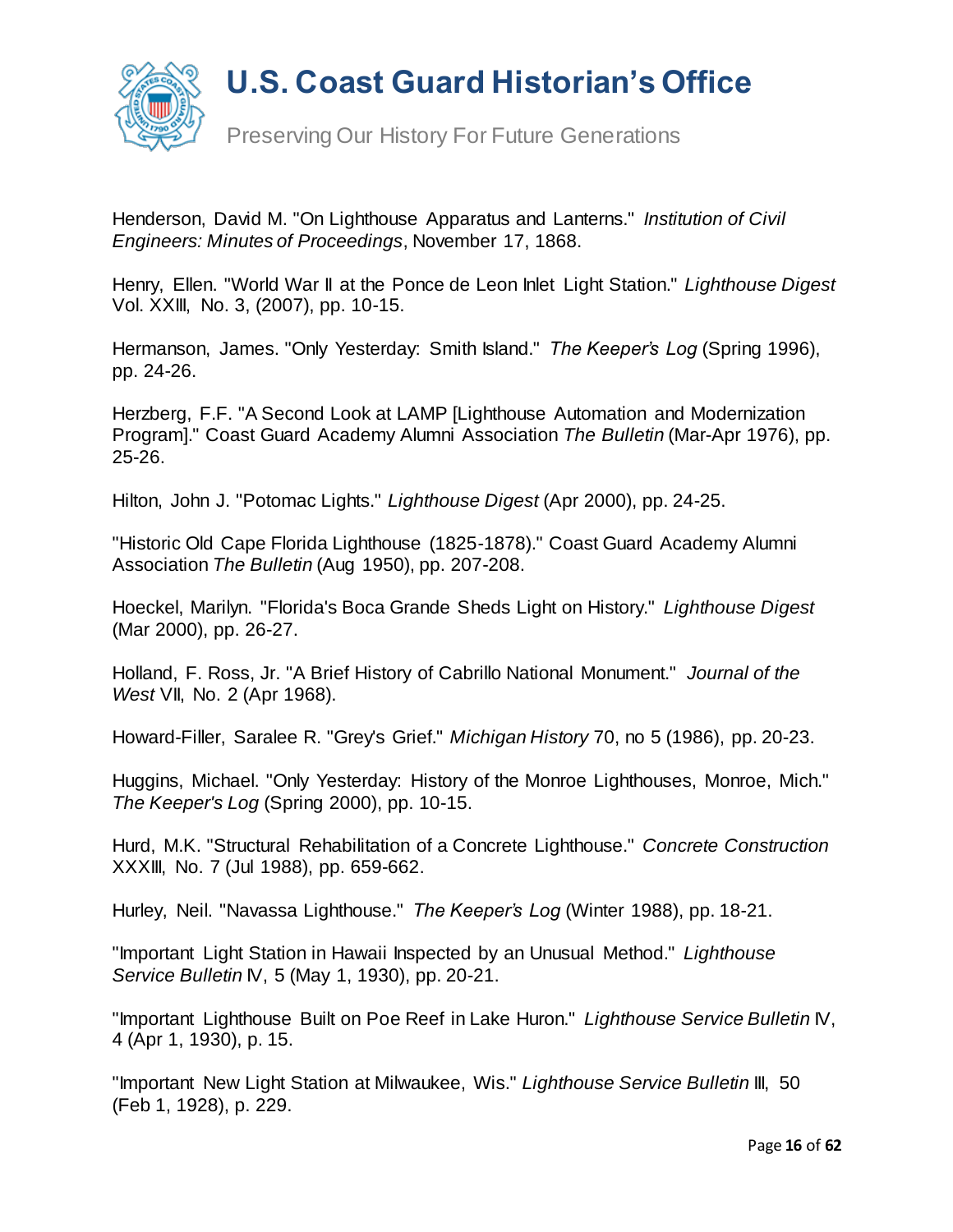

Preserving Our History For Future Generations

"Important New Lighthouse In Alaska." *Lighthouse Service Bulletin* III, 24 (Dec 1, 1925), p. 105.

"Important New Stations Commissioned in the Straits of Mackinac." *Lighthouse Service Bulletin* IV, 5 (May 1, 1930), pp. 19-20.

"Incandescent Electric Lights of Increased Candlepower on Light Vessels." *Lighthouse Service Bulletin* II, 70 (Oct 1, 1923), p. 300.

"Incandescent Oil Vapor in Fifth-Order Lens." *Lighthouse Service Bulletin* I, 63 (Mar 1, 1917), pp. 257-258.

"An Interesting Forerunner of the Present-Day Automatic Lights." *Lighthouse Service Bulletin* 25*.* V, 34 (Oct 1938), pp. 137-138.

Janda, Louie & Rosie. "End of an Era: Cana Island, Wisconsin." *The Keeper's Log* (Winter 1997), pp. 23-

Jones, Bob. "Hawaiian Lights." *Commandants Bulletin (*Jun 22 1984), pp. 12-14.

Jones, Elaine. "Burnt Island Light Station, Maine." *The Keeper's Log* (Spring, 2006), pp. 2-11.

'Kauhola Point Light Station, Hawaii." *Lighthouse Service Bulletin* IV, 43 (Jul 1, 1933), pp. 155-156.

Kendall, Connie Jo. "Let There Be Light: The History of Lighthouse Illuminants." *The Keeper's Log* (Spring 1997), pp. 22-29.

Kern, Florence. "Lighthouses in the 1890s." *Coast Guard Academy Alumni Association, The Bulletin* (Nov-Dec 1978), pp. 33-38.

"Kilauea Point Light First Landfall Made by Army Aviators in Hawaiian Flight." *Lighthouse Service Bulletin* III, 44 (Aug 1, 1927), pp. 201-202.

Knoles, Howard N. "Eatons Neck Light Station, Long Island." *The Keeper's Log*  (Summer 2006), pp. 14-19.

Kobbe, Gustav. "Landing on the Ledge." *The Keeper's Log* (Fall 1995), pp. 18-19. [Reprint of 1891 *Century* Magazine article].

"Life in a Lighthouse (Minot's Ledge)." *Century* 47 (Jan 1894).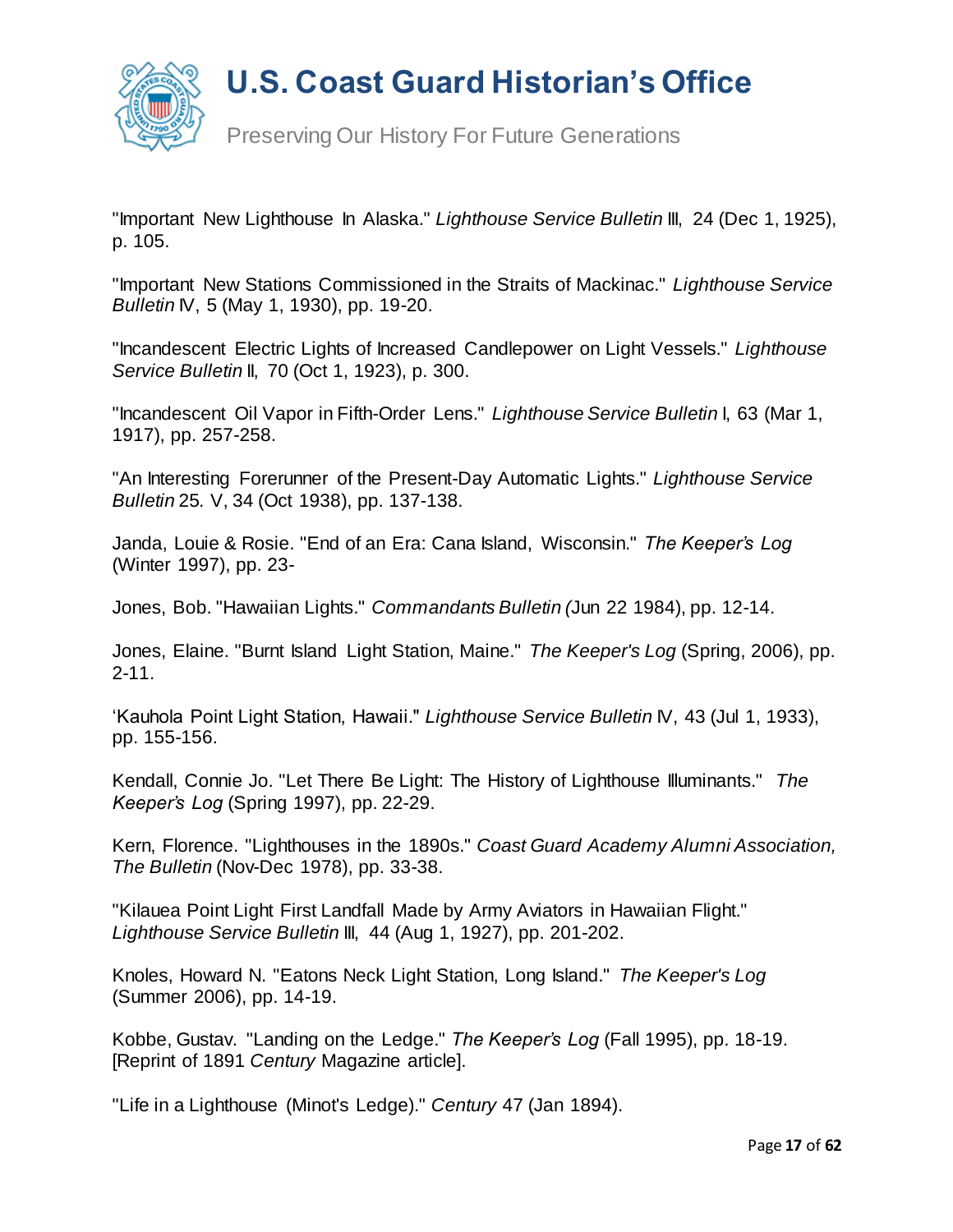

"LAMP [Lighthouse Automation & Modernization Program] Program Update." *Coast Guard Engineers Digest* 26-234 (Spring, 1988), p. 6.

Lanier, Robert. "New York's First Lighthouse [Montauk] Transferred to Historical Society." *Coast Guard* (Sep 1997), p. 25.

"Lansing Shoal Light Station, Mich." *Lighthouse Service Bulletin* III, 59 (Nov 1, 1928), p. 265.

"The Lantern Room." *The Keeper's Log* I (Fall 1984), pp., 15-17.

"Large Mercury Float." *Lighthouse Service Bulletin* II, 31 (Jul 1, 1920), pp. 133-134.

Lewis, Elizabeth. "Guiding Lights." *Texas Highways* 36 (Feb 1989), pp. 28-37.

"The Light Must Not Fail!" *Coast Guard Magazine (*Aug 1946), pp. 34-36.

"A Light [Long Beach Harbor Light] That's Earthquake Proof." *Coast Guard Bulletin* IV, 10 (Apr 1949), p. 117.

"A Lighthouse [Fairport Harbor] Built Ashore and Transported to its Site at a Saving of \$10,000." *Lighthouse Service Bulletin* II, 46 (Oct 1, 1921), p. 197.

"Lighthouse [Cleveland Ledge] Commissioned Ending Three Years of Construction." *Coast Guard Bulletin* II, 13 (Jul 1943), pp. 155-156.

"Lighthouse [Cobb Point, MD] Destroyed By Fire." *Coast Guard Bulletin* I, 7 (Jan 1940), p.51.

"Lighthouse Gone to Sea." *Life* LII (Mar 9, 1962), pp. 43-44.

"Lighthouse 'Knee Deep' in Sea." *Science News* XC (Oct 8, 1966), pp. 278-280.

"A Lighthouse Tended By Women: The Biloxi Light, Seventy-seven Years of Age, Still Gleams Along the Old Spanish Trail." *The Mentor* 13, No. 6 (Jul 1925), p. 51.

"Lighthouses in Use in 1789." *Lighthouse Service Bulletin* V, 37 (Jan 1939), pp. 152- 153.

"Lighthouse Work and the Coast Guard." *Coast Guard Bulletin* I, 1 (Jul 1939), p. 1.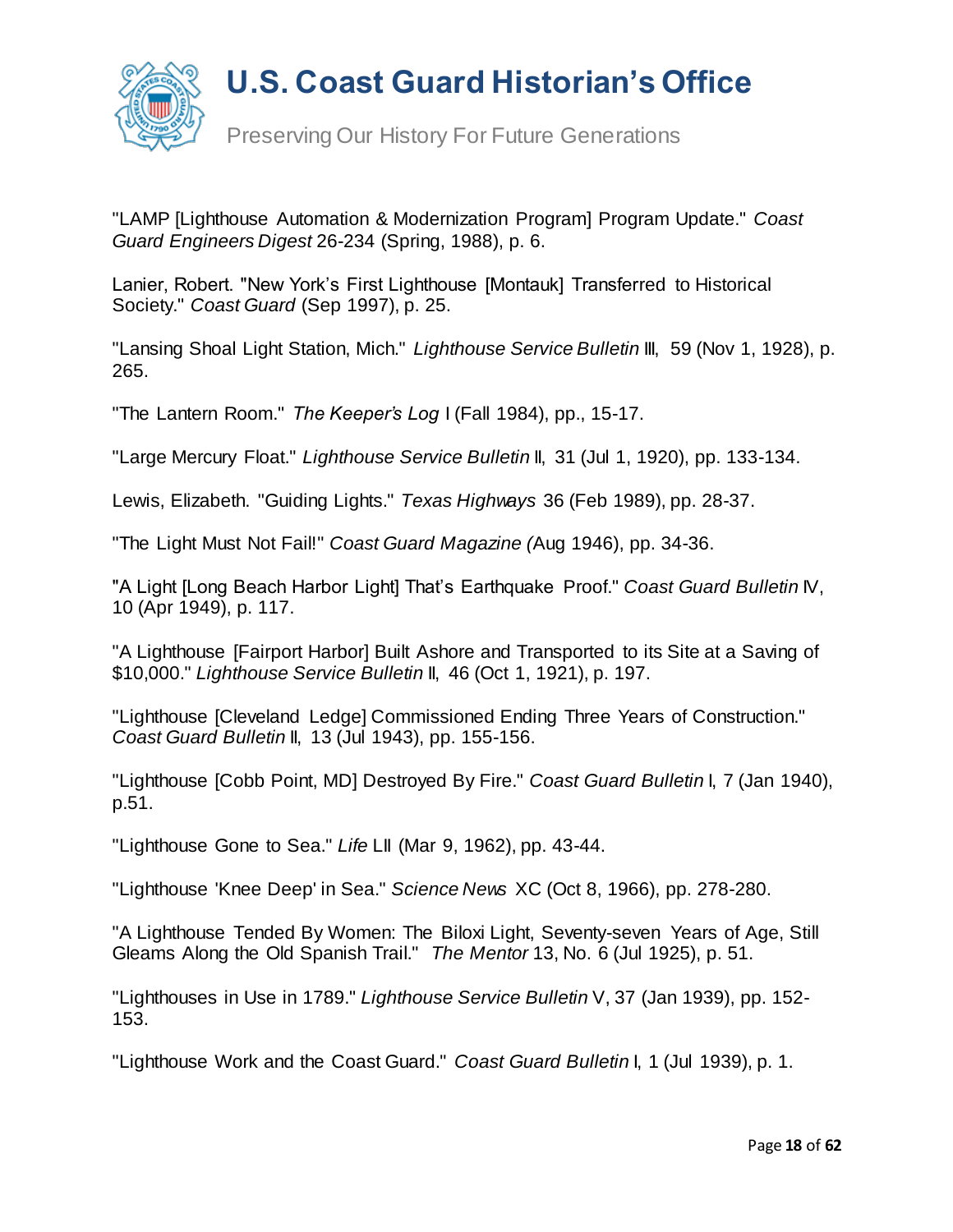

Preserving Our History For Future Generations

"Lighting the Coast [Piedras Blancas Lighthouse, CA]." *Lighthouse Digest* (Apr 2000), pp. 20-21.

"Lighting the Harbor [Ballast Point, CA]." *Coast Guard Magazine (*Aug 1945), pp. 34-35.

"Lightships and Lighthouses. Light-House Construction." *Along the Shore* I, No. 4 (Jun 1909), p. 17; No. 5 (Jul 1909), p. 17; No. 6 (Aug 1909), p. 17; ". . .Light-Houses on Submarine Stone Foundations." No. 7 (Sep 1909), p. 17.

Lingo, Karen. "Sentinels Along the Southern Coast." *Southern Living* (July 1981), pp. 65-69.

"Liston Range Rear Light." *The Bay Pilot, Issue* 7 (Fall/Winter 2000), p. 11.

Livingston, Dewey. "Point Reyes." *The Keeper's Log* (Winter 1991), pp. 2-15.

Lockwood, D.W. "Coast Lighting in the United States." *Transactions of the American Society of Civil Engineers* 54, Part B (1905), p. 43.

"Long Beach Harbor Light." *Coast Guard Engineers Digest* 48 (Jan-Feb, 1948), pp. 8- 10, 32.

*Proceedings of the Merchant Marine Council* 6 (Jul 1949), pp. 123-124.

Longenbaugh, Dee. "Sitka—The First Lighthouse on the West Coast of North America." *The Keeper's Log* (Spring 1990), pp. 14-15.

Lopes, John. "Sandy Hook Lighthouse: America's Oldest." *The Keeper's Log* II (Winter 1986), pp. 2-7.

Lopez, Victor. "This Old Lighthouse: Chicago Harbor Beacon Gets a Facelift." *Coast Guard* (Sep 1997), pp. 24-25.

Lynn, Bruce. "A Light is on in the Graveyard [Whitefish Point]." *Lighthouse Digest* (Aug 1997), pp. 1-3.

MacDonald, Robert. "Point Bonita Lighthouse." *Sea Frontiers* 26, (Mar-Apr 1980), pp. 102-107.

MacMillan, Dianne. "Boston Light: America's First." *Cobblestone* II (June 1981), pp. 21- 23.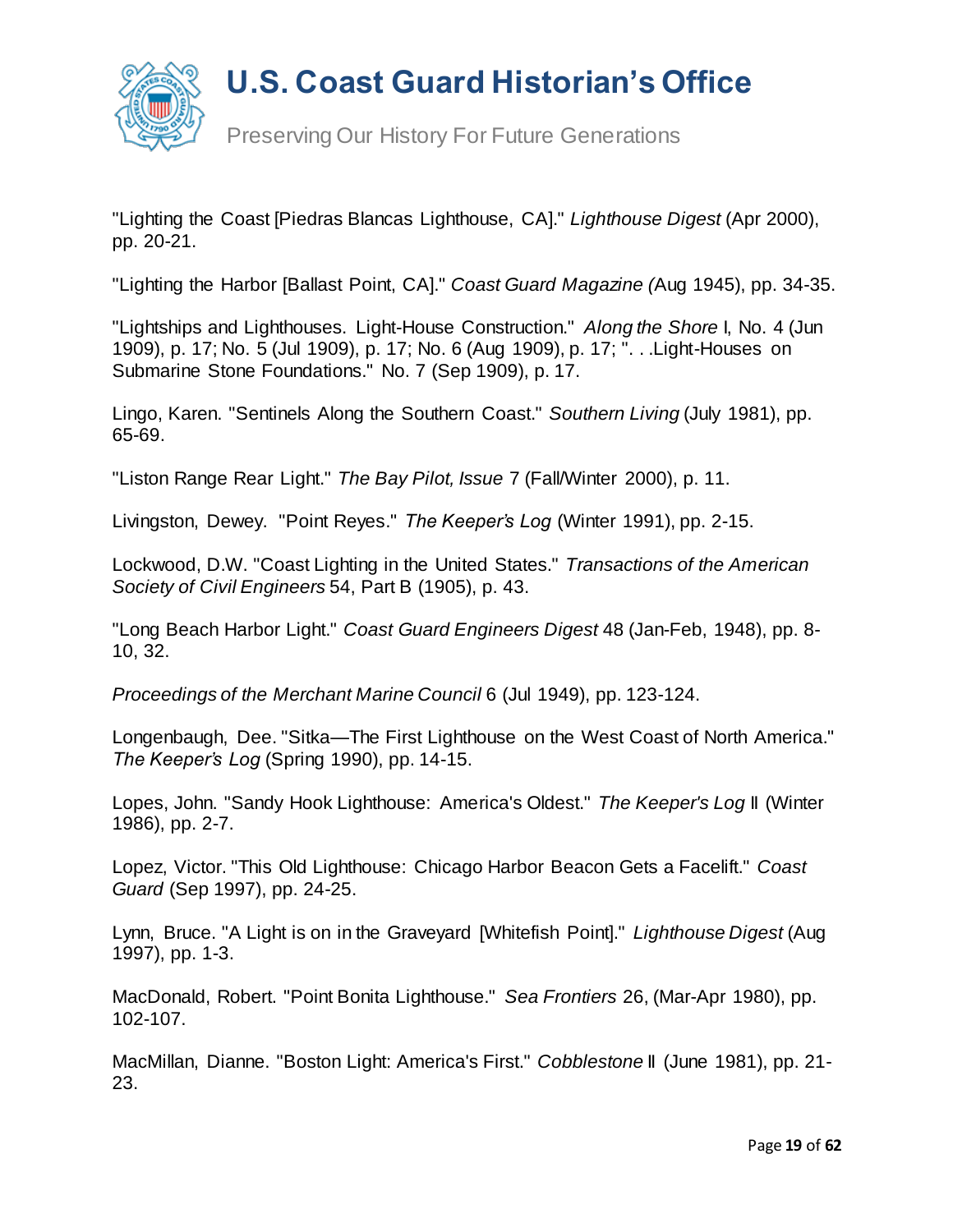

Preserving Our History For Future Generations

Mason, Lynelle. "Georgia's Cockspur Light: Home of the 'Waving Girl.'" *Lighthouse Digest* (Sep 2003), pp. 31-33.

Mathan, Christiane, & William D. Barry. "Portland Head." *The Keeper's Log* (Summer 1991), pp. 2-11.

"Matinicus Rock Light Automated Dec. 15 [ 1983 ]." *Commandant's Bulletin* #4-84 (Feb 17 1984), p. 6.

McClelland, C.H. "Terrible Tilly: Tillamook Rock Lighthouse." *The Keeper's Log* (Summer 1987), pp. 2-11.

McCloskey, William. "There's a New Source of Power in the Wind." *Proceedings of the Marine Safety Council* 39 (July 1982), pp. 207-210.

McKain, Gini & Dan. "Jupiter Inlet Lighthouse Beams Again." *Lighthouse Digest* (Jun 2000), pp. 22-23.

Meree, C.E., Jr. "Design of a Replacement Structure for Charleston Light." *Coast Guard Engineers Digest* No. 129 (Jul-Aug, 1961), pp. 2-9.

Merkel, Jim. "Big Sable Point." *Lighthouse Digest* (Sep 2000), pp. 16-17.

"Devils Island Light Station." *Lighthouse Digest* (Jan 1999), pp. 14-15.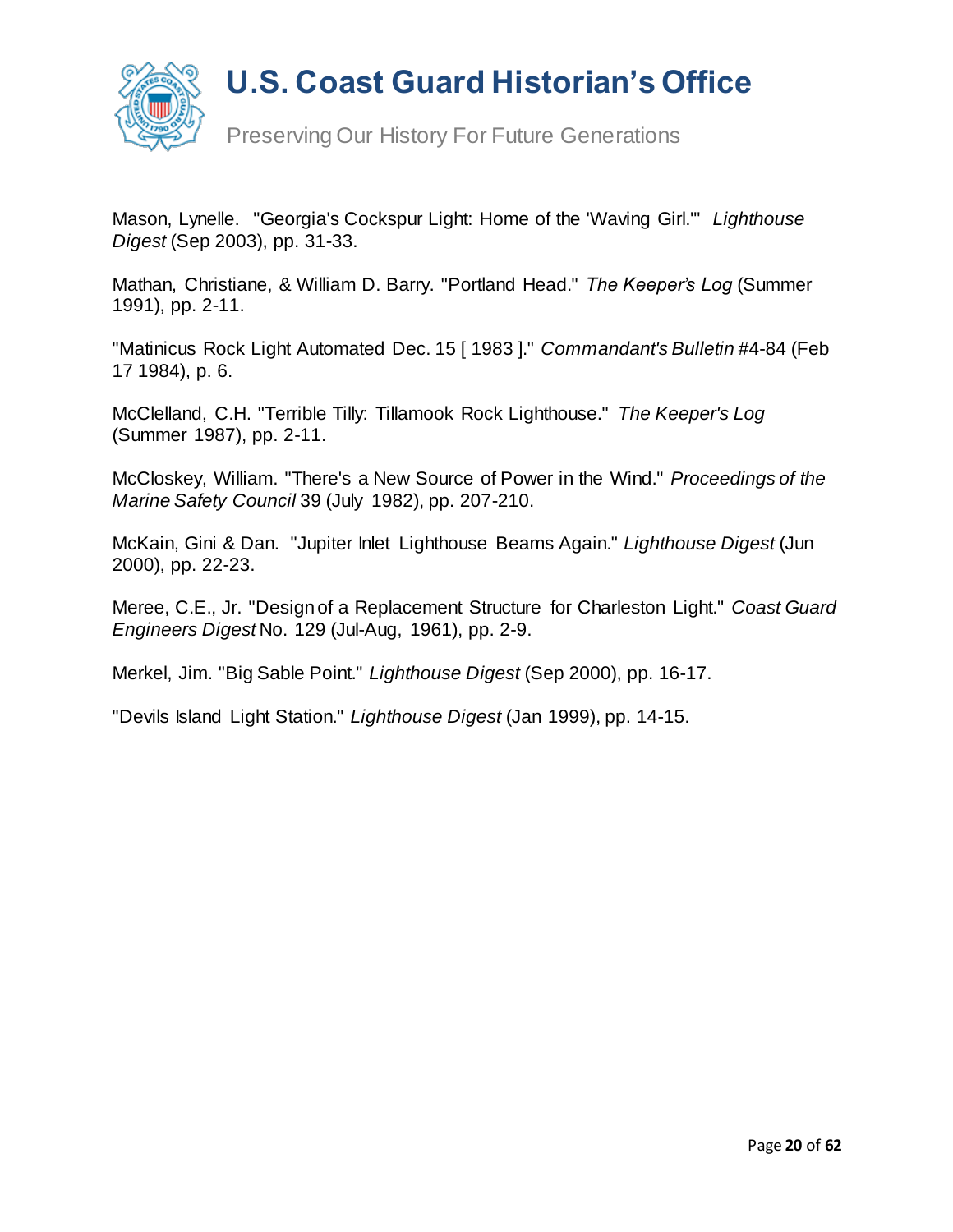

Preserving Our History For Future Generations

"Michigan Island: The Mistake that Became a Treasure." *Lighthouse Digest* (Mar 1999), pp. 21-24.

"Long Island [Wisconsin]: The Overlooked Lighthouse of the Apostles." *Lighthouse Digest* (Mar 2000), pp. 19-21.

Mickel, Josh. "Repairing Cape Charles Light: Combining Traditional Engineering with Creative Planning." *The Bay Pilot* 2, Issue 1 (Spring 2000), pp. 8-9.

Middleton, Arthur Pierce. "The Struggle for the Cape Henry Lighthouse 1721-1791." *The American Neptune* VIII, No. 1 (Jan 1948), pp. [?????]

Mineo, Frank P. "The Relocation of the Functions of a Landfall Light." *Coast Guard Engineers Digest* No. 159 (Apr-May-June 1968), pp. 9-11.

"Minot's Beacon." *Lighthouse Service Bulletin* V, 31 (Jul 1938), p. 123.

"Mobile Bay Lighthouse Restored." *The Keeper's Log* II (Spring 1986), pp. 16-18.

Mooney, Michael J. "Tragedy at Scotch Cap." *Sea Frontiers* (Mar-Apr 1975), pp. 84-90.

Moreth, Ed. "It's a Dirty Job, and the Crew of the *Red Birch* Loves to Do It [renovating the Baltimore Lighthouse]." *Coast Guard* (Dec 1997), pp. 16-17.

"West Point Light Reaches 100th Anniversary." *Commandants Bulletin (*Dec 14 1981), pp. 8-9.

Morgan, Stewart. "Derby Wharf Lighthouse." *The Keeper's Log* (Fall 1987), pp. 26-27.

Mulholland, Ray. "Light Stations on Great Lakes Closed During Winter Season." *Coast Guard Magazine (*Mar 1950), pp. 16-19.

Müller, Robert. "Cedar Island Light Station." *The Keeper's Log* XXIII, No. 2 (Winter, 2007), pp. 10-15.

Murphy, L.A. "Investigation of Foundation Stability at White Shoal Light Station, Lake Michigan." *Coast Guard Engineers Digest* No. 96 (Jan-Feb, 1956), pp. 34-38.

"Museum Gets Cape Charles Light Lens." *Proceedings of the Merchant Marine Council*  21 (Nov 1964), p. 190.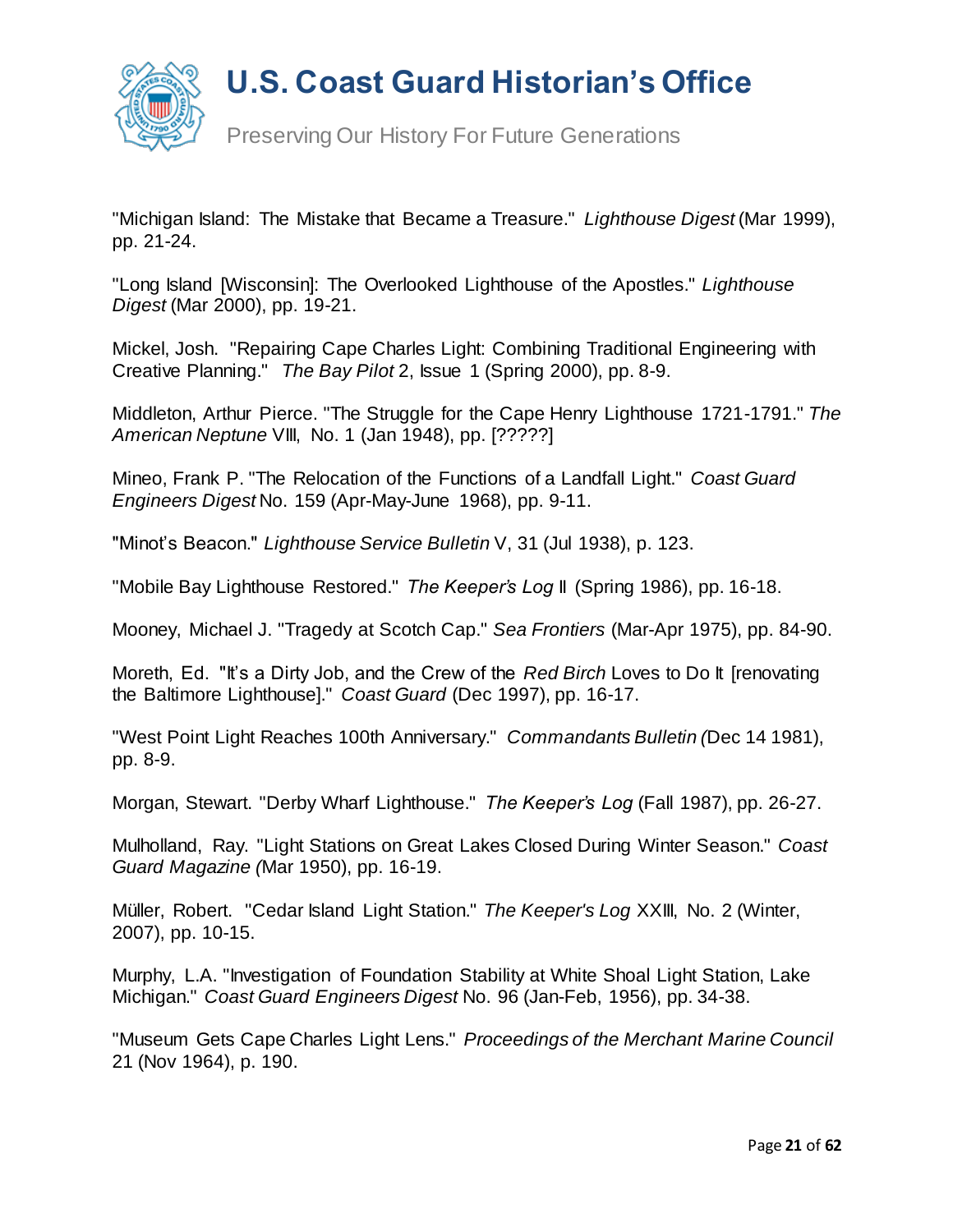

Preserving Our History For Future Generations

"Nantucket (Great Point) Lighthouse Eleventh Lighthouse to be Built in the United States." *Coast Guard Bulletin* I, 6 (Dec 1939), p. 41.

"Navassa Island Light Station." *Lighthouse Service Bulletin* I, 71 (Nov 1, 1917), p. 289.

"Navassa Island, West Indies, Reserved for Lighthouse Purposes." *Lighthouse Service Bulletin* I, 50 (Feb 1916), p. 202.

"Navesink Again Becomes Most Powerful of American Lighthouses." *Lighthouse Service Bulletin* IV, 21 (Sep 1, 1931), p. 83.

"Navigation Aids Automation: Point Hueneme Station-Anacapa Island Light Station." *Coast Guard Engineers Digest* No. 163 (Apr-May-Jun, 1969), pp. 61-66.

Nelson, Bruce A. "The History of Big Point Sable Light Station." Great Lakes Lighthouse Keepers Association *The Beacon* 18, No. 4 (Winter 2000/01), pp. 14-15.

Nelson, Donald. "'Lost Lights' Portage Lake Ship Canal Light Station 1874." *Lighthouse Digest* (Mar 2001), pp. 35-39.

Nelson, Sharlene P. "Admiralty Head Lighthouse." *The Keeper's Log* (Winter 1992), pp. 2-5.

Nelson, Shirley. "Famous American Lighthouse: Cape Blanco." *The Keeper's Log* (Spring 1998), pp. 2-7.

"New Ambrose Offshore Light Station New York Harbor." *Proceedings of the Merchant Marine Council* 25 (Jan 1968), pp. 12-13.

"New Castle Range Lights." *The Bay Pilot*: Delaware River and Bay Lighthouse Foundation, Inc. I, No. 4 (Winter 1999), pp. 16-17.

"New Construction." *Lighthouse Service Bulletin* (1912-1939) [column published monthly].

"New Light Established at Orchard Point in Puget Sound." *Lighthouse Service Bulletin* IV, 4 (Apr 1, 1930), p. 16.

"New Light Station Replaces St. John's River Lightship." *Coast Guard Magazine (*Apr 1955), p. 16.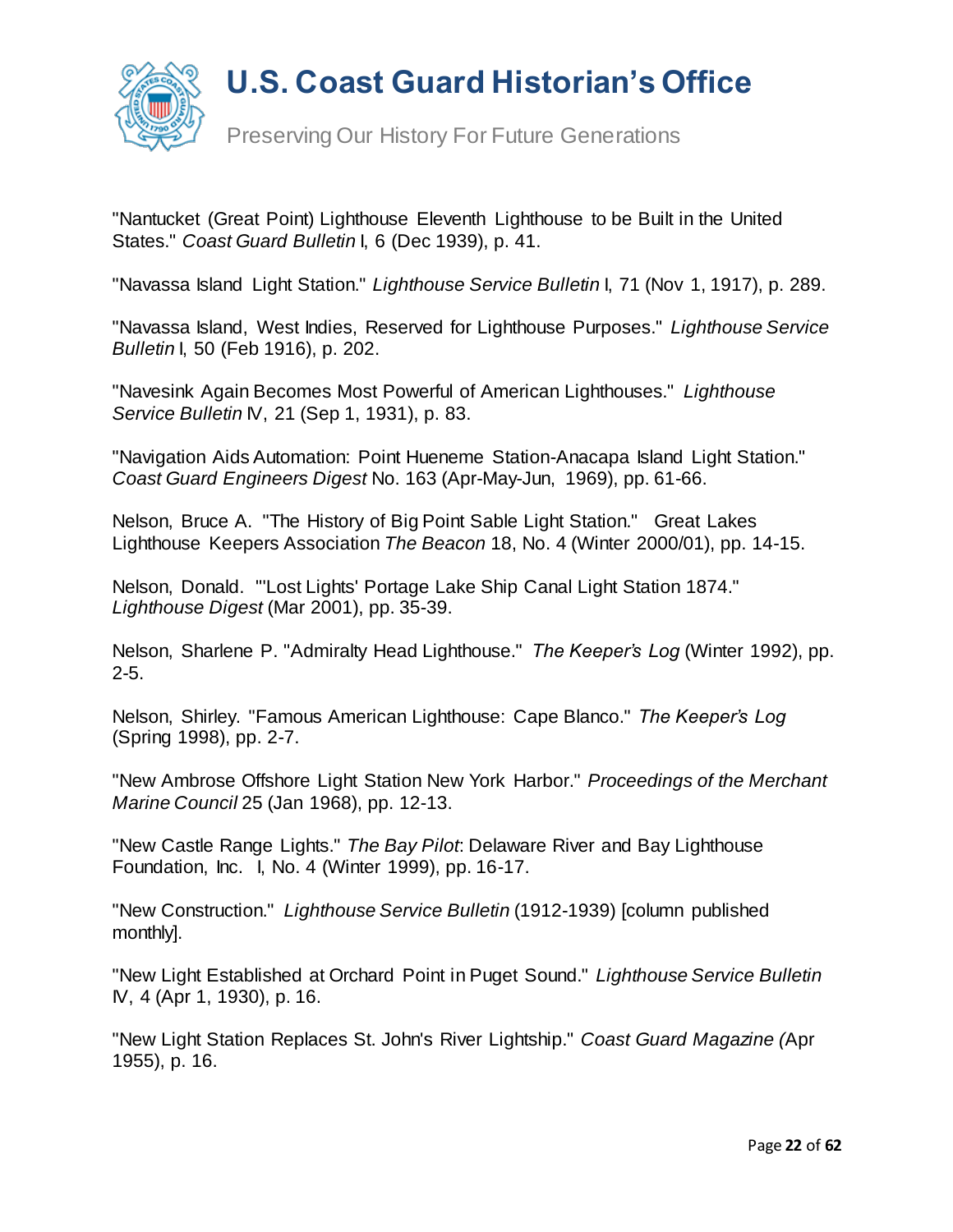

"New Lighthouse Completed at Cape Kumukahi, Hawaii." *Lighthouse Service Bulletin* IV, 52 (Apr 1, 1934), p. 173.

"New London Harbor Lighthouse, Built in 1761, Fourth Lighthouse to be Built in the United States." *Lighthouse Service Bulletin* V, 41 (May 1939), pp. 178-180.

"New Occulting Apparatus." *Lighthouse Service Bulletin* I, 30 (Jun 1914), p. 118.

"New Type of Electric Installation." *Lighthouse Service Bulletin* I, 28 (Apr 1914), pp. 109-110.

"New Type 4 th -Order Clock." *Lighthouse Service Bulletin* I, 30 (Jun 1914), p. 118.

"New Type Mantle Holder." *Lighthouse Service Bulletin* I, 27 (Mar 1914), p. 106.

"Newburyport Harbor Lighthouse Twelfth Lighthouse to be Built in the United States." *Coast Guard Bulletin* I, 7 (Jan 1940), pp. 48-49.

Nicholson, Lenore. "Point Fermin Lighthouse: A Life Long Love Affair." *The Keeper's Log* (Winter 1987), pp. 8-10.

Noble, Dennis L., & Ralph Eshelman. "A Lighthouse for Drum Point." *The Keeper's Log* (Spring, 1987), pp. 2-9.

Nordoff, Charles. "The Lighthouses of the United States." *Harpers Magazine* 38 (Mar 1874), pp. [?????]

"Occulting Blinds for Range Lights." *Lighthouse Service Bulletin* I, 59 (Nov 1, 1916), p. 238.

"Occulting Electric Light." *Lighthouse Service Bulletin* I, 10 (Oct 1912), p. 38.

"Occulting Lights." *Lighthouse Service Bulletin* I, 7 (Jul 1912), pp. 25-26.

"Old Cape Henry Lighthouse to be Preserved for Its Historic Interest." *Lighthouse Service Bulletin* IV, 8 (Aug 1, 1930), pp. 31-32.

"The Oldest Lighthouse." *Lighthouse Service Bulletin* V, 15 (Mar 1937), p. 59.

"Oldest Lighthouse." *Coast Guard Magazine (*Jun 1944), p. 16.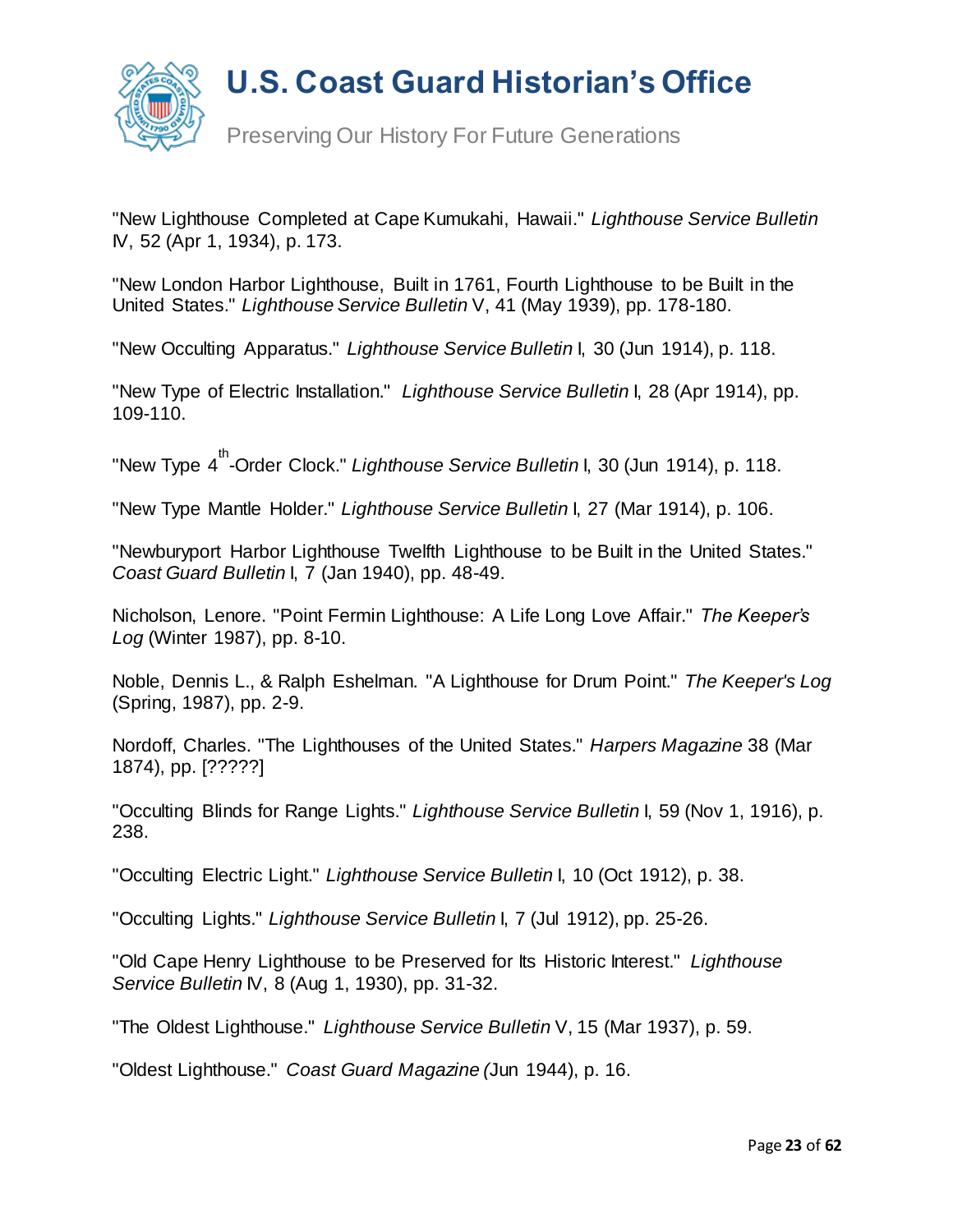

Olsen, D.C., Jr. "Structural Rehabilitation and Preservation of Sand Key Light." *Coast Guard Engineers Digest* No. 139 (Apr-May-June 1963), pp. 2-5.

Olsen, John A. "Construction of Ambrose Light Station." *Coast Guard Engineers Digest*  No. 159 (Apr-May-June 1968), pp. 1-9.

Openshaw, Gary. "Lighthouse Renovation: Saved from the Brink: Cape Cod's Oldest Sentinel [Highland Lighthouse] Moves Inland...." *Commandants Bulletin (*Dec 1996), pp. 38-39.

"Original Point Loma Light Preserved as National Monument." *Lighthouse Service Bulletin* V, 1 (Jan 1, 1936), p. 3.

Pappert, Dale E. "Barcelona Light - Yesterday and Today." *Lighthouse Digest* (Jan 1999), pp. 12-13.

Paul, Michael Johannes. "Brandywine Shoal Lighthouse—Evaluation and Design for an Historic Concrete Lighthouse." *Concrete International: Design and Construction*. (Jul 1987).

"Reconstruction of Brandywine Shoal Lighthouse: Attention to Details and Caring Craftsmanship Restore an Historic Structure." *Coast Guard Engineers Digest* 26-236 (Fall 1988), pp. 16-21.

Peck, R.M. "The Incidence of False Windows in Two Early Newfoundland Lighthouses." *Association for Preservation Technology Bulletin*. IX, No. 1 (1977), pp. 4-10.

Pepper, Terry. "Devils Island Light Station, Wisconsin: The Crown Jewel in the Apostle Island Chain." *The Keeper's Log* XXIII, No. 2 (Winter, 2007), pp. 2-9.

Perkins, James T. "Ashtabula Harbor Lighthouse Restored." *Commandants Bulletin (*Dec 28 1981), pp. 8-11.

"Permanent Lighthouse at Nawiliwili, Hawaii, is Now in Service." *Lighthouse Service Bulletin* IV, 39 (Mar 1, 1933), pp. 146-147.

Perrault, Carole L. "Liberty Lighting the World—Part I." *The Keeper's Log* II (Summer 1986), pp. 2-15.

"The U.S. Light-House Board: Guardian of Liberty [ Light Station ], 1886-1902." *The Keeper's Log* II (Summer 1986), pp. 6-18.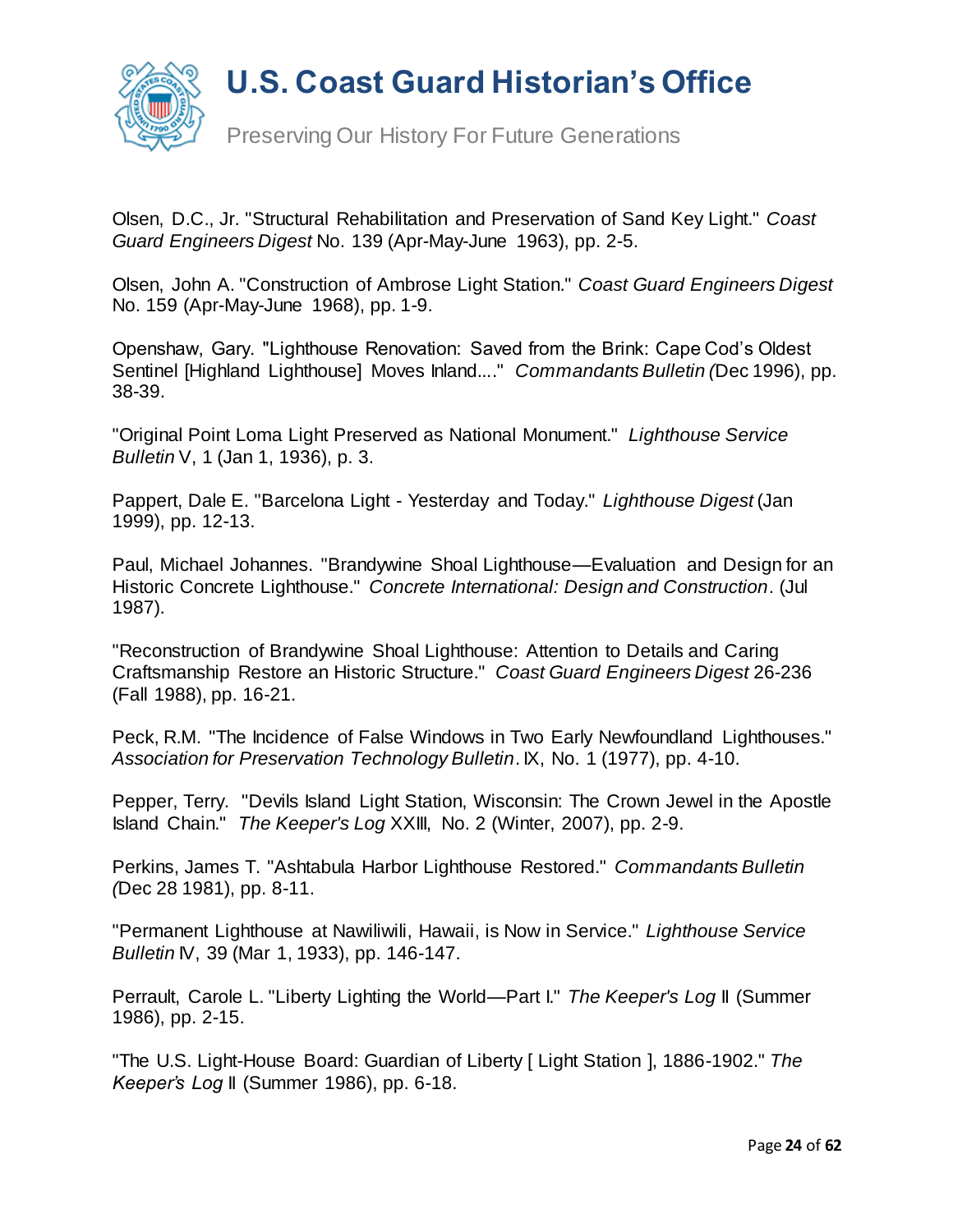

Preserving Our History For Future Generations

Perry, Frank. "East Brother Light Station Saved." *The Keeper's Log* (Winter 2005), pp. 24-27.

"Legacy of the *Carrier Pigeon*: A History of the Pigeon Point Light Station." *The Keeper's Log* (Spring 1999), pp. 2-15.

"Picturesque Lighthouses: Famous Night Sentinels of the Sea." *The Mentor* 13, No. 6 (Jul 1925), pp. 2734.

"Plymouth (Gurnet) Lighthouse Eighth to be Built in the United States." *Coast Guard Bulletin* I, 3 (Sep 1939), pp. 19-21.

"Point Diablo Light and Fog Signal." *Lighthouse Service Bulletin* II, 72 (Dec 1, 1923), p. 314.

"Point Hope Light, Alaska, Most Northerly Light Under United States Jurisdiction." *Lighthouse Service Bulletin* III, 59 (Nov 1, 1928), p. 265.

"Point Judith Harbor of Refuge Lights." *Lighthouse Service Bulletin* I (Apr 1913), pp. 63- 64.

"Point Vincente Light Station, Calif." *Lighthouse Service Bulletin* III, 28 (Apr 1, 1926), pp. 127-128.

"Portsmouth (Newcastle) Lighthouse Ninth Lighthouse to be Built in the United States." *Coast Guard Bulletin* I, 4 (Oct 1939), pp. 27-28.

"Progress in Electrification of Lights in the Approaches to Baltimore." *Lighthouse Service Bulletin* IV, 1 (Jan 2, 1930), pp. 5-6.

"Proposals for Building Early Lighthouses." *Lighthouse Service Bulletin* V, 29 (May 1938), pp. 113-114.

Putnam, George R. "Beacons of the Sea." *National Geographic* 24 (Jan 1913), pp. [?????].

Quinlin, Frank. "World's First Robot Lighthouse." *Coast Guard Magazine (*Apr 1949), pp. 10-11.

"Radio at Navassa Island, West Indies." *Lighthouse Service Bulletin* I, 56 (Aug 1, 1916), p. 226.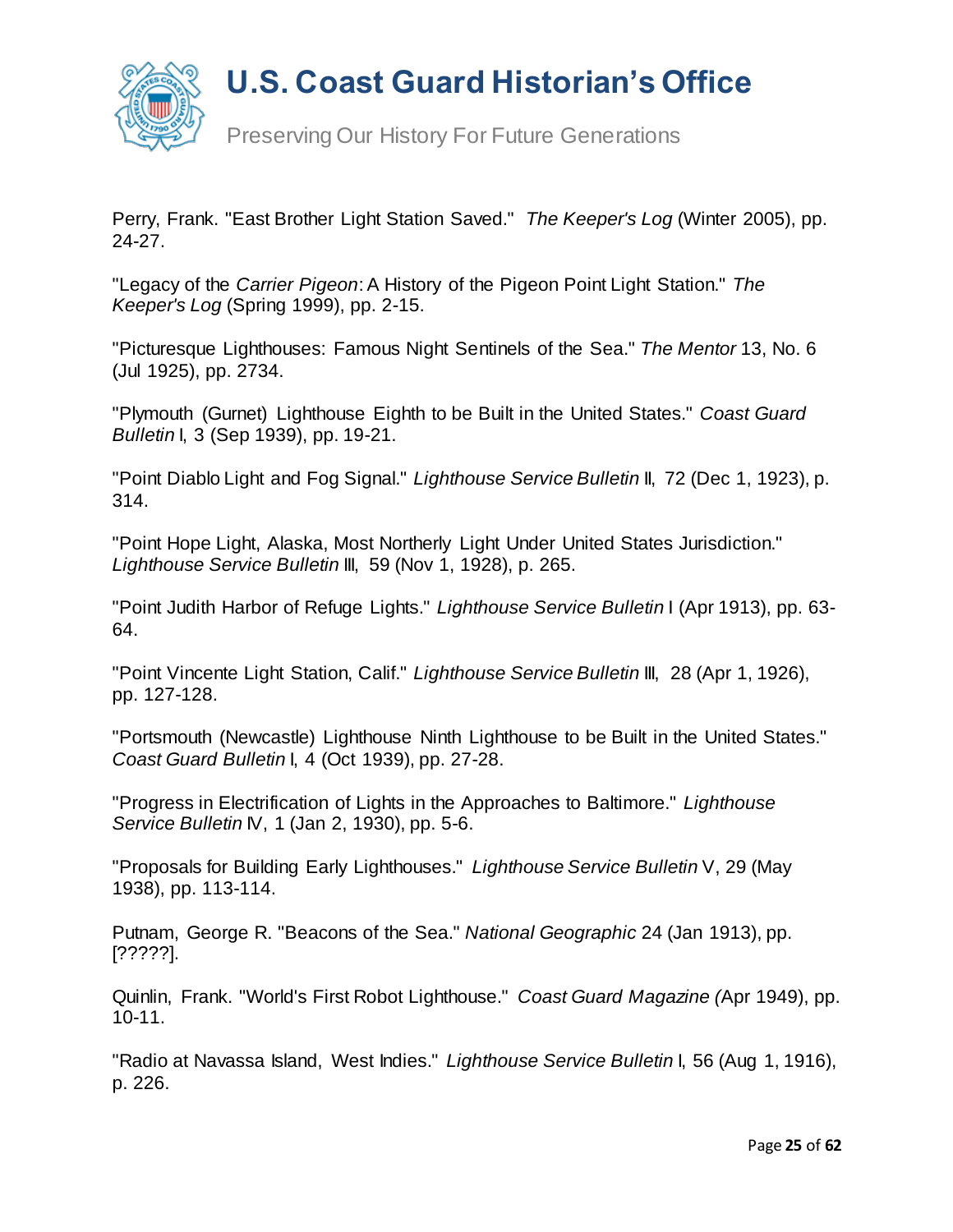

Radzak, Lee. "Split Rock." *The Keeper's Log* (Fall 1990), pp. 2-7.

Railton, Arthur R. "Cape Poge Light: Part I." *The Keeper's Log* X (Spring 1994), pp. 2- 12; "Part II" (Summer 1994), pp. 8-20; "Part III," XI (Fall 1994), pp. 10-20; "Part IV: Family Tragedy at Cape Poge Light," XI (Winter 1995), pp. 16-17.

"Gay Head Light; The Island's First." *The Dukes County Intelligencer* 23, No. 3 (Feb 1982), pp. 91-116.

"Gay Head Light Gets The Wondrous Fresnel," *The Dukes County Intelligencer* 23, No. 4 (May 1982), pp. 139-171.

"Gay Head Lighthouse." *The Keeper's Log* (Summer 1998), pp. 2-11.

"Range Lights." *Lighthouse Service Bulletin* V, 28 (Apr 1938). pp. 109-111.

Reinhart, Chuck. "Cleaning House [Galoo Island] on the Great Lakes." *Commandants Bulletin (*Feb 1996), pp. 20-23.

"Remarks of and Old Salt [Key Biscayne Light]." *Coast Guard Magazine (*Sep 1949), pp. 27-28.

"Resident Memories--Of Schooners, Steamers, and Storms [George Keller, Keeper of White Shoal Lighthouse]." *Lighthouse Digest* (Apr 2000), pp. 4-5.

"Revolving Lanterns for Lighthouses." *Scientific American* (Sep 26, 1903).

Roales, Judith. "Foundation's New Light [ Liston Range Rear Light, Delaware ] is an Engineering Wonder." *The Bay Pilot,* No. 18 (Summer 2004), pp. 3-6.

Roberts, Bruce & Cheryl Shelton-Roberts. "Attempt to Build a Lighthouse on Diamond Shoals." *Lighthouse Digest* (May 2000), pp. 6-9.

"Confederates Hide Lens in 1862; Never Found After the War." Outer Banks Lighthouse Society *Lighthouse News* VI, No. 1 (Spring 2000), pp. 1-4.

"Letters Reveal Last Journey of the Hatteras Lens But End In a Mystery." *Lighthouse Digest* (Mar 2000), pp. 8-11.

Robinson, D.K. "United States Coast Guard Offshore Light Stations." *Coast Guard Engineers Digest* No. 130 (Sep-Oct 1961), pp. 26-29.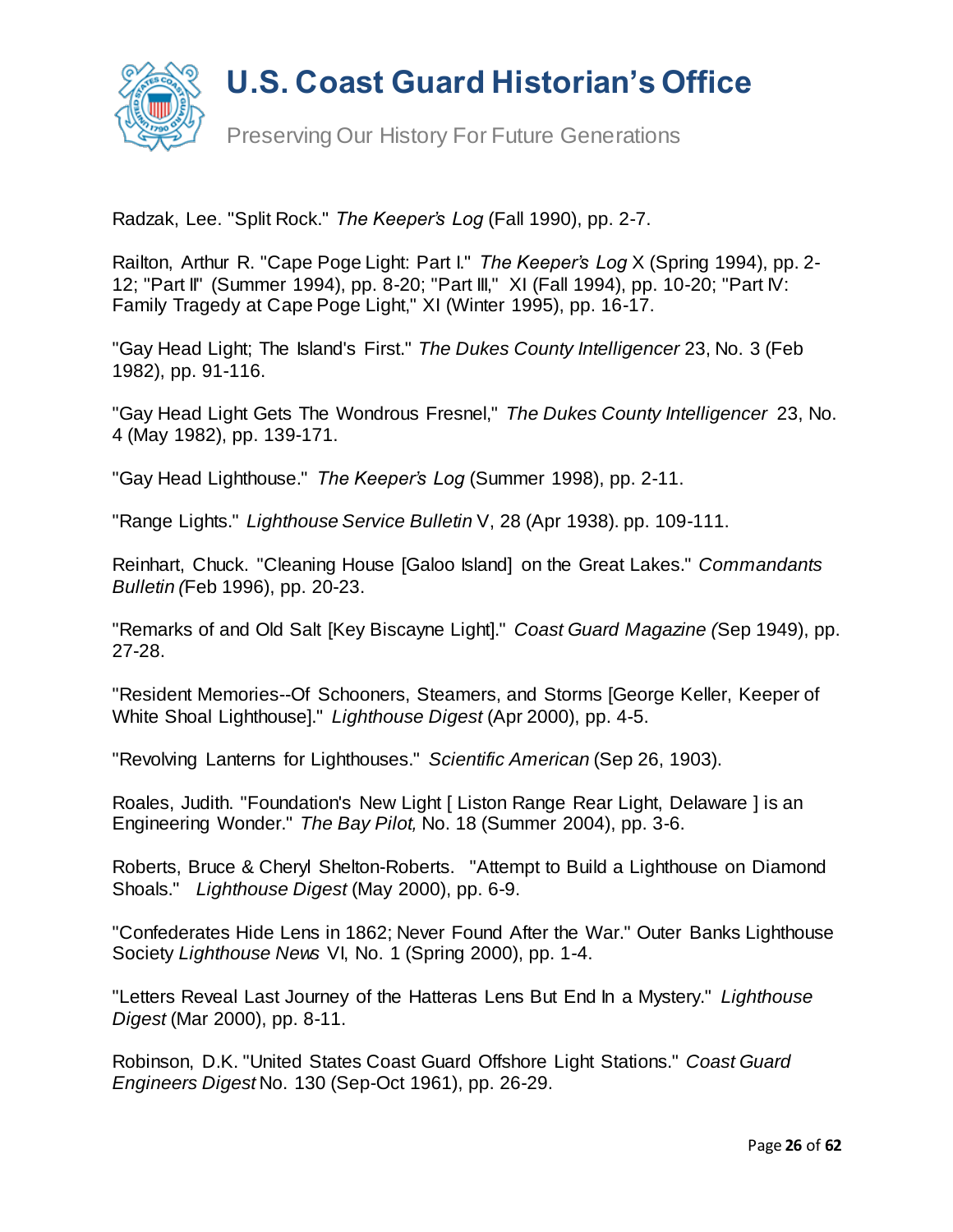

Preserving Our History For Future Generations

Rogerson, Bruce & James Kimbrell. "Point Cabrillo Light Station, California." *The Keeper's Log* XXIII, No. 4 (Summer 2007), pp. 2-13.

"Round Island Passage Light Station." *Proceedings of the Merchant Marine Council* 5 (Sep 1948), p. 145.

"Round Island Passage Light Station Established." *Coast Guard Engineers Digest* No. 51 (Jul-Aug, 1948), pp. 28-29; No. 52 (Sep-Oct 1948), pp. 10-12.

Ruth, Kim M. "Finns Point Rear Range Lighthouse." *The Keeper's Log* (Fall 1985), pp. 10-11.

"The Twin Lights of Navesink." *The Keeper's Log* (Fall 1991), pp. 2-7.

Rutherford, Don. "Disaster at Scotch Cap." *The Keeper's Log* (Winter, 1986), pp. 12-14.

"Sale of Old Scituate Lighthouse." *Lighthouse Service Bulletin* I, 66 (Jun 1, 1917), p. 271.

Salzman, Nancy L. "Keeping Lighthouses Alive." *Historic Preservation* (May/June 1982), pp. 29-31.

"Sands Point, New York [station sold]." *Lighthouse Service Bulletin* III, 4 (Apr 1, 1924), p. 17.

"Sandy Hook Light." *Lighthouse Service Bulletin* III, 4 (Apr 1, 1924), p. 17.

"Sandy Hook Lighthouse was Fifth Lighthouse to be Built in the United States." *Lighthouse Service Bulletin* V, 42 (Jun 1939), pp. 184-185.

"Savannah Offshore Structure To Replace Lightship." Coast Guard Academy Alumni Association *The Bulletin* (Mar-Apr 1963), p. 65.

Savino, Guy. "They Guard the Coastal Waterways." *Newark News Magazine* (Sep 9, 1962), pp. 6-8, 20-21.

Scanlon, Karen W. "'New' Point Loma Lighthouse." *Mains'l Haul* 37, No. 2 (Spring 2001), pp. 36-47.

Scheina, Robert L. "Evolution of the Lighthouse Tower." *Proceedings of the Marine Safety Council* 45 (Jan 1988), pp. 3-11.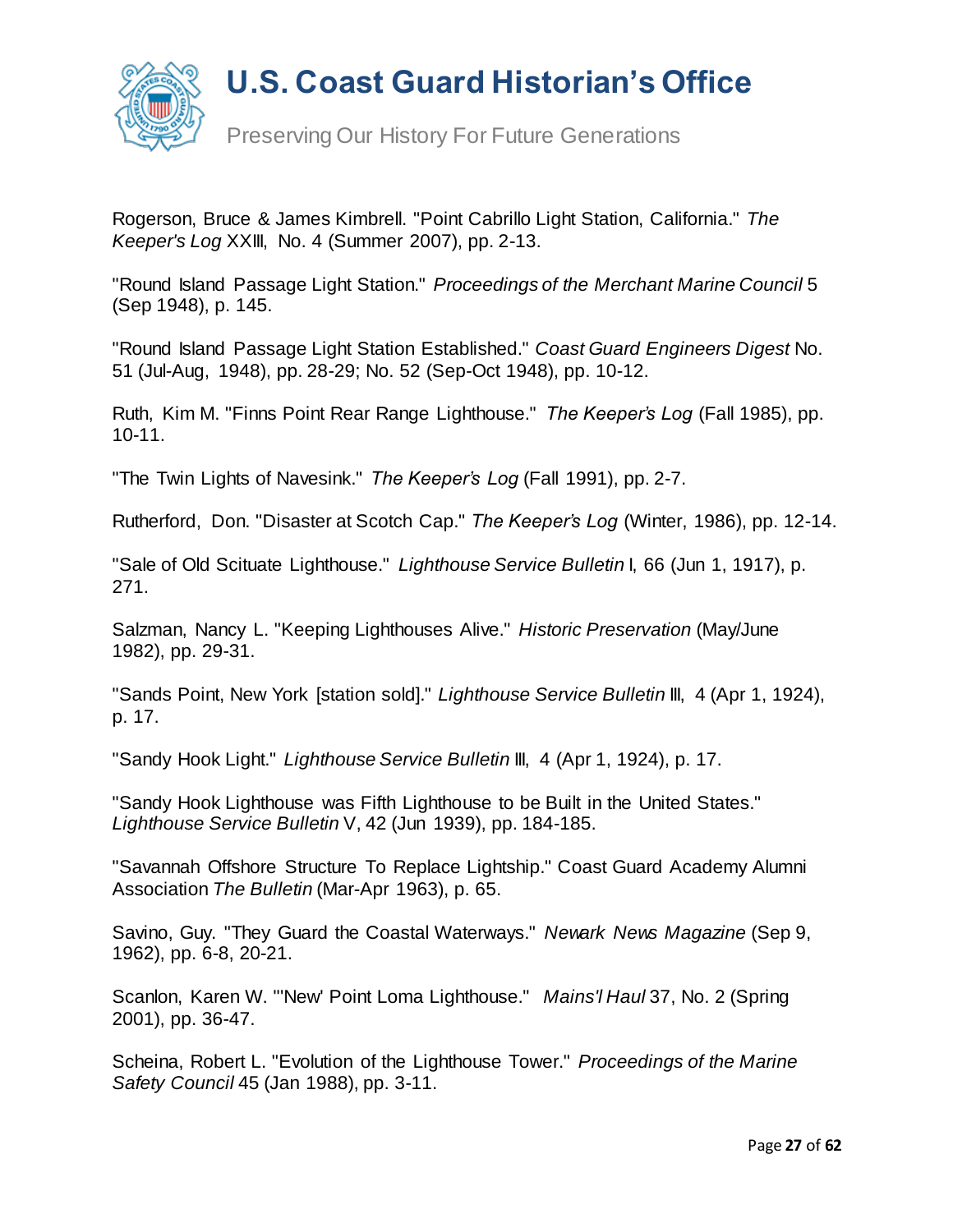

Preserving Our History For Future Generations

Article in *Lighthouses Then and Now*. Washington: U.S. Coast Guard, 1989, pp. 3-12.

"Minot's Ledge." *The Keepers Log* I (Spring 1985), pp. 2-7.

"The Sea-Swept Lighthouse of Minots Ledge." *Surveyor* XV (Feb 1981), pp. 16-21.

"Traffic Signs of the Sea." *Cobblestone* II (June 1981), pp. 16-20.

Schroeder, Fran. "Boca Grande Centennial." *The Keeper's Log* (Fall 1991), pp. 10-13.

"Scotch Cap Light Station, Alaska, and the 1946 Earthquake Based on the Recollection of Frank Skidmore, Who Was Stationed at Scotch Cap During the 1940s, and an Account of the Disaster by Don Rutherford." *The Keeper's Log* (Spring, 2006), pp. 16- 19.

Scott, Kenneth. "The Sandy Hook Lighthouse." *The American Neptune* XXV, No. 2 (Apr 1965), pp. . [?????]

"Screw Pile Lighthouse Reinforced by Concrete Caisson." *Lighthouse Service Bulletin* II, 24 (Dec 24, 1919), pp. 105-106.

Seigel, Kevin. "Light Duty [ Ambrose Light Station ]." *Commandant's Bulletin* (Nov 22 1985), pp. 14-15.

"Sentinel of the Great Lakes [Round Island Passage Light]." Coast Guard Academy Alumni Association *The Bulletin* (Sep 1949), pp. 252-254.

"Service Notes: Fog Signal Tests." *Coast Guard Engineers Digest* (Feb 1942), pp. 32- 40.

"Service Resumes Use of Old Hatteras Light." *Coast Guard Bulletin* V, 9 (Mar 1950), p. 260.

Shanks, Ralph. "Lighthouses of Marin." Marin County American Revolution Bicentennial *Old Marin with Love* (1976).

Shaw, D.J. "Automating Cape St. Elias Light Or What Did We Ever Do Without the Skycrane?" *Coast Guard Engineers Digest* 180 (Jul-Aug-Sept 1973), pp. 38-43.

Shegan, Mary K. "Ontonagon Lighthouse Essential to U.S. Development." *Lighthouse Digest* (Jul 2000), pp. 10-13.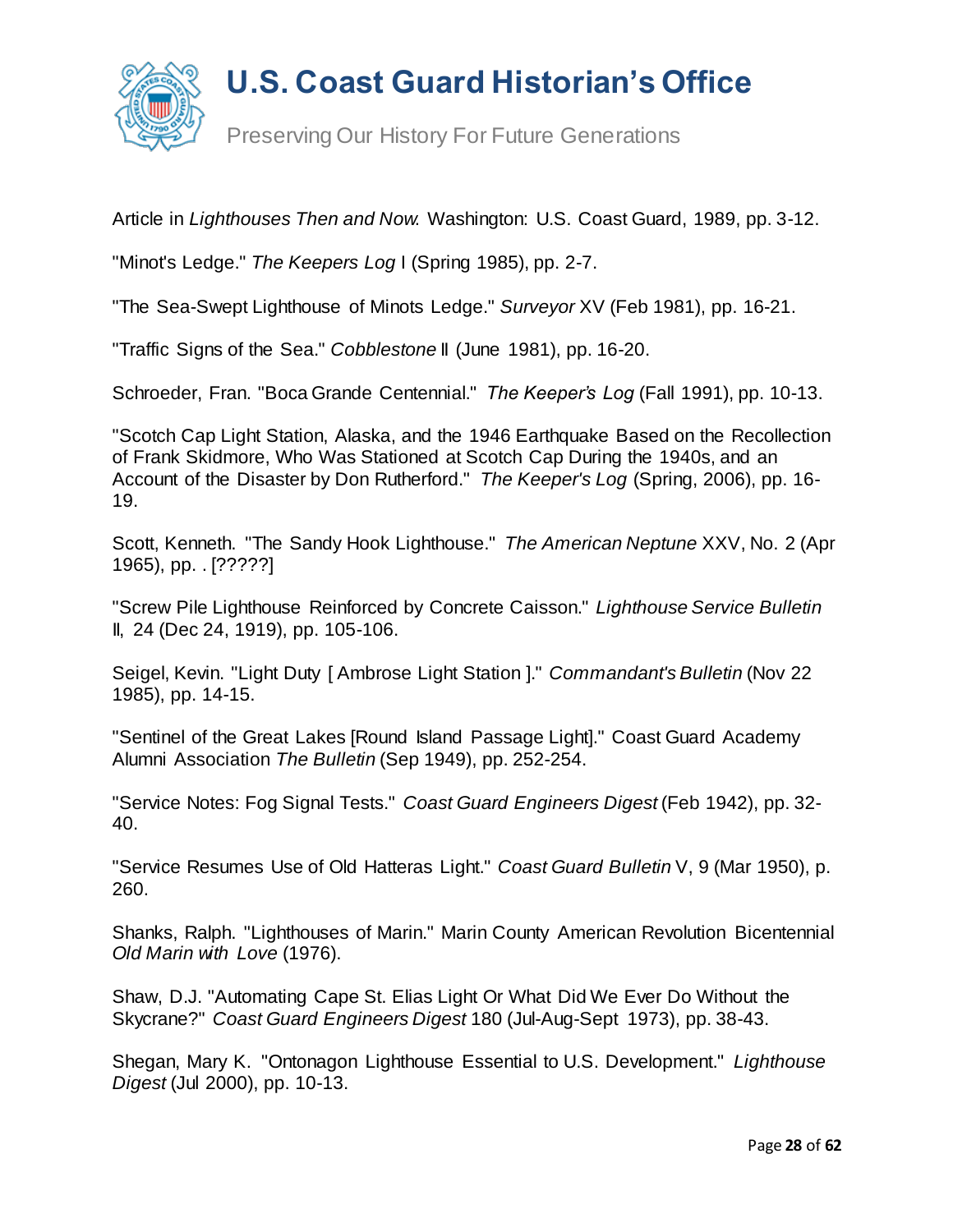

Preserving Our History For Future Generations

Shelse, Ronne C. "Through Calm and Storm: Lighthouses and Coast Signals." *The Mentor* 13, No. 6 (Jul 1925), pp. 19-29.

Shelton-Roberts, Cheryl. "A Carpenter Built the Cape Hatteras Lighthouse." *Lighthouse Digest* (May 1999), pp. 4-8.

"Hatteras Keepers Family Homecoming." *Lighthouse Digest* (May 2001), pp. 3-5.

"Kindling the Future: Re-Lighting the Cape Hatteras Light." Outer Banks Lighthouse Society *Lighthouse News* V, No. 4 (Winter 1999), pp. 1-3.

"Lost in the Dusty Pages of Time, Few Know of the Hatteras Beacon Light." *Lighthouse Digest* (May 2001), p. 11.

"Rare Outer Banks Documents of Lifesaving Stations and Lighthouses Discovered on West Coast: Copies Donated to the Outer Banks History Center in Manteo." Outer Banks Lighthouse Society *Lighthouse News* III, No. 2 (Summer 1997), pp. 4-5.

Shepherd, Douglas H. "Friendly Lights!" *Coast Guard Magazine (*Mar 1941), pp. 48, 52.

"Guardians of Our Coast." *Coast Guard Magazine (*Feb 1935), pp. 13-14.

"With the Guardians of Our Stormy Coasts." *Coast Guard Magazine (*Nov 1932), pp. 16- 19.

"Shining Survivors [West Coast Lighthouses]." *Sunset* The Magazine of Western Living (Feb 1986), pp. 76-84.

"Ship Island Light Rebuilt." *Lighthouse Digest* (May 2000), pp. 3-5.

"Ship John Shoal Lighthouse." *The Bay Pilot*: Delaware River and Bay Lighthouse Foundation, Inc. I, No. 4 (Winter 1999), pp. 8-10.

"Silent Sentinels of the Sea." *Coast Guard Magazine (*Jul 1940), pp. 8, 36-38.

Simms, William Q. "Two Lights on the Hill [John O'Neill, John Donahoo]." *Lighthouse Digest* (Apr 2001), pp. 20-21.

Smith, Archi. "This Prize Winning Feature Describes Life at One of the Most Unusual Light Stations in the C.G. [Cape Mala, Panama]." *Coast Guard Magazine (*Dec 1955), pp. 16-18.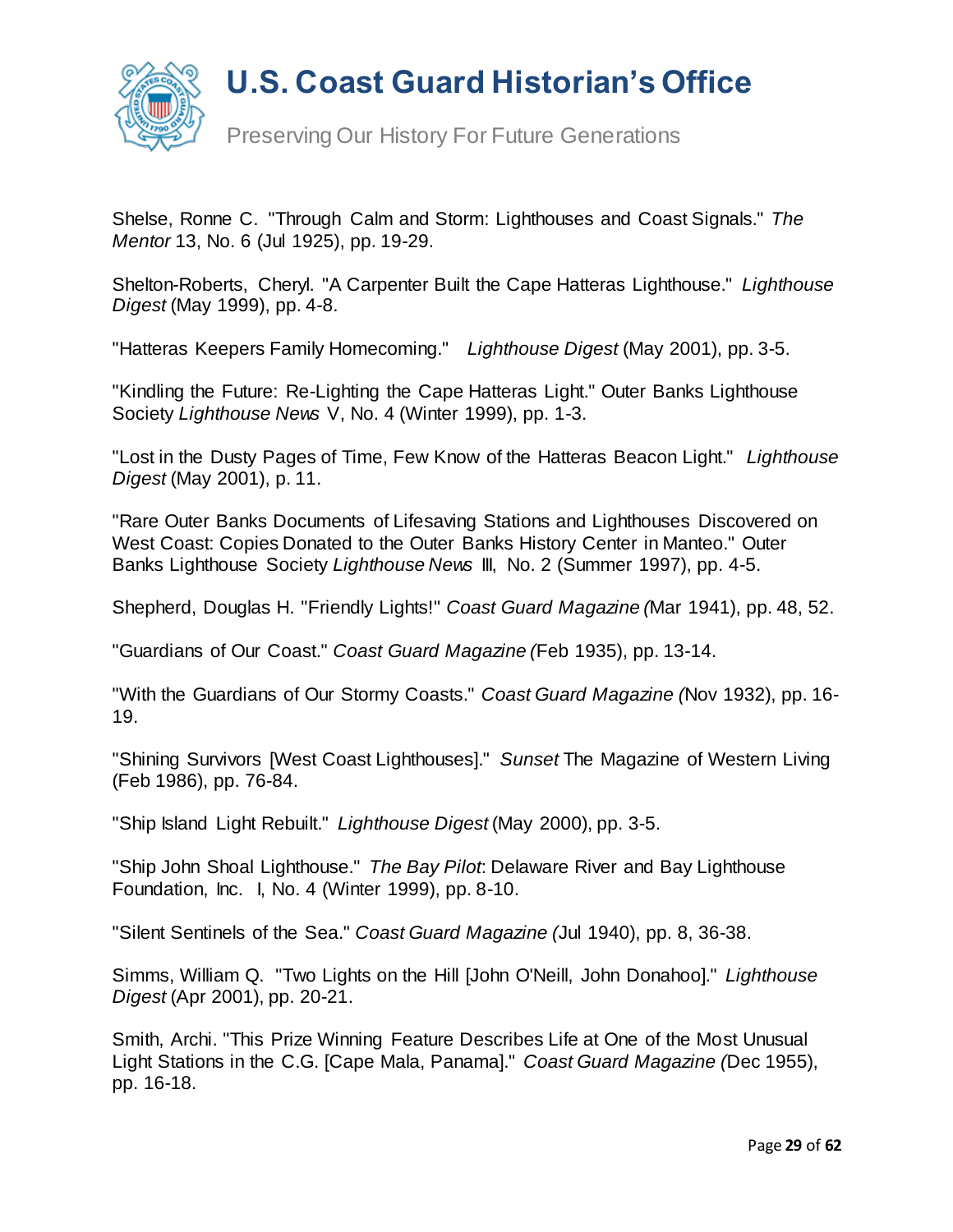

Preserving Our History For Future Generations

Smith, Milton B. "The Lighthouse on Tybee Island." *The Georgia Historical Quarterly* 49, No. 3 (Sep 1965), pp. [?????]

Smith, S01cott T., ed. "The Lighthouses of Illinois." *The Keeper's Log* (Spring 1994), pp. 13-19.

Snodgrass, Paul. "Beacons of the Sea." *Gulfshore Life* (Oct 1990), pp. 78-81.

Snyder, David. "Raspberry Island Light Station: Part I." *The Keeper's Log* (Spring 1996), pp. 2-12; "Part II," (Summer 1996), pp. 6-16.

Snyder, James D. "Jupiter Inlet Lighthouse: A Foothold on the Southeast Florida Frontier." *The Keeper's Log (*Fall, 2006), pp. 2-11.

Spangler, Keith. "Southwest Pass Entrance Light [ Automated 3 December 1985 ]." *Commandant's Bulletin* (Feb 1 1985), p. 15.

Spinella, Theresa J. "St. Augustine Lighthouse." *The Keeper's Log* (Winter 1989), pp. 2- 7.

St. Germain, Paul. "Cape Ann Light Station, Thatcher Island, Massachusetts: The Story of America's Last Operating Twin Lights." *The Keeper's Log* XX, No. 2 (Winter 2004), pp. 2-13.

Stetz, Debbie. "Something New at the Old Point Loma Lightstation." *The Keeper's Log* (Winter 1997), pp. 12-14.

Stevenson, Tom. "Old Plantation Flats Light Station: 1886-1962." *The Keeper's Log* (Fall, 2004), pp. 28-31.

"The Story of Scotch Cap Light Station." *Coast Guard Bulletin* VIII, 10-11 (Apr-May 1953), pp. 182-183.

Sullivan, Buddy. "The Lighthouses of Georgia." *The Keeper's Log* (Spring 1988), pp. 2- 11.

Tag, Thomas A. "American Made Lenses." *The Keeper's Log* (Fall 1997), pp. 20-26.

"Ask the Keeper: The Maintenance Gear of the Rotation Clockwork." " *The Keeper's Log* (Summer 2004), pp. 46-47.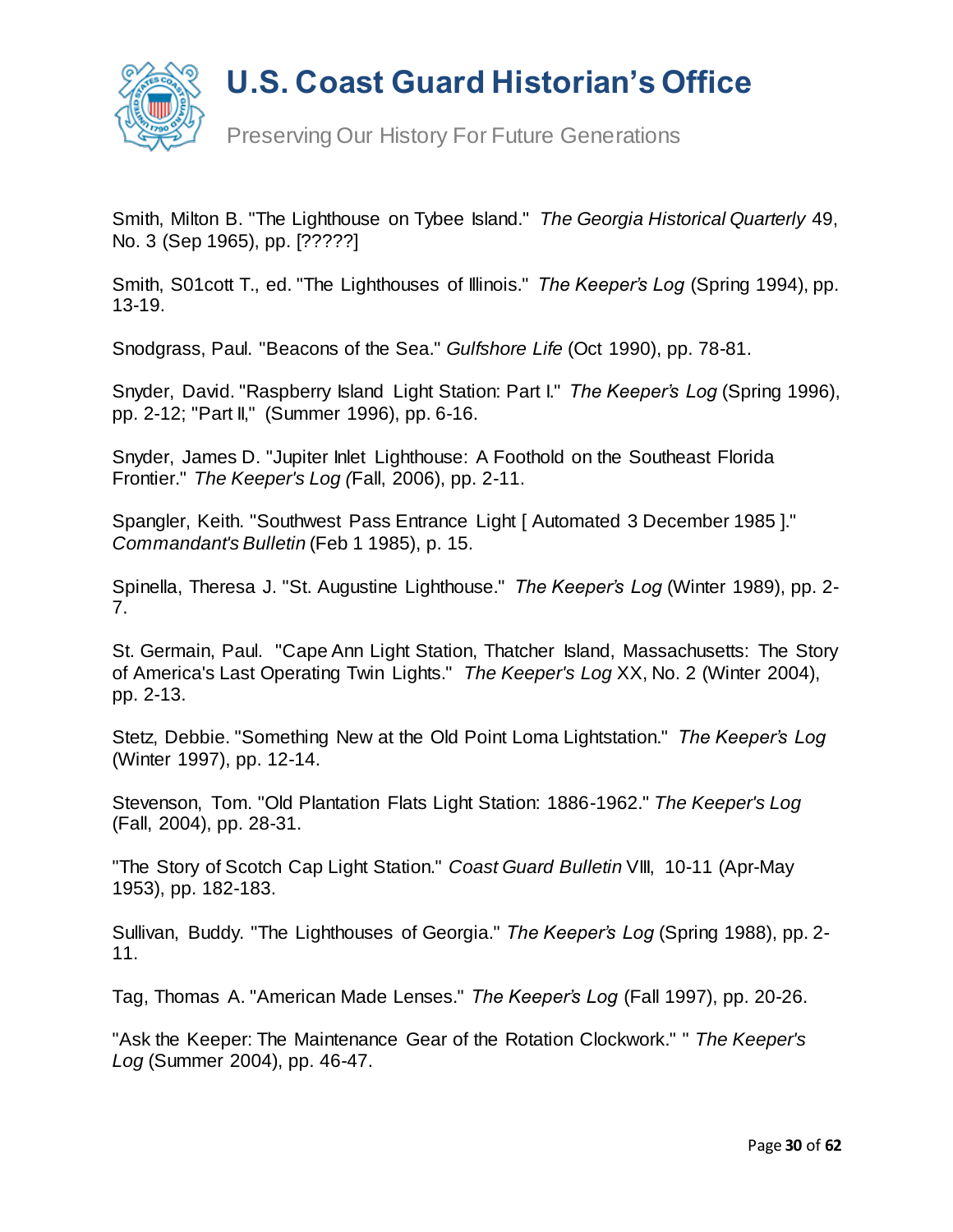

"Barbier, Bénard et Tureene (BBT) Lens Works Producers of Fresnel Lenses -- Part Five." *The Keeper's Log* (Spring, 2006), pp. 24-28.

"Bell Rock: The 200th Anniversary of a Significant Lighthouse." *The Keeper's Log* XXIII, No. 2 (Winter, 2007), pp. 22-24.

"A Bit Unusual: The Search for Alternative Lighthouse Fuels." *The Keeper's Log* (Winter 2000), pp. 10-15.

"Brilliance & Prejudice -- Part Two The Inventive John R. Wigham." *Lighthouse Digest*  Vol. XXIII, No. 3, (2007), pp. 16-24.

"Church Steeples and Fog Signals." *The Keeper's Log* (Summer 2006), pp. 26-35.

"The Doty Dilemma: Technological Advancements in Lighthouse Lamps and Subsequent Infringement." *The Keeper's Log* (Summer 2000), pp. 28-33.

"Early American Lighthouse Illumination." *The Keeper's Log* (Fall 1998), pp. 16-27.

"The Early Development of the Fresnel Lens." *The Keepers' Log* (Spring 2005), pp. 20- 27.

"The Fresnel Lens -- The Other Makers, Part Six." *The Keeper's Log* (Fall 2006), pp. 24- 32.

"From Braziers and Bougies to Xenon, Part I." *The Keeper's Log* (Fall 2002), pp. 28-33.

"From Braziers and Bougies to Xenon, Part II." *The Keeper's Log* (Winter 2003), pp. 20-27.

"From Braziers and Bougies to Xenon, Part III." *The Keeper's Log* (Spring 2003), pp. 26-31.

"The Genius and the Mentor [Augustin Jean Fresnel, Dominique François Jean Arago, and the Ecole Polytechnique]." *The Keeper's Log* (Spring 2002), pp. 16-22.

" The Great Improver [Lieutenant Colonel David Porter Heap]." *The Keeper's Log* (Fall 1999), pp. 24-29.

"The Jewel in the Sand--Manufacturing Lighthouse Lenses." *The Keeper's Log* (Spring 2000), pp. 22-27.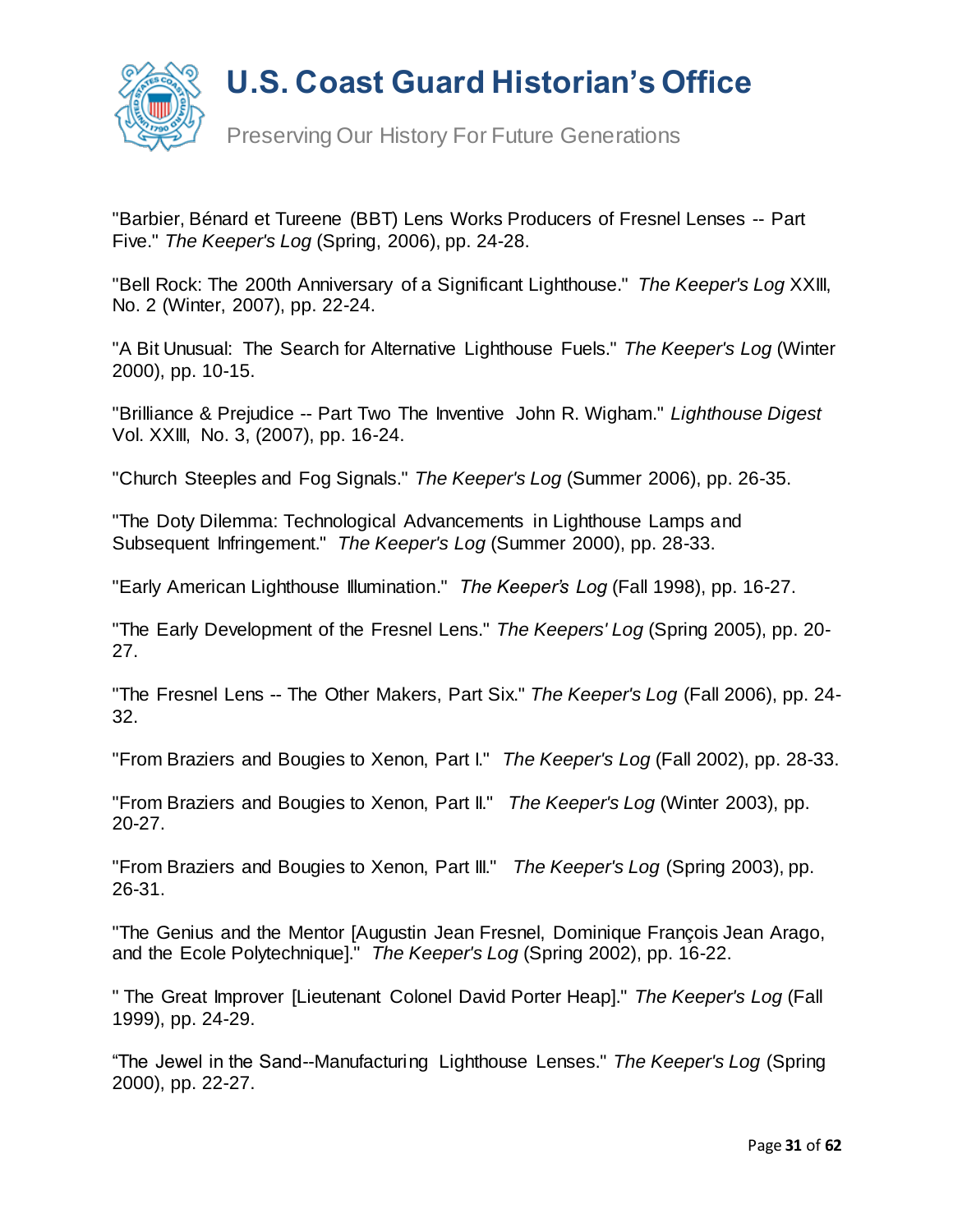

Preserving Our History For Future Generations

"The Mirror of Light, Part One." *The Keeper's Log* (Summer 2001), pp. 16-22.

"The Mirror of Light, Part Two." *The Keeper's Log* (Fall 2001), pp. 18-22.

"The Sautter Lens Works Produces of the Fresnel Lens, Part Two." *The Keeper's Log*  (Summer 2005), pp. 26-29.

"Only Yesterday: Cunningham Creek, Ohio." *The Keeper's Log* (Winter 1999), pp. 16- 23.

"Only Yesterday: Silver Creek and Cattaraugus Creek." *The Keeper's Log* (Winter 2005), pp. 14-22.

"Whale Oil to 1000 Watts: A History of the Illuminants Used At the Cape Hatteras Lighthouse." Outer Banks Lighthouse Society *Lighthouse News* V, No. 4 (Winter 1999), pp. 4-76.

"White River [Michigan] Light Station." *The Keeper's Log* (Spring 1997), pp. 2-11.

"Who Invented the Fresnel Lens?" *The Keeper's Log* (Spring 2004), pp. 18-24.

"Target: Coast Guard [Navy bombs lighthouse-Holland Island, MD]." *Coast Guard Magazine (*Apr 1957), pp. 15-16.

Taylor, Thomas W. "Building the Ponce De Leon Inlet Lighthouse." *The Keepers Log* (Fall 1994), pp. 3-9

"The First Key West Lighthouse." *The Keeper's Log* (Spring 1995), pp. 16-22.

"The Monhegan Island Lighthouse." *The Keeper's Log* (Spring 2003), pp. 2-12.

"Sand Key: Florida's Two Lighthouses." *The Keeper's Log* (Summer 2003), pp. 2-13.

"The Second Key West Lighthouse." *The Keeper's Log* (Summer 1995), pp. 2-15.

Terras, Donald J. "Lake Michigan's Grosse Point Light Station." *The Keeper's Log* (Fall 1989), pp. 2-7.

Thomas, John D. "Columbus Memorial Lighthouse." *The Keeper's Log* (Summer 1992), pp. 17-21.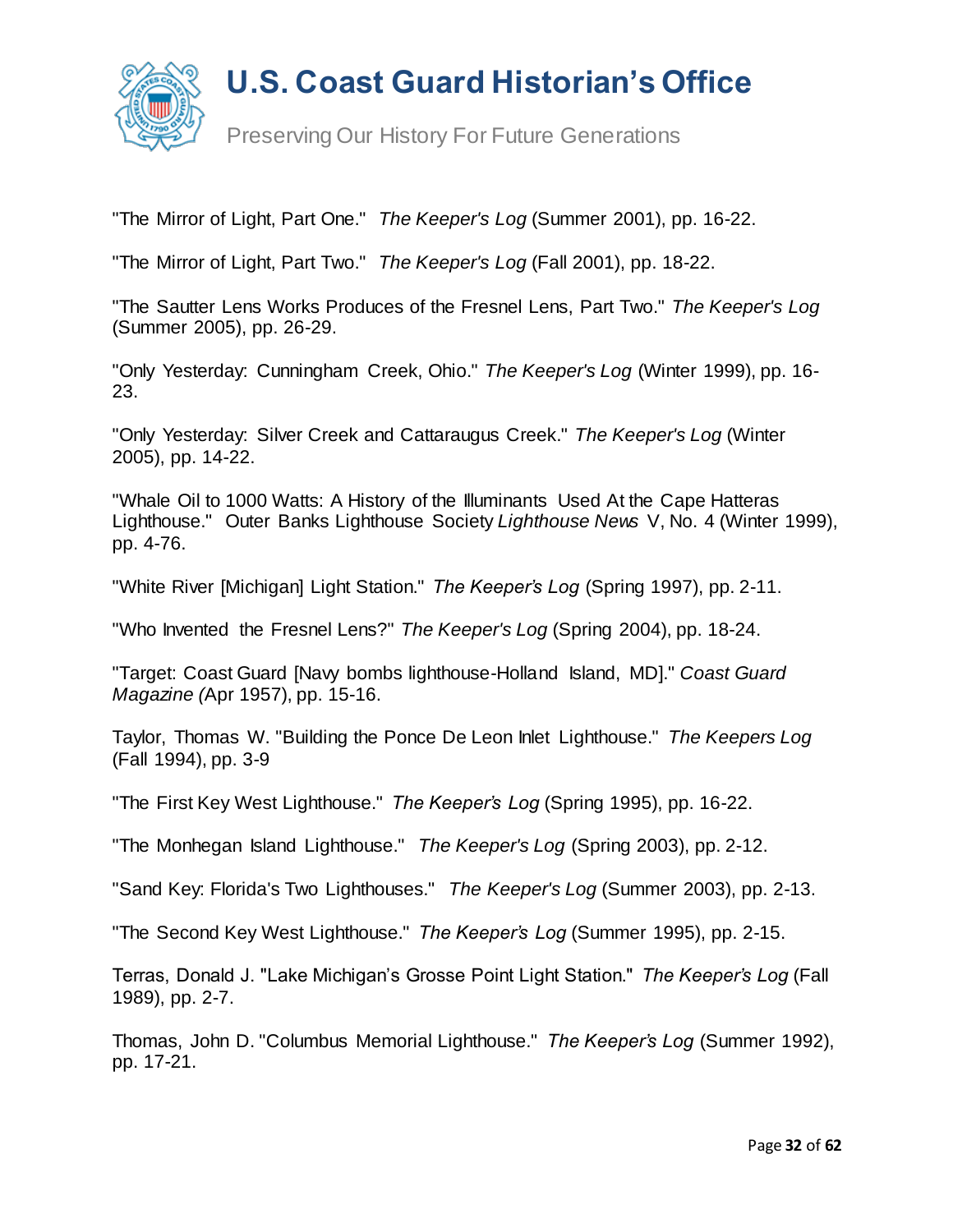

Preserving Our History For Future Generations

"1852: Dark Clouds Over the Pacific Coast Lighthouses." *The Keeper's Log* (Winter 1996), pp. 11-19; "Part II," (Spring 1996), pp. 18-21.

Thompson, Ray M. "Round Island." *Down South* (Mar-Apr 1964), p. 20.

"Tillamook Light, Will a Buoy Replace It?" *Coast Guard Magazine (*Mar 1956), pp. 42- 43.

"Tillamook Rock Light Station." *Proceedings of the Merchant Marine Council* 1 (July 1944), p. 157.

Timm, Richard. "Sands Point Lighthouse." *The Keeper's Log* (Fall 1989), pp. 14-15.

"Tinicum Range/New Jersey: 'Lights in Transit'." *The Bay Pilot* 2, Issue 1 (Spring 2000), p. 17.

"Tombstone for a Ship. Pigeon Point Lighthouse has Long History." *Coast Guard Magazine (*Sep 1950), pp. 18-19.

"A Tour of the Lights of the Straits." *Michigan History* 70 (Sep/Oct 1986), pp. 17-29.

Tousley, Brian. "Aids to Navigation for Safe Harbor Detection and Identification." *Coast Guard Engineers Digest* 24-227 (Summer 1985), pp. 30-32.

Trapani, Robert, Jr. "Absecon Lighthouse." *The Bay Pilot* 2, Issue 1 (Spring 2000), p. 30.

"Behind the Scenes. . .The Cape May Lighthouse Maintenance Team Quietly and Successfully Maintains the Structural Integrity of the Delaware Bay Lighthouses." *The Bay Pilot* 1, Issue 4 (Winter 1999), pp. 11-14.

"Cape May Lighthouse Set to Shine Forth for Mariners Well Into the 21st Century." *The Bay Pilot*, Issue 13 (Winter 2002), pp. 13-16.

"Delaware Breakwater West End Light Station." *Lighthouse Digest* Vol. XXIII, No. 3, (2007), pp. 26-29.

"Directional Lights on the Delaware River and Bay." *The Bay Pilot*, Issue 7 (Fall/Winter 2000), pp. 6-7.

"Fenwick Island Lighthouse. . .Delaware's Coastal Guardian." *The Bay Pilot* 2, Issue 1 (Spring 2000), p. 3.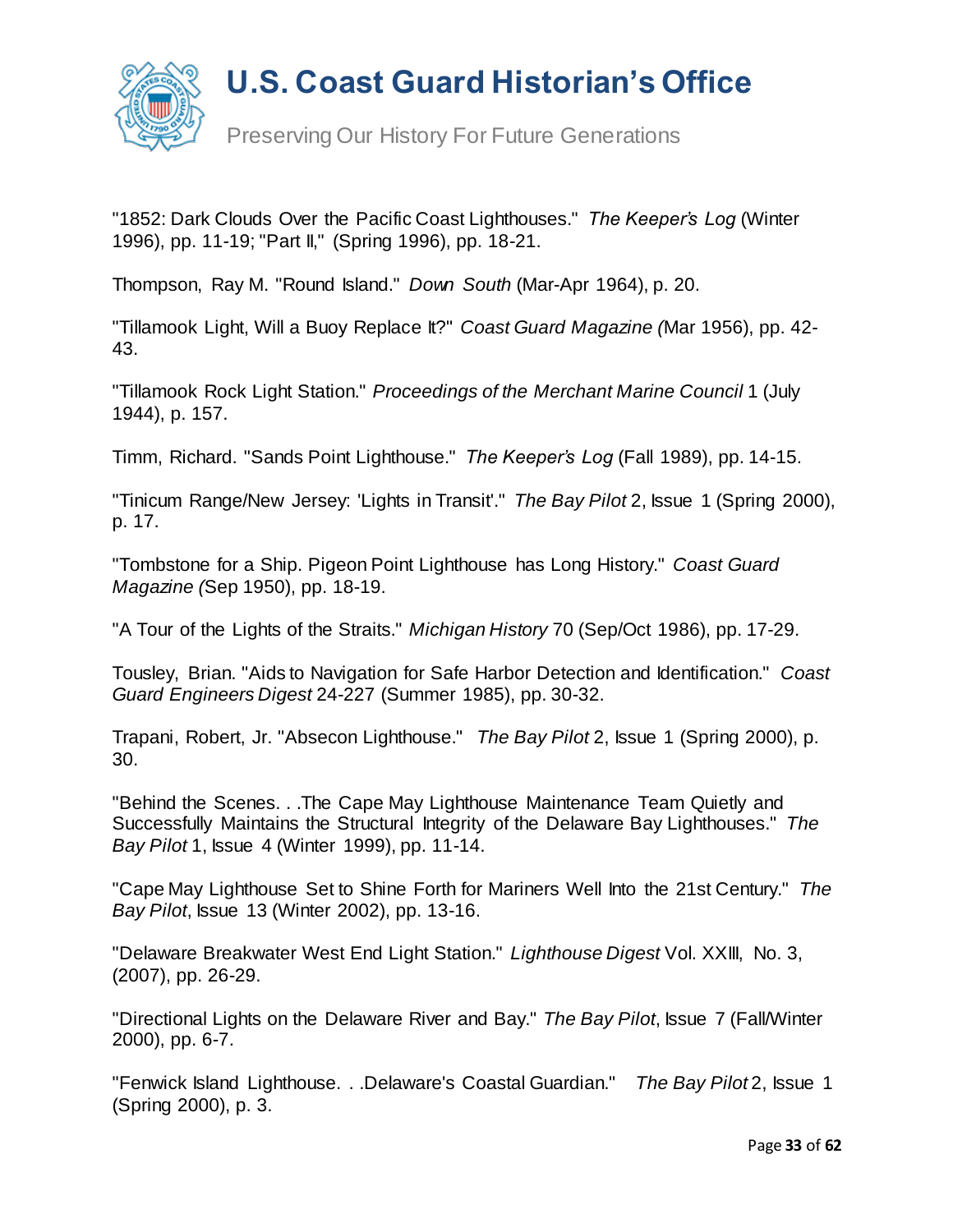

Preserving Our History For Future Generations

"Hungry Ocean Would Not Be Denied [ Tucker's Beach Light / Little Egg Harbor Beacon ]." *Wreck & Rescue* Vol. 9, No. 1 (May, 2006), pp. 16-17.

"The Keeper Won't be Coming Home. . .Fire Destroys the former Keeper's Dwelling at Reedy Island Range Rear Light." *The Bay Pilot*, Issue #12 (Summer 2002), p. 8.

"Look Closely. . .Elbow of Cross Ledge Lighthouse Retains a Few Historical Aspects." *The Bay Pilot,* Issue #14 (Spring 2003), pp. 13-15.

"Mispillion Lighthouse Suffers a Tragic Lightning Strike -- Then 'Disappears' from the Banks of Mispillion River." *The Bay Pilot*, Issue #12 (Summer 2002), pp. 6-7.

"Murderkill Range Lights: Yesterday & Today." *The Bay Pilot*, Issue 7 (Fall/Winter 2000), pp. 16-17.

"Old Point Comfort Lighthouse & Fort Monroe." *The Bay Pilot* 2, Issue 1 (Spring 2000), p. 14.

"Red Sectors -- The Lighthouse's Silent Alarm." Lighthouse Digest (Mar 2003), pp. 30- 31.

"The Sea Girt Lighthouse: 'Last Live-In Lighthouse Built on the Atlantic'." *The Bay Pilot* 2, Issue 1 (Spring 2000), pp. 15, 20-21.

"Sudden Impact [Elbow of Cross Ledge]." *Lighthouse Digest* (Apr 2003), pp. 36-37.

"U.S. Coast Guard and DRBLHF Write a New Chapter in Delaware Bay Lighthouse History [Harbor of Refuge Lighthouse]." *The Bay Pilot,* Issue 12 (Summer 2002), pp. 3- 4.

The Vanishing Legacy of Keeper Aaron Kimmey." *The Bay Pilot*, Issue #12 (Summer 2002), pp. 9-12.

Trask, Benjamin. "New Point Comfort Light Station: The Other Point Comfort." *The Keeper's Log* (Fall 1997), pp. 9-12.

"Two Points of Comfort." *The Keeper's Log* (Fall 1997), pp. 6-8.

"Trial of Vertical Beam of Light as an Aid to Navigation." *Lighthouse Service Bulletin* II, 47 (Nov 1, 1921), pp. 201-222.

"Two Centuries of Light." *Americana* (Aug 1989), pp. 43-49.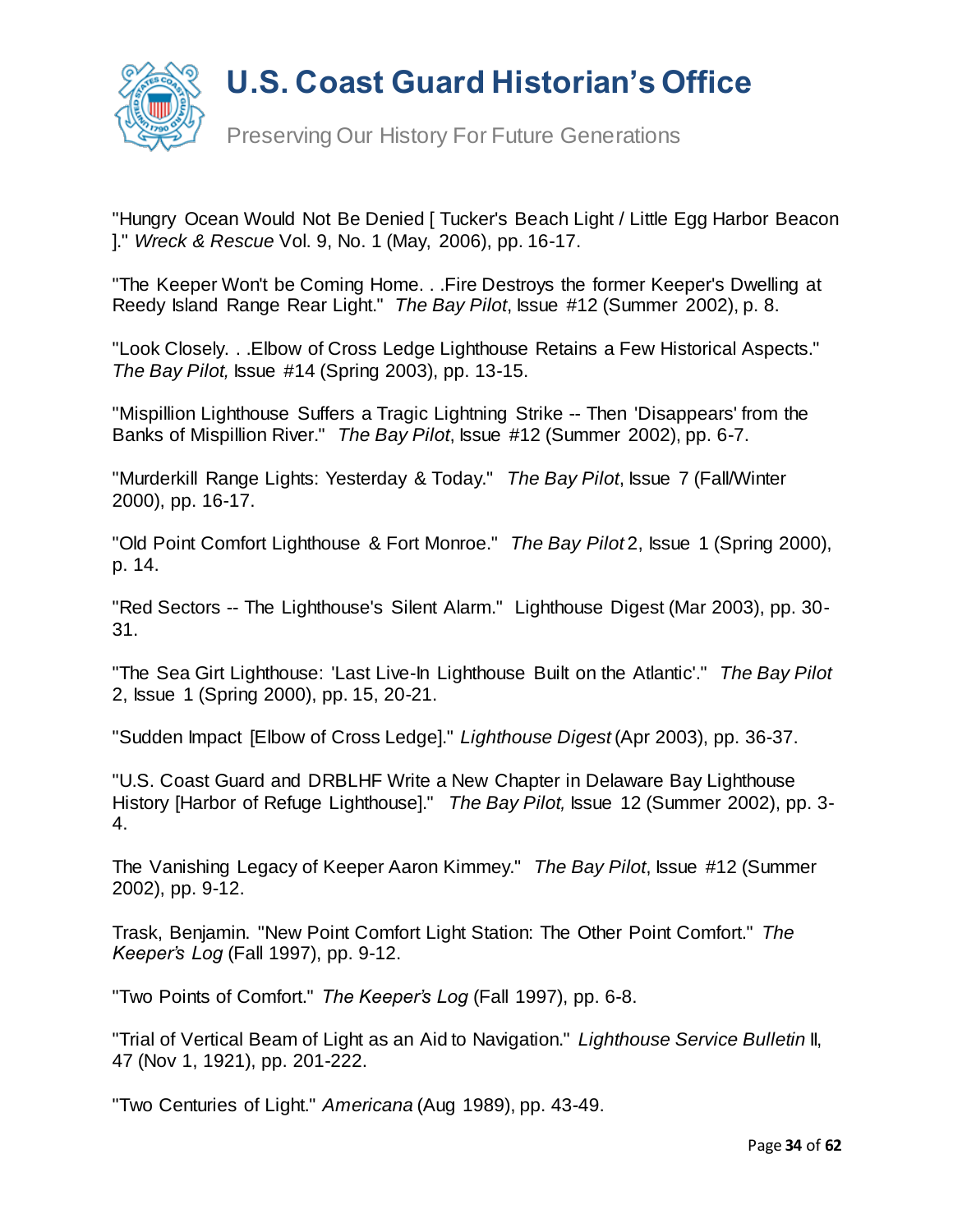

Preserving Our History For Future Generations

"Two Hundredth Anniversary of Boston Light." *Lighthouse Service Bulletin* I, 59 (Oct 1, 1916), p. 233.

"Two-Tank Cast-Iron Breakwater Light." *Lighthouse Service Bulletin* I, 42 (Jun 1915), p. 167.

"Understanding Lighthouse Optics." *Atlantic Lighthouse & Coastal Connections* I, No. 2, pp. 8-9.

"Unusual Arrangement of Illuminating Apparatus at Turn Point Light Station." *Lighthouse Service Bulletin* IV, 1 (Jan 2, 1930), p. 6.

"Unusual Range of Visibility of Lights." *Lighthouse Service Bulletin* I, 39 (Mar 1915), p.154.

"Unwatched Light [Molokini] Gives Uninterrupted Service Ten Years." *Lighthouse Service Bulletin* II, 41 (May 2, 1921), p. 177.

"Unwatched Light with Stand-By at Isle Royal Light Station, Mich." *Lighthouse Service Bulletin* III, 62 (Feb 1, 1929), pp. 276-277.

Updike, Richard W. "A. Fresnel and His Lighthouse Lenses." *Log of Mystic Seaport* 19 (Dec 1967), pp. [?????].

"Winslow Lewis and the Lighthouses." *American Neptune* 28 (?????), pp. 31-48.

Utter, Jim. "Ocracoke Lighthouse: A History of North Carolina's Oldest Operational Lighthouse." *The Keeper's Log* (Fall 1996), pp. 2-5.

"Still Standing Tall: A History of Methods Used to Protect the Cape Hatteras Lighthouse." *The Keeper's Log* (Spring 1998), pp. 16-18.

Van Hoey, Mike. "Lens Removal." *The Keeper's Log* (Fall 1988), pp. 20-25.

Van Vranken, James F. "Life on Point No Point Light Station." *The Chesapeake Channel Marker: A Journal of the Chesapeake Chapter, U.S. Lighthouse Society Issue* No. 18 (Summer 2002), pp. 1-4.

Vanderwoude, Carol Ann. "Fresnel-Genius of Illumination." *Sea Frontiers* (Nov-Dec 1981), pp. 322-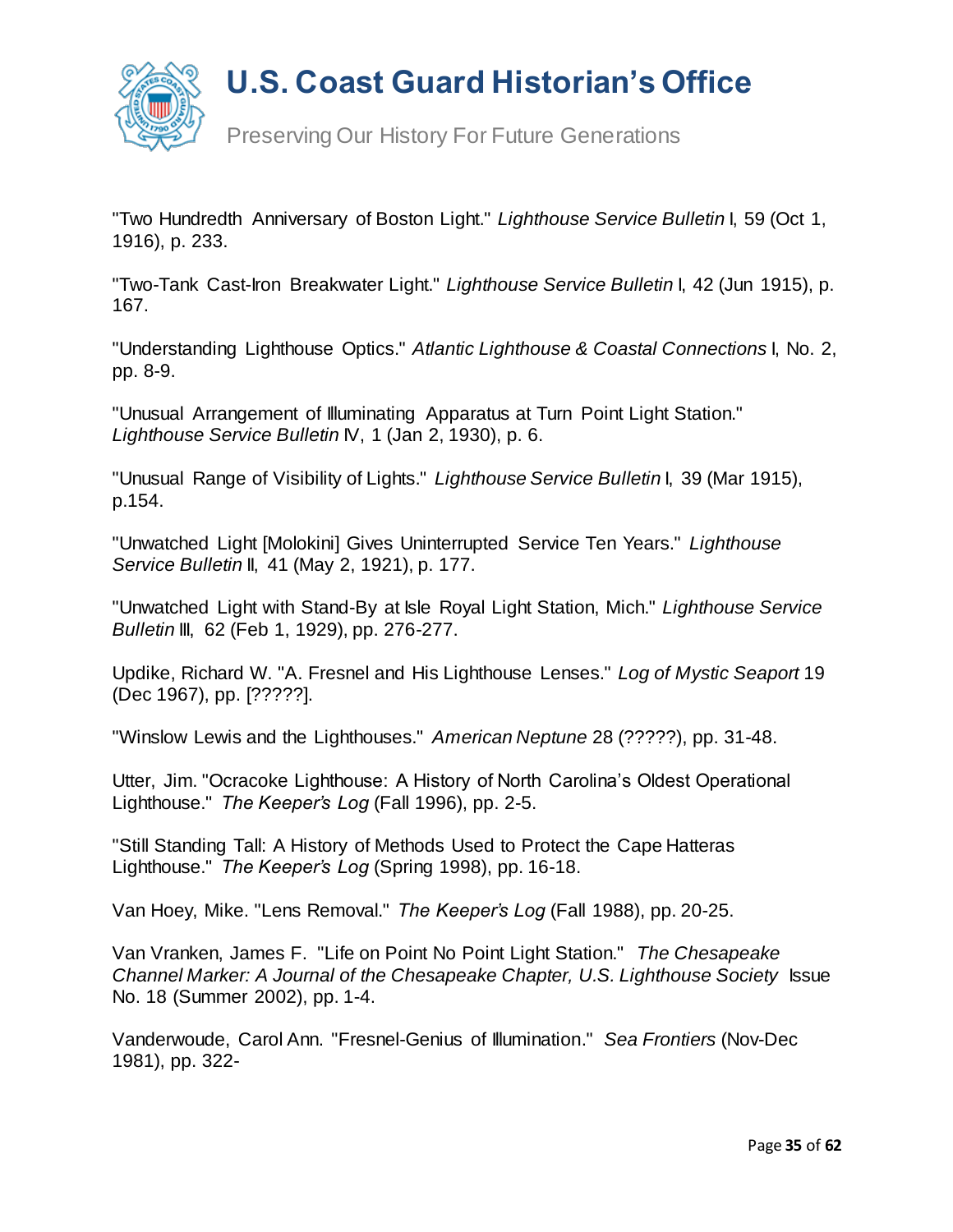

Preserving Our History For Future Generations

Vaughan, Roger. "The Light Is On But No One's Home." *The Washington Post Magazine* (Apr 5, 1987), pp. 52-58.

"Visitors at Light Stations." *Lighthouse Service Bulletin* I, 10 (Oct 1912), p. 38.

Vogel, Mike. "Buffalo: Beacon to the Heartland." *The Keeper's Log* (Fall 1987), pp. 2-8.

"Horseshoe Reef Lighthouse." *The Keeper's Log* (Winter 1989), pp. 18-21.

Ward, Thomas M. "Point Hueneme Lighthouse." *The Keeper's Log* (Fall 1992), pp. 2-5.

Wardius, Ken & Barb. "The Forgotten Lighthouse of Green Island." Great Lakes Lighthouse Keepers Association *The Beacon* 18, No. 4 (Winter 2000/01), pp.16-17.

Welles, Carol. "Extinguishing the Lights: 1861." *Louisiana History* 19 (Spring 1978), pp. 297-307.

Wheeler, Wayne. "Alcatraz and the First West Coast Lighthouses." *The Keeper's Log* (Winter 1985), p. 2-7.

"America's First Lighthouse: Boston Light." *The Keeper's Log* (Fall 1984), pp. 2-5.

"Anacapa Island Light Station." *The Keeper's Log* (Summer 2002), pp. 2-7.

"Aransas Pass Lighthouse." *The Keeper's Log* (Winter 2005), pp. 8-13.

"Augustin Fresnel and His Magic Lantern." *The Keeper's Log* (Winter 1985), pp. 8-11.

"The Birth of the Lighthouse Service. . .The Ninth Act of the First U.S. Congress." *The Keeper's Log* (Spring, 2006), pp. 12-15.

"Boon Island." *The Keeper's Log* (Spring 2002), pp. 2-6.

"Boston Light Station." *The Keeper's Log* (Spring 2000), pp. 2-9.

"The Building of the Detroit River Light Station." *The Keeper's Log* (Summer 1996), pp. 2-5.

"Cape Charles Light Station." *The Keeper's Log* (Summer 2005), pp. 2-8.

"Cape Disappointment Light Station." *The Keeper's Log* (Spring 2005), pp. 2-14.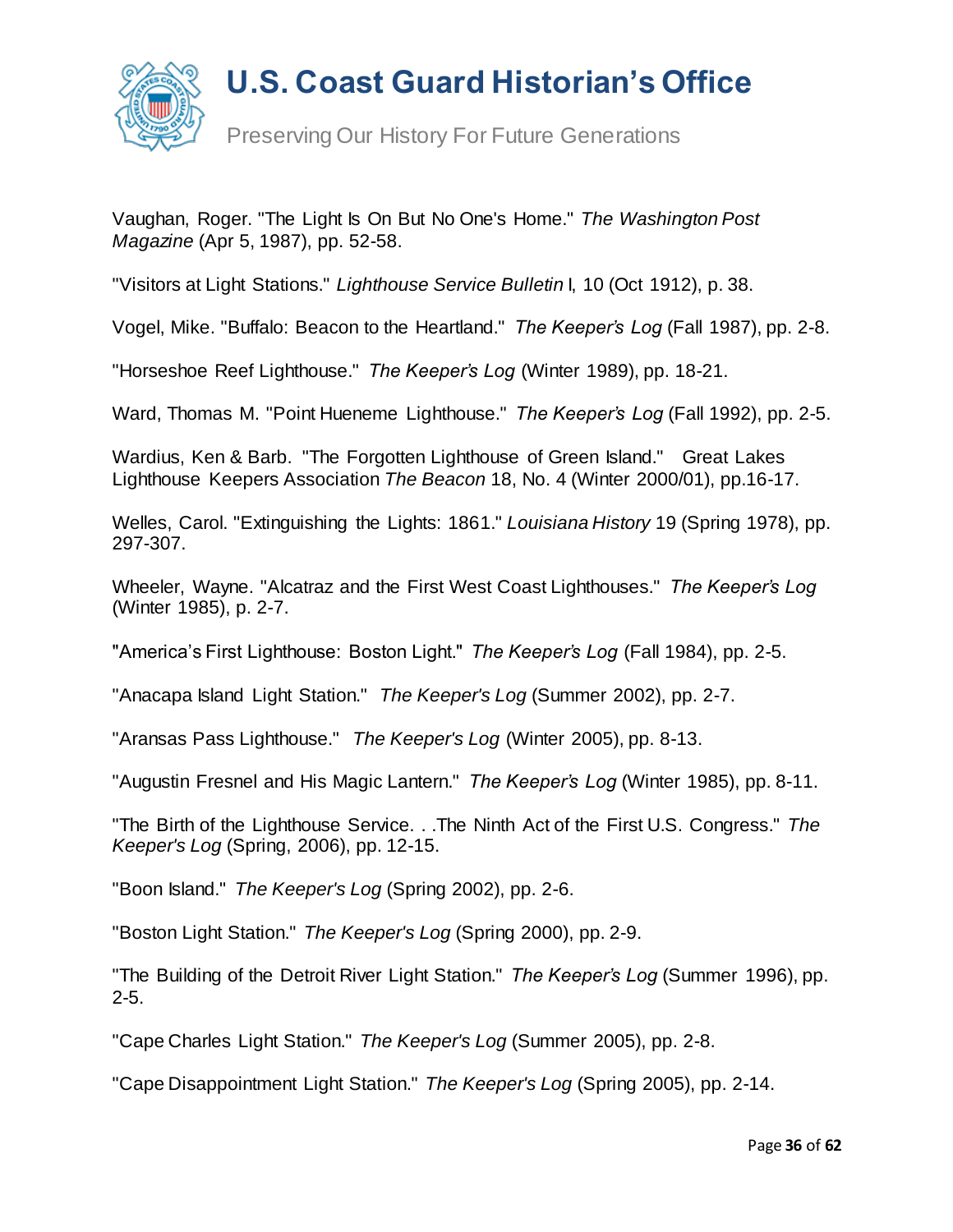

Preserving Our History For Future Generations

"Cape Elizabeth Light Station." *The Keeper's Log* (Summer 2006), pp. 2-13.

"Cape Flattery Light Station." *The Keeper's Log* (Summer 2001), pp. 2-8.

"Diamond Shoals Lighthouse: The Lighthouse That Never Was." *The Keeper's Log* (Spring 1988), pp. 24-29.

"East Brother Light Station." *The Keeper's Log* (Fall, 2004), pp. 2-17.

"The Eddystone: Part IV the Douglas Tower." *The Keeper's Log* (Spring 1986), p. 23.

"Famous American Lighthouse: Cape Hatteras!" *The Keeper's Log* (Spring 1998), pp. 2- 15.

"Famous American Lighthouse: New London Harbor Lighthouse." *The Keeper's Log* (Winter 1996), pp. 2-4.

"Fire Island Lighthouse." *The Keeper's Log* (Summer 2000), pp. 2-11.

"The First West Coast Lighthouses." *Mains'l Haul* 37, No. 2 (Spring 2001), pp. 4-9.

"The Fresnel Lens." *The Keeper's Log* (Winter 1985), pp. 12-14.

"Isle of Shoals." *The Keeper's Log* (Fall 2002), pp. 2-7.

"The Lighthouses of Puerto Rico (Part I)." *The Keeper's Log* (Spring 1991), pp. 20-27; "(Part II)," (Summer 1991), pp. 12-17.

"A Lighthouse for Race Rock." *The Keeper's Log* (Fall 1998), pp. 2-7.

"Little Known Lighthouses: The Portland Breakwater Light Station." *The Keeper's Log*  (Spring 2004), pp. 12-17.

"Matinicus Rock." *The Keeper's Log* (Winter 1999), pp. 2-12.

"Mount Desert Rock." *The Keeper's Log* (Spring 2001), pp. 2-9.

"Northern Lights: Lighthouse Development in the Alaskan Territory." *The Keeper's Log* (Spring 1990), pp. 2-13.

"The Oil House." *The Keeper's Log* (Spring 1989), pp. 20-25.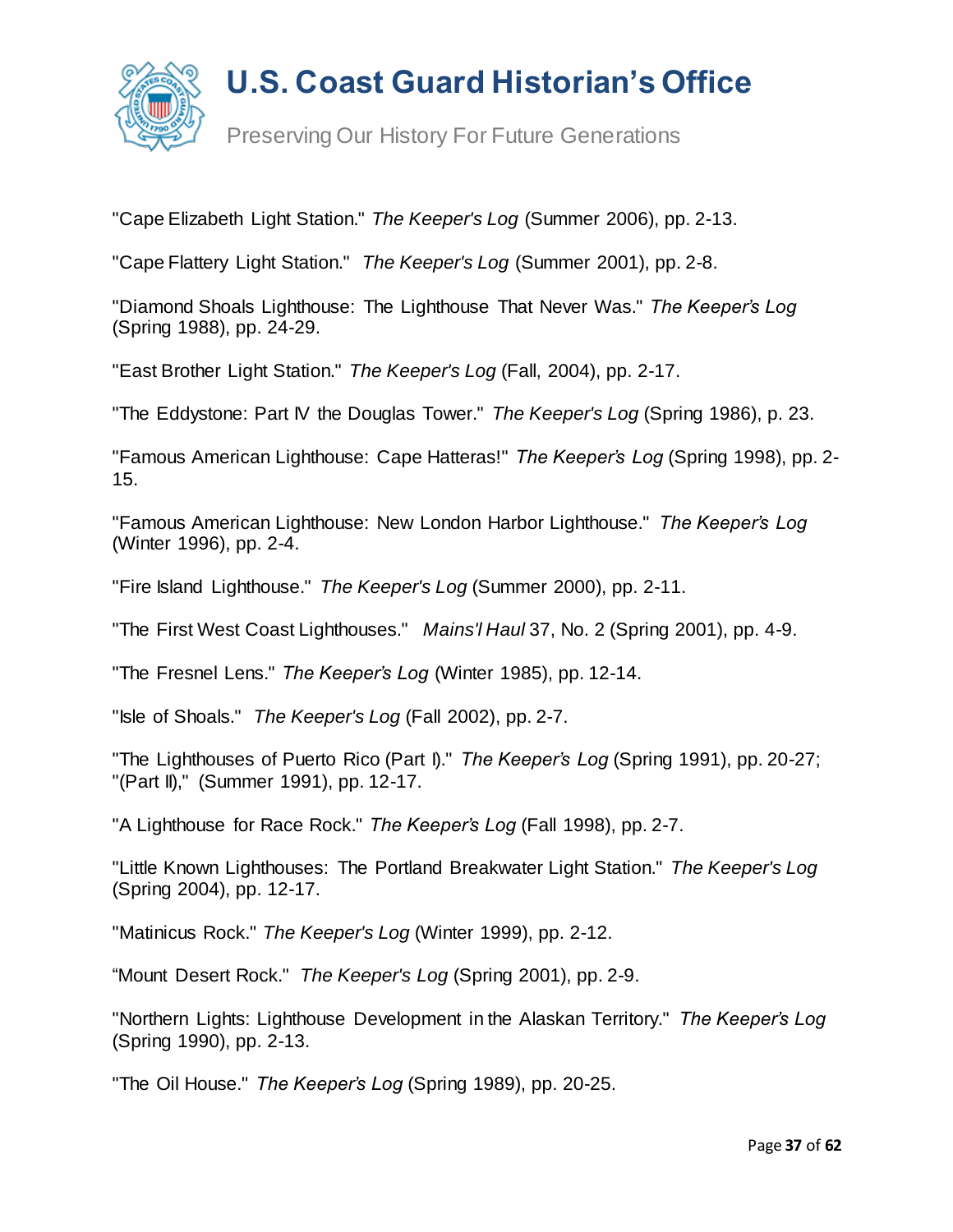

Preserving Our History For Future Generations

"Point Bonita Light Station." *The Keeper's Log* (Summer 1997), pp. 2-13.

"Point Conception Light Station." *The Keeper's Log* (Winter 2001), pp. 2-9.

"The Point Isabel Lighthouse." *The Keeper's Log* (Winter 2000), pp. 2-7.

"Point Sur." *The Keeper's Log* (Summer 1989), pp. 2-7.

"Private Aids to Navigation." *The Keeper's Log* (Winter 2005), p. 23.

"St. George Reef: America's Most Expensive Lighthouse." *The Keeper's Log* (Fall 1985), pp. 2-8.

"St. George Reef Lighthouse: A Nineteenth Century Engineering Feat." *The Keeper's Log* (Fall 2003), pp. 2-15.

"Thomas Point Shoal Lighthouse." *The Keeper's Log* (Summer 2004), pp. 2-9.

"Winslow Lewis: A Nineteenth Century Lighthouse Scalawag." *The Keeper's Log*  (Summer 2005), pp. 18-24.

White, Peter. "The Farallones." *The Keeper's Log* (Fall 1988), pp. 2-13.

White, Walter. "Lighthouse Memories [Point Arena]." *The Keeper's Log* (Summer 1985), p. 6-9.

"Willapa Bay Light Station and Surrounding Town Slipped into Bay." *Lighthouse Digest* (Jan 1999), pp. 3-5.

Wiman, K.G. "Field Erection of Buzzards Bay Offshore Light Station." *Coast Guard Engineers Digest* No. 132 (Jan-Feb, 1962), pp. 2-4.

"Wind-Driven Electric Generator at Kalae Light Station, Hawaii." *Lighthouse Service Bulletin* IV, 1 (Jan 2, 1930), p. 6.

"Winter Lights, Great Lakes." *Lighthouse Service Bulletin* I, 35 (Nov 1914), p. 137.

"Wiped Out by Earthquake, April 1946 [Scotch Cap, AK]." *Coast Guard Magazine (*Mar 1951), p. 21.

Woodward, James. "Myths, Misnomers & Mistakes: Straightening Some of the Twisted Ideas About Lighthouses." *The Keeper's Log* (Fall 2006), pp. 34-39.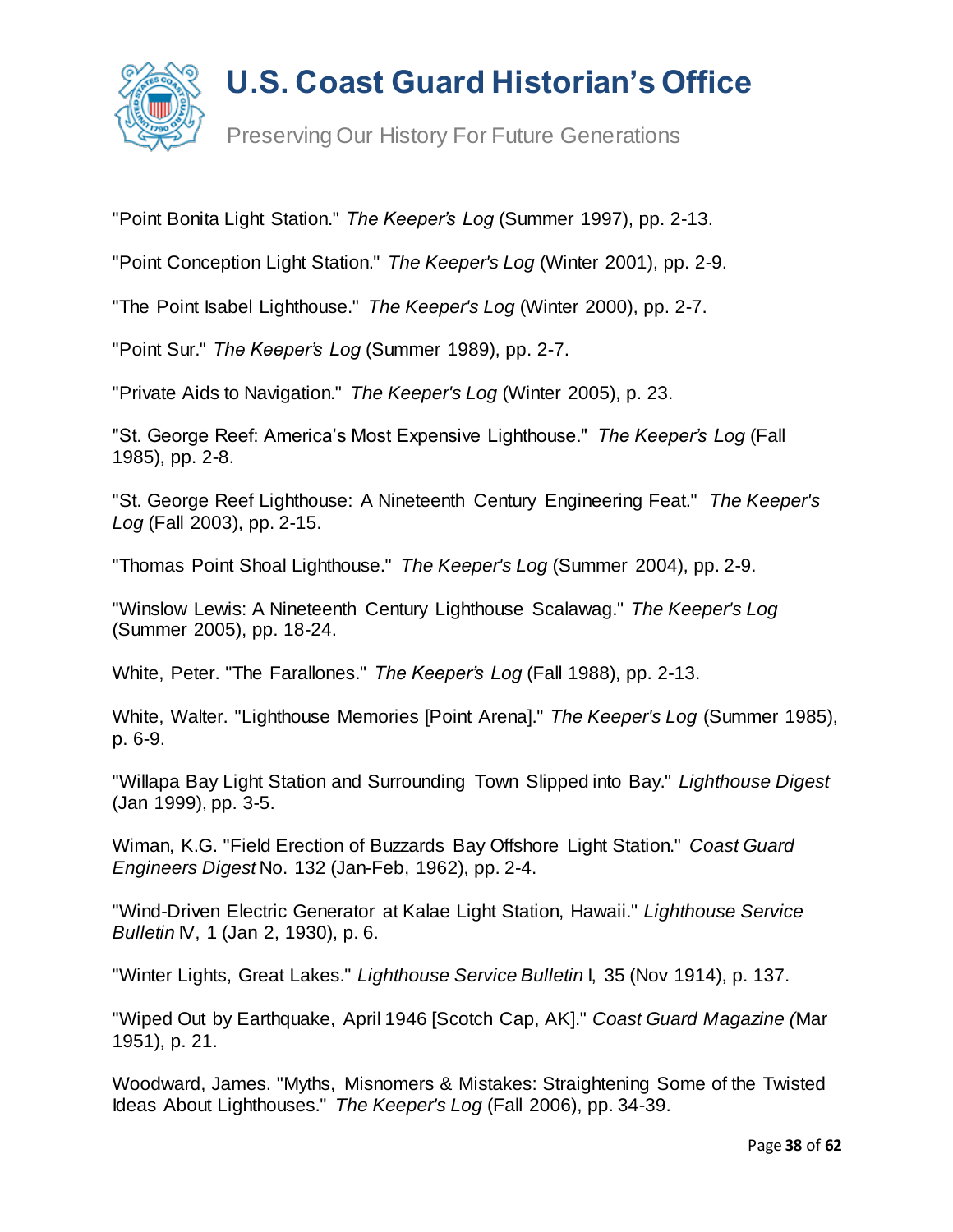

"Lightening Lights: The Mercury Float Lighthouse Lens: Its Development, Use and Decline." *The Keeper's Log* (Spring, 2006), pp. 30-37.

"World's First Atomic Lighthouse Operational." Coast Guard Academy Alumni Association *The Bulletin* (July 1964), pp. 344-345.

Worthylake, George. "Lighthouse Memories: The Saga of Abbie Burgess Grant." *The Keeper's Log* (Winter 1999), pp. 13-15.

"Lighting a River: Maine's Kennebec River." *The Keeper's Log* (Fall 2003), pp. 16-18.

"Obscure Cuttyhunk and its Light Station." *The Keeper's Log* (Fall 2002), pp. 8-11.

"Old Point Loma." *The Keeper's Log* (Winter 1997), pp. 2-11.

"Only Yesterday: Ballast Point, San Diego." *The Keeper's Log* (Summer 1997), pp. 34- 35.

"Only Yesterday: Billingsgate." *The Keeper's Log* (Summer 1993), pp. 26-27.

"Only Yesterday: Bridgeport, Connecticut Lighthouse." *The Keeper's Log* (Spring 1999), pp. 16-18.

"Only Yesterday: Cape Shoalwater (Willapa Bay)." *The Keeper's Log* (Summer 1995), pp. 22-25.

"Only Yesterday: Guard Island Light Station." *The Keeper's Log* (Summer 2005), pp. 30- 33.

"Conanicut Lighthouse, RI." *The Keeper's Log* XX, No. 2 (Winter 2004), pp. 14-17.

"Only Yesterday: Desdemona Sands." *The Keeper's Log* (Spring 1995), pp. 28-29.

& C. D. McCambridge. "Only Yesterday: Ediz Hook, WA." *The Keeper's Log* (Spring 2004), pp. 8-10.

"Only Yesterday: Egg Rock, Massachusetts." *The Keeper's Log* (Winter 2000), pp. 8-9.

"Only Yesterday: Greenbury Point and Shoal Lighthouses." *The Keeper's Log* (Summer 2001), pp. 12-15.

"Only Yesterday: Horn Island." *The Keeper's Log* (Winter 1995), pp. 32-33.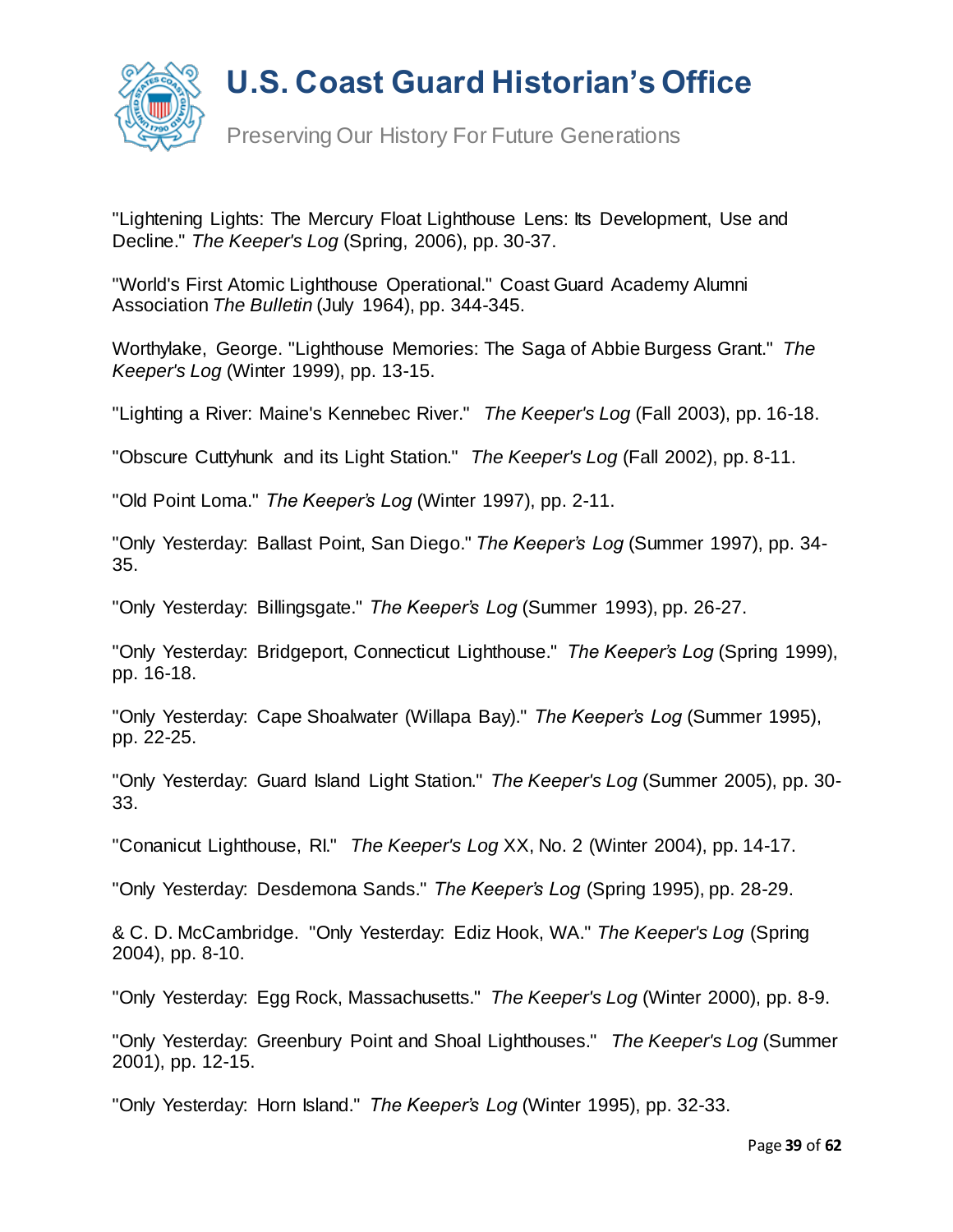

Preserving Our History For Future Generations

"Only Yesterday: Humboldt Harbor Lighthouse." *The Keeper's Log* (Summer 1998), pp. 22-25.

"Only Yesterday: The Little Known Lighthouse of New Buffalo, Michigan." *The Keeper's Log* (Summer 2002), pp. 8-13.

"Only Yesterday: Mahon River Light Station." *The Keeper's Log* (Spring 2002), pp. 23- 25.

"Only Yesterday: Mare Island Light Station." *The Keeper's Log* (Winter 1998), pp. 16- 17.

"Only Yesterday: Mayo Beach." *The Keeper's Log* (Summer 1994), pp. 24-26.

"Only Yesterday: Mile Rocks Light Station, San Francisco Bay, CA." *The Keeper's Log* (Fall 2003), pp. 20-24.

"Only Yesterday: Point Adams." *The Keeper's Log* (Fall 1993), pp. 20-21.

"Only Yesterday: Punta Gorda, Lightstation." *The Keeper's Log* (Fall 1992), pp. 23-27.

"Only Yesterday: Rhode Island's Bullock Point Light Station." *The Keeper's Log* (Summer 2003), pp. 20-21.

"Only Yesterday: Roe Island Light Station Suisun Bay." *The Keeper's Log* (Summer 1992), pp. 22-25.

"Only Yesterday: Santa Barbara." *The Keeper's Log* (Winter 1993), pp. 18-21.

"Only Yesterday: Shinnecock." *The Keeper's Log* (Spring 1992), pp. 24-27.

"Only Yesterday: Table Bluff Light Station, CA." *The Keeper's Log* (Spring 2003), pp. 14-17.

"Only Yesterday: Willamette River Light Station, Oregon." *The Keeper's Log* (Winter 2003), pp. 18-19.

Wynegar, Genevieve. "After 93 Years, Sapelo Light Shines Again." *Lighthouse Digest* (Nov 1998), pp. 1-2.

Yocum, Thomas. "Cape Hatteras Lighthouse: Fate of Lighthouse Up to Congress." Outer Banks Lighthouse Society *Lighthouse News* IV, No. 3 (Fall 1998), pp. 1, 5.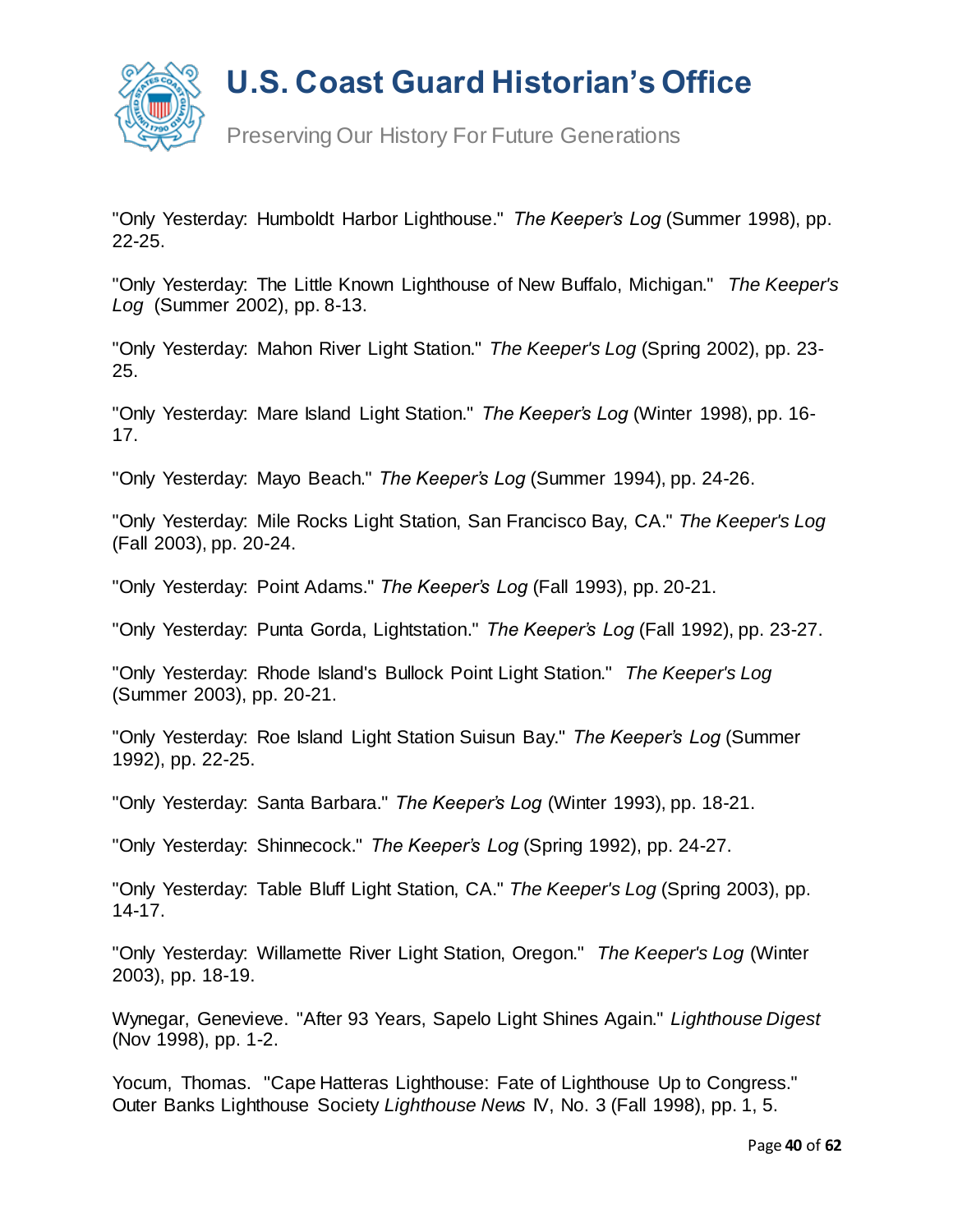

"How the [Cape Hatteras] Lighthouse Will Be Moved." Outer Banks Lighthouse Society

"Senator Faircloth Requests Federal Funds to Move Cape Hatteras Lighthouse in Spring 1999." Outer Banks Lighthouse Society *Lighthouse News* III, No. 2 (Summer 1997), pp. 1, 6.

"When the Lights Were New: An 1878 Trip Along the Outer Banks." Outer Banks Lighthouse Society *Lighthouse News* IV, No. 3 (Fall 1998), pp. 2-3, 4.

#### **Books & Published Government Documents:**

#### **[NOTE: For information on the establishment of individual light stations, see appropriate references in CIS U.S. Serial Set Indexes.]**

Adamson, H.C. *Keepers of the Lights*. New York: Greenburg Press, 1955.

Alaska, State of. Office of Statewide Cultural Programs. Alaska Division of Parks. Department of Natural Resources. *Aids to Navigation in Alaska History. C.M. Brown, Principal Investigator*. Juneau: Department of Natural Resources, 1974; reprinted as *Lighthouses and Other Aids to Navigation in Alaskan History*. Juneau: Seventeenth Coast Guard District Public Affairs Office 1990.

Albee, Peggy A., Regina Binder, Millan Garland, & Larry Lowenthal. *Highland Lighthouse and Keeper's Dwelling: Historic Structure Report: North Truro, Massachusetts*. Lowell: National Park Service, North Atlantic Region, 1994.

Alexander, B.S. *Minot's Ledge Lighthouse: A Brief Memoir by the Late Lieut. Col. B.S. Alexander*. New York: American Society of Civil Engineers, 1879.

Alexander, John Henry. *Experiments on Mr. Babbage's Method of Distinguishing Lighthouses, Reported to a Committee of the United States Light-House Board*. Washington: GPO, 1861.

Bachand, Robert G. *Northeast Lights: Lighthouses and Lightships, Rhode Island to Cape May, New Jersey*. Norwalk: Sea Sports Publications, 1989.

Bache, Hartman. *Early West Coast Lighthouses*. San Francisco: Book Club of California, 1964.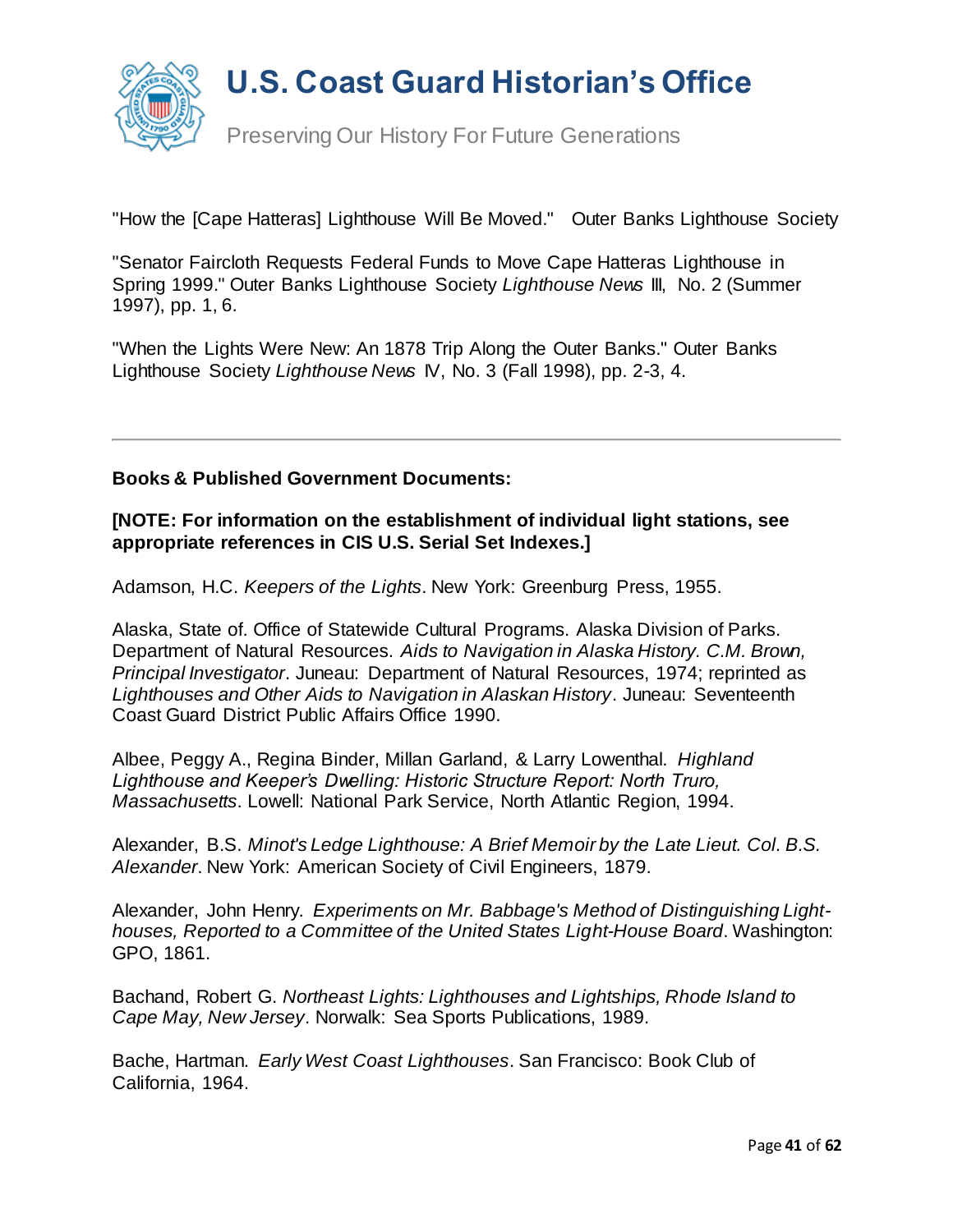

Bachelder, Peter Dow*. The Lighthouses & Lightships of Casco Bay*. Cape Elizabeth, ME: Provinical Press, 1995.

*Lighthouses of the United States: Illustrated Map and Directory to all Standing Lighthouses in the U.S*. Freeport, ME: Hartnett House Map Publishers, 1999.

Baker, T. Lindsay. *Lighthouses of Texas*. College Station: Texas A&M University Press, 1991.

Baker, William A. *A History of the Boston Marine Society 1742-1981*. 2nd ed. Boston: The Society 1982.

Barnard, J.G. *Report on Lighthouse Engineering, As Exhibited at the Centennial International Exhibition Together With a Memoir on the Minot's Ledge Lighthouse By Its Constructing Engineer, the Late B.S. Alexander*. New York: American Society of Civil Engineers, 1879.

Beach , J.W. *Cape Henelopen Lighthouse*. Dover: Henlopen Publishing Co., 1970.

Bearss, Edwin C. *General Background Study and Historical Base Map, Assateague Island National Seashore*. Washington: Division of History, National Park Service, Dec 18, 1968.

Beaver, Patrick. *A History of Lighthouses*. London: P. Davies, 1971; reprint, Secaucus, NJ: Citadel Press, 1973.

Blank, Joan. *Key Biscayne*: *A History of Miami's Tropical Island and the Cape Florida Lighthouse*. Sarasota, FL: Pineapple Press, 1996.

Boucher, Jack E. *Atlantic City's Historic Absecon Lighthouse*. Somers Point: The Atlantic County Historical Society 1964.

Boutry, Georges A*. Augustin Fresnel: His Time, Life and Work, 1788-1827*. London: John Murray, 1949.

Bradner, Lawrence H. *Plum Beach Light: The Birth, Life and Death of a Lighthouse*. Dutch Island Press, 1988.

Burgess, Robert H. *The Story of Hooper's Strait Lighthouse*. Chesapeake Bay Maritime Museum, n.d.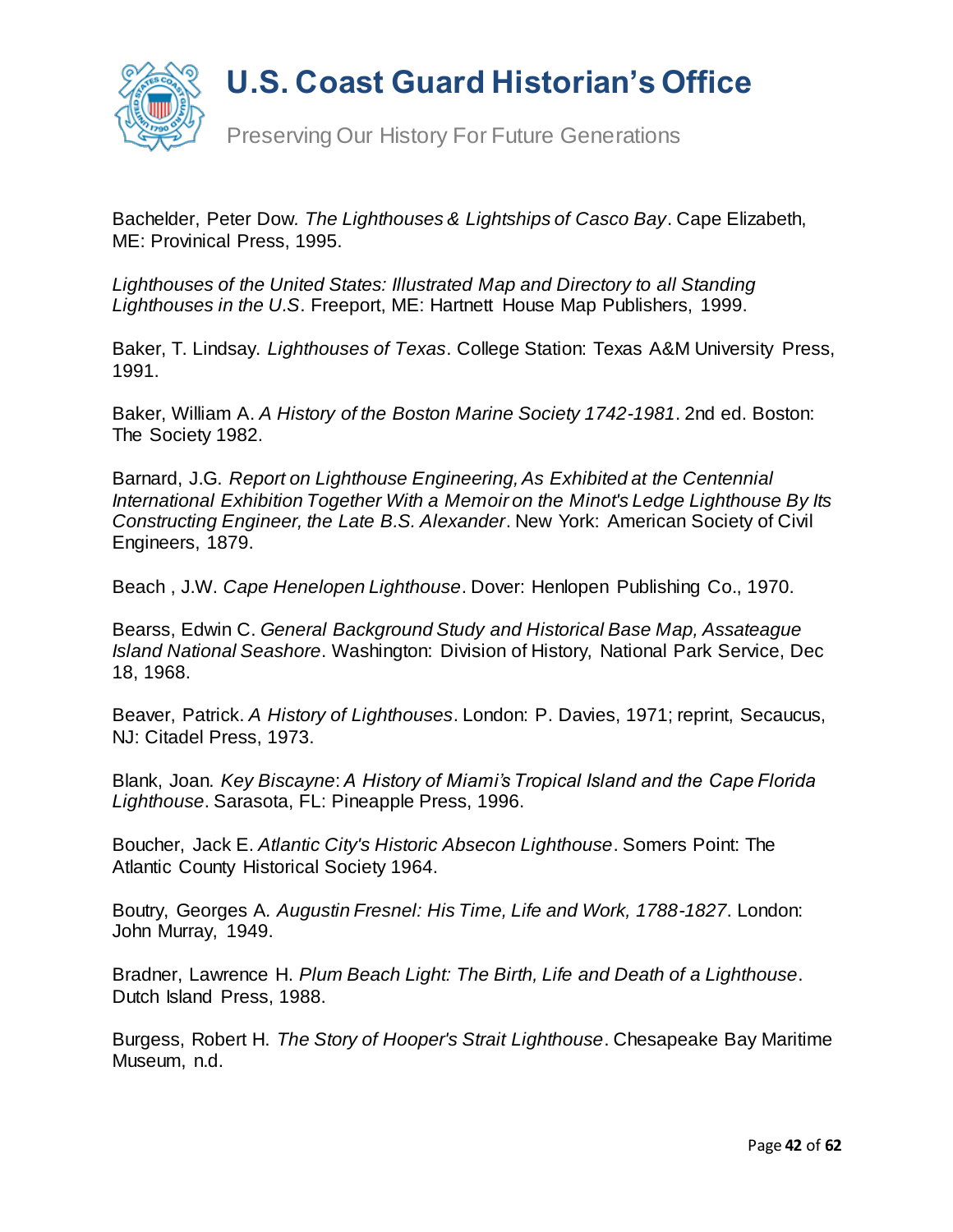

Butler, Karen T. *Nantucket Lights: An Illustrated History of the Island's Legendary Beacons*. Nantucket: Mill Hill Press, 1996.

Caldwell, Bill. *Lighthouses of Maine*. Portland, ME Gannett Books, 1986.

Caravan, Jill. *American Lighthouses: An Pictorial History*. Courage Books, 1996.

Carr, Dawson. *The Cape Hatteras Lighthouse: Sentinel of the Shoals*. Chapel Hill: The University of North Carolina Press, 1991.

Carse, Robert. *Keepers of the Lights: A History of American Lighthouses*. New York: Charles Scribner's Sons, 1968.

Cassells, Ian. *No More Paraffin-Oilers*. Caithness: Whittles Publishing, 1994.

Chance, J.F. *Lighthouse Work of Sir James Chance*. London, [?????], 1902.

Chance, James T. *On Optical Apparatus Used in Lighthouses*. James Forrest, ed. London: William Clowes and Sons, 1867.

Chase, Mary Ellen. *The Story of Lighthouses*. New York: W.W. Norton & Company, Inc., 1965.

Childers, Frank M. *History of the Cape Canaveral Lighthouse*. The Brevard Museum, Inc., 1993.

Cipra, David L. *Lighthouses, Lightships, and the Gulf of Mexico*. Alexandria, VA: Cypress Communications, 1997.

*Lighthouses and Lightships of the Northern Gulf of Mexico*. Washington: GPO, 1976.

Claflin, James. *Historic Cape Cod Lighthouses: Race Point.* Worcester, MA: Kenrick A. Claflin & Son, 2003.

*Historic Cape Cod Lighthouses: Race Point. A History of Nantucket's Lighthouses on Great Point.* Worcester, MA: Kenrick A. Claflin & Son, 2003.

*Historic Nantucket Lighthouses: Sankaty Head. A History of Nantucket's Lighthouse at Sankaty Head*. Worcester, MA: Kenrick A. Claflin & Son, 2003.

*Lighthouses and Life Saving Along the Connecticut and Rhode Island Coast.* Charleston, SC: Arcadia Publishing, 2001.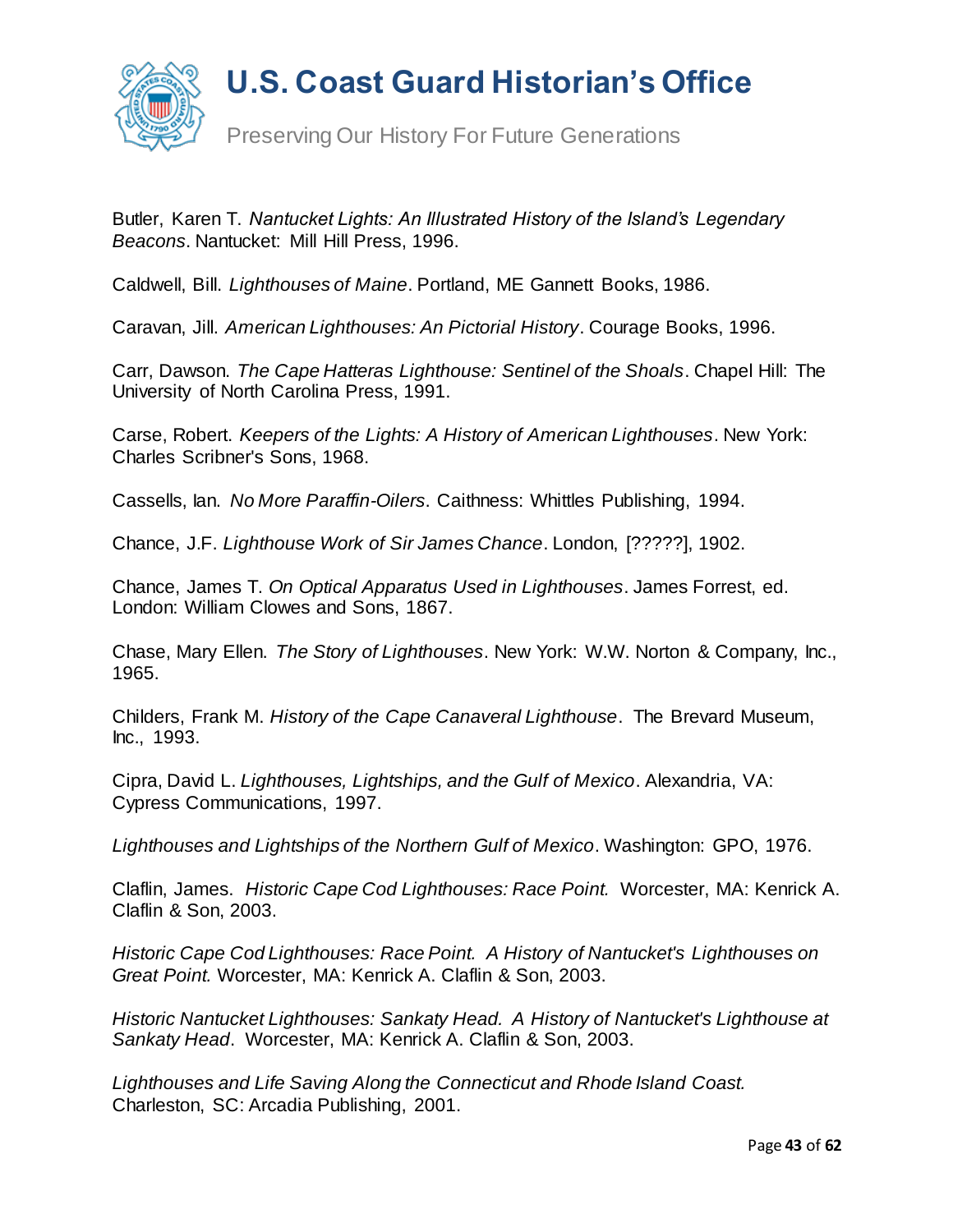

Preserving Our History For Future Generations

*Lighthouses and Life Saving Along the Main and New Hampshire Coast.* Charleston, SC: Arcadia Publishing, 1999.

*Lighthouses and Life Saving Along the Massachusetts Coast.* Charleston, SC: Arcadia Publishing, 1998.

Clark, Admont. *Lighthouses of Cape Cod—Martha's Vineyard*—*Nantucket: Their History and Lore.* East Orleans, MA: Parnassus Imprints, 1992.

Clary, Margie Willis. *Carolina Lights: The Beacons of South Carolina*. Sandlapper Publishing Company, 1998.

Clemensen, A. Berle, William W. Howell. *Historic Structures Report: Three Sisters Lighthouse, Cape Cod National Seashore, Massachusetts.* U.S. Department of the Interior/National Park Service, 1984.

Clifford, Mary Louise, & J. Candace Clifford. *Maine Lighthouses: Documentation of Their Past*. Alexandria, VA: Cypress Communications, 2004.

*Nineteenth-Century Lights: Historic Images of American Lighthouses*. Alexandria, VA: Cypress Communications, 2000.

*Women Who Kept the Lights: An Illustrated History of Female Lighthouse Keepers*. Williamsburg: Cypress Communications, 1993.

Cloud, Ellen Fulcher. *Ocracoke Lighthouse (Island History, 1)*. Reprint Company, 1993.

Conklin, Irving. *Guideposts of the Sea: The Modern Aids to Navigation and How They Are Cared For*. New York: The Macmillan Company 1939.

Cooper, Jason. *Lighthouses*. Vero Beach, FL: Rourke Enterprises, 1991.

Corey, Cindy. *Exploring the Lighthouses of North Carolina*. Chapel Hill, NC: Provincial Press, 1982.

Crowninshield, Mary Bradford. *All Among the Lighthouses on the Cruise of the* Goldenrod. Boston: Lothrop Publishing, 1886.

Cutler, W. *Holmes Magneto-Electric Light*. London, 1863.

Davidson, Donald W. *America's Landfall: the Lighthouses of Cape Cod, Nantucket, & Martha's Vineyard*. Cape Cod: Peninsula Press, 1993.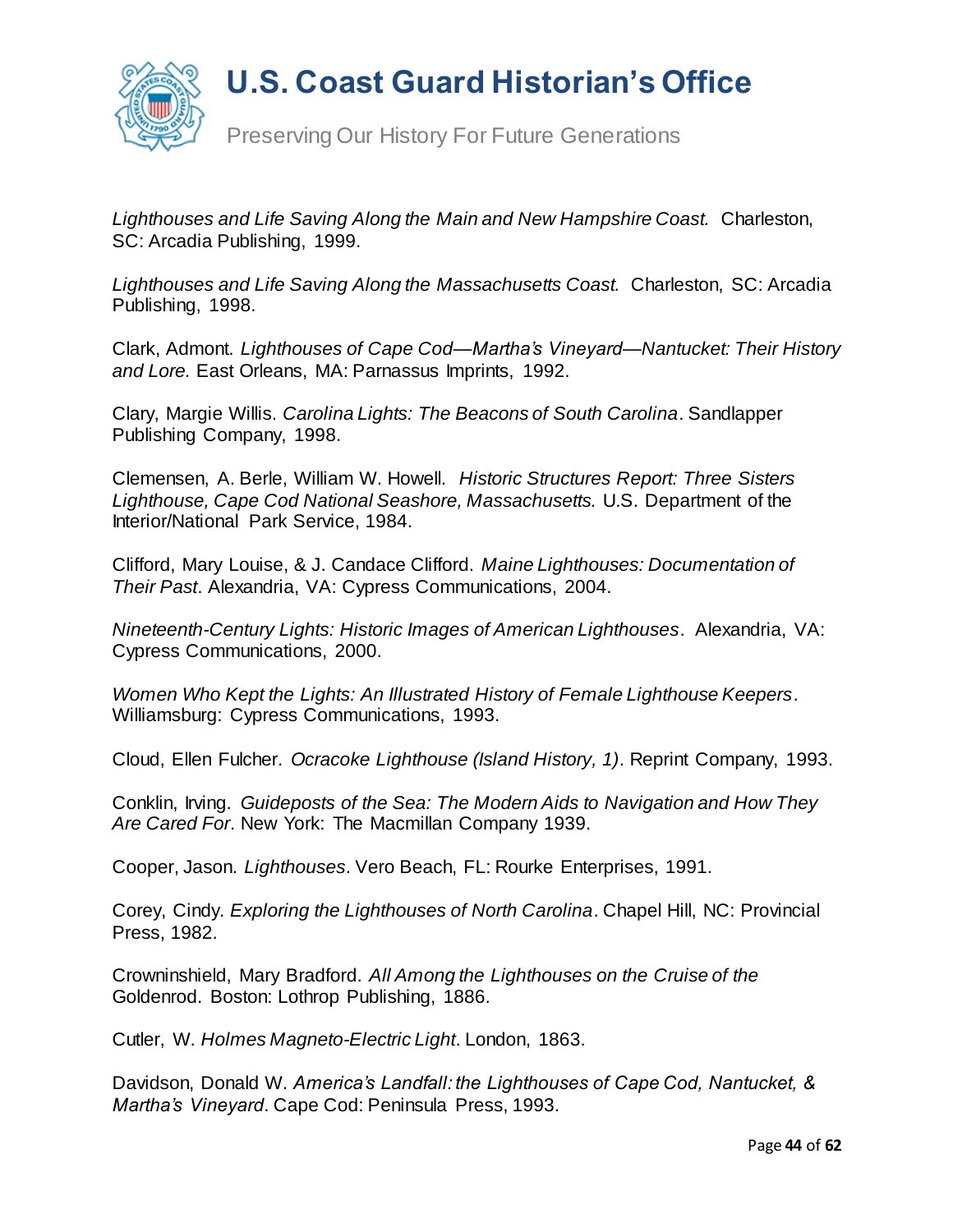

*Lighthouses of New England: From the Maritimes to Montauk*. Wellfleet, 1996.

Dean, Love. *The Lighthouses of the Florida Keys*. 2<sup>nd</sup> edition, revised, Key West: Historic Florida Keys Foundation, 1992.

*The Lighthouses of Hawai'i*. Honolulu: University of Hawaii Press, 1991.

*Reef Lights: Seaswept Lighthouses of the Florida Keys*. Key West: The Historic Key West Preservation Board, 1982.

DeFrees, Madeline. *The Light Station on Tillamook Rock*. Corvallis, OR: Arrowood Books, 1990.

DeGast, Robert. *The Lighthouses of the Chesapeake Bay*. Baltimore: Johns Hopkins University Press, 1973; 1993, reprint.

D'Entremont, Jeremy. *The Lighthouses of Connecticut.* Lighthouse Treasury Series. Beverly, MA: Commonwealth Editions, 2005.

DeWire, Elinor. *Guardians of the Lights: The Men and Women of the U.S. Lighthouse Service*. Sarasota: Pineapple Press, 1995.

*Guide to Florida Lighthouses*. Englewood, FL: Pineapple Press, Inc., 1987.

*The Lighthouse Activity Book*. Sentinel Publications, 1995.

& Laurence Parent (Photographer). *Lighthouses: Sentinels of the American Coast.* Portland, OR: Graphic Arts Center Publishing Company, 2004.

Dias, Earl J. *Historic Lighthouses of New England*. Sandwich, MA: P.J. Closson, 1978.

Edwards, Jenny & Beth P. Storie. *To Illuminate the Dark Space: Oral Histories of the Currituck Beach Lighthouse*. Corolla, NC: Outer Banks Conservationists, Inc., 1999.

Ehlers, Chad*. Sentinels of Solitude: West Coast Lighthouses*. Portland, OR: Graphic Arts Center Pub. Co., 1981.

Engel, Norma. *Three Beams of Light: Chronicles of a Lightkeeper's Family.* San Diego: Tecolote Publications, 1986.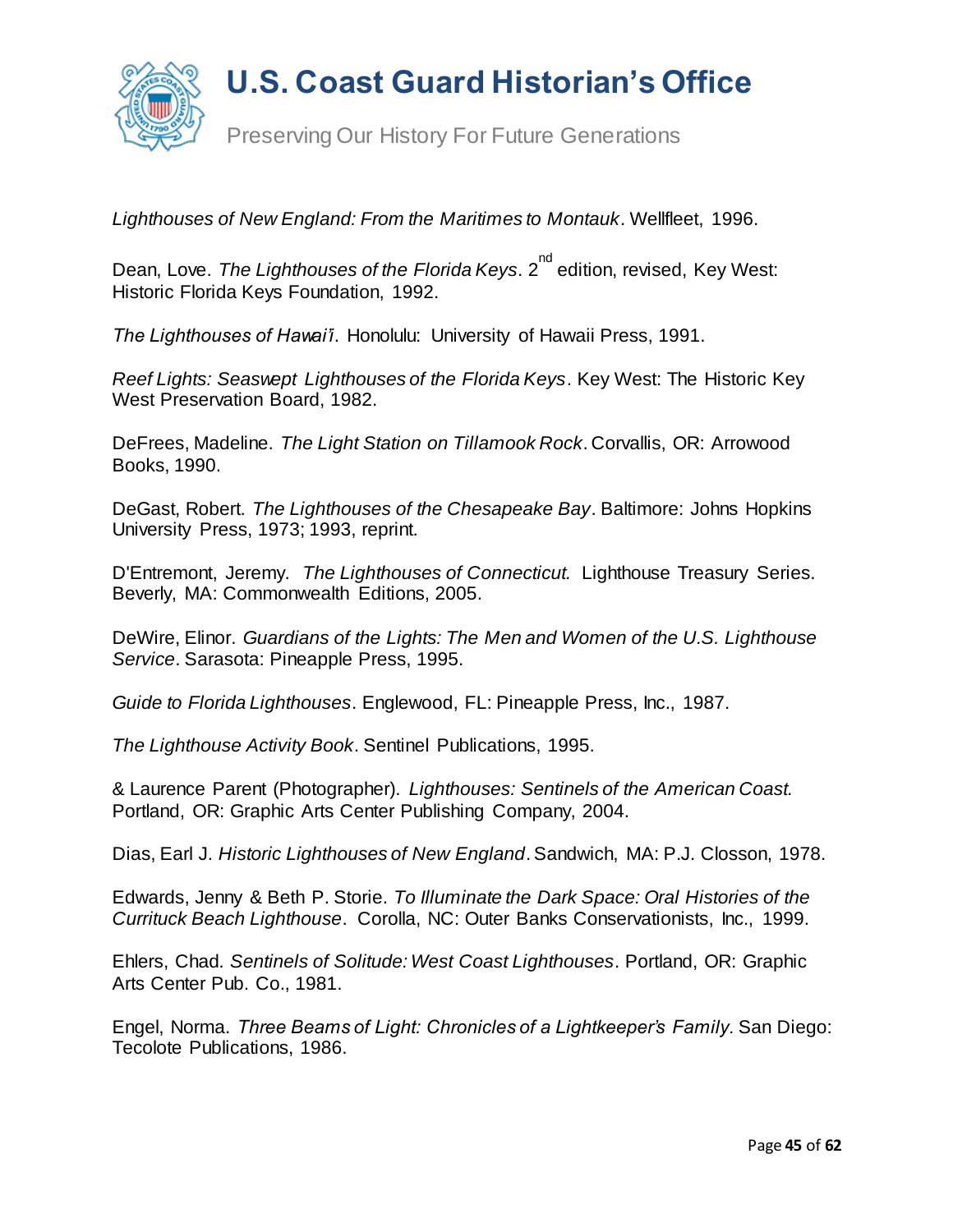

Preserving Our History For Future Generations

Eshelman, Ralph. *A History of Drum Point Lighthouse*, Special Publication No. 1. Solomons, MD: Calvert Marine Museum, 1979.

Farrell, Vivian. *Robert's Tall Friend: A Story of the Fire Island Lighthouse*. Plainview, NY: Island-Metro Publications, 1987.

Findley, A.G. *Lighthouses of the World*. London: [?????], 1885.

Finnegan, Kathleen E., & Timothy E. Harrison. *Lighthouses of Maine and New Hampshire: A Pictorial Tour of the Lighthouses of Maine and New Hampshire, All Lighthouses Past and Present, Historical Information and Directions Included*. South Portland, ME: Lighthouse Digest, 1991.

Finnerty, Cheryl Anne. *Lighthouses of Boston Harbor: Past & Present*. Seminole, FL: Harbor Productions, Inc., 2001.

Floherty, John J. *Sentries of the Seas*. Philadelphia: J.B. Lippincott 1942.

Franklin Institute. *Report on the Dioptric System of August Fresnel for the Illumination of Lighthouses*. Philadelphia: Grattan and McLean, 1850.

Frost, Walter S., & Harold G. Simms. *The Lighthouses of Maine: A Guide for Photographers and Artists*. [?????]: Frost and Simms, 1980.

Garner, Thomas M*. The Pensacola Lighthouse*. Pensacola: Pensacola Historical Society, 1994.

Gately, Bill. *Sentinels of the Shore: A Guide to the Lighthouses and Lightships of New Jersey*. Harvey Cedars, NJ: Down the Shore Publications, 1997.

Giambarba, Paul. *The Lighthouse at Dangerfield*. Boston: Little, Brown & Co., 1969.

*Lighthouses*. Barre, VT: The Scrimshaw Press, 1969.

Gibbons, Gail. *Beacons of Light: Lighthouses*. New York: Morrow Junior Books, 1990.

Gibbs, James A. *Lighthouses of the Pacific*. West Chester, PA: Schiffer Publications, 1986.

*Oregon's Seacoast Lighthouses: an Oregon Documentary*. Medford, OR: Webb Research Group, 1992.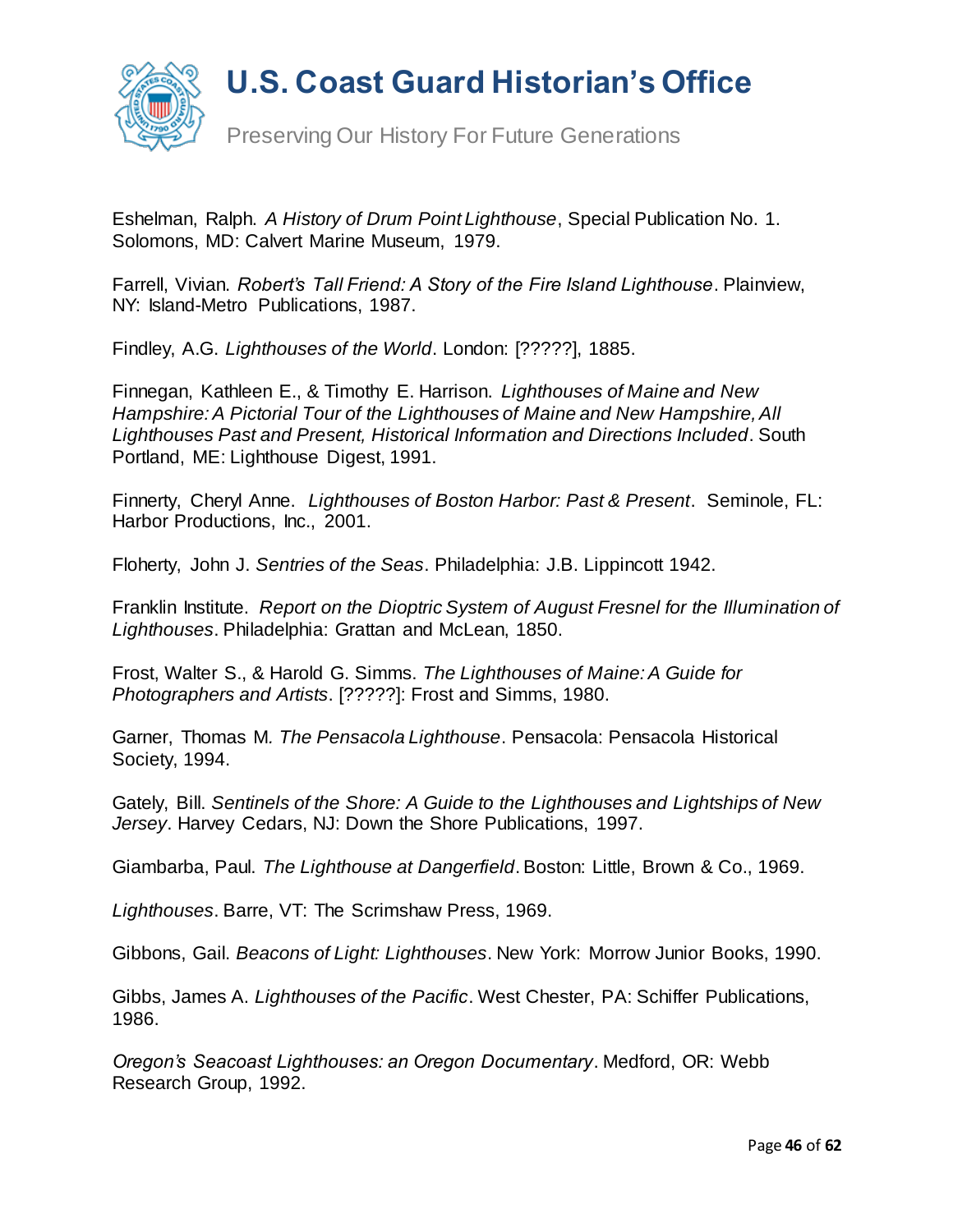

Preserving Our History For Future Generations

*Sentinels of Solitude: West Coast Lighthouses*. Portland: Graphic Arts Center Publishing Company 1981.

*Tillamook Light*. Portland: Binford and Mort, 1953.

*Twilight on the Lighthouses*. West Chester, PA: Schiffer Publications, 1995.

*West Coast Lighthouses: A Pictorial History of the Guiding Lights of the Sea.* Seattle: Superior Publishing Company, 1974.

Gleason, Sarah C. *Kindly Lights: A History of the Lighthouses of Southern New England*. Boston: Beacon Press, 1991.

Glunt, Ruth R. *Lighthouses and Legends of the Hudson*. Monroe, NY: Library Research Associates, 1975.

*The Old Lighthouses of the Hudson River*. Saugerties, NY: Moran Print Co., 1969.

Gowdy, Jim. *Guiding Lights of the Delaware River and Bay*. Mizpah, NJ: J. Gowdy, 1990; Sweetwater, NJ, by the author, 1999, reprint.

Grant, John. *Legendary Lighthouses: The Companion to the PBS Television Series*. Old Saybrook, CT: Globe Pequot Press, 1998.

Greene, Carla. *Let's Learn About Lighthouses*. Irvington-on-Hudson, NY: Harvey House, 1969.

Guiberson, Brenda Z. *Lighthouses: Watchers at Sea*. New York: Henry Holt, 1995.

Hague, Douglas B. *Lighthouses: Their Architecture, History and Archaeology*. Llandysul: Gomer Press, 1975.

Hall, Pat. *The Point Reyes Light*. Point Reyes: Coastal Parks Association, 1979.

Hall, Stephen P. *Split Rock: Epoch of a Lighthouse*. St. Paul: Minnesota Historical Society, 1978.

Hamilton, Harlan. *Lights and Legends: A Historical Guide to Lighthouses of Long Island Sound, Fishers Island Sound and Block Island Sound*. Stamford, CT: Wescott Cove Publishing Co., 1987.

Harrison, Timothy & Ray Jones. *Lost Lighthouses*. Wells, ME: Lighthouse Depot, 2000.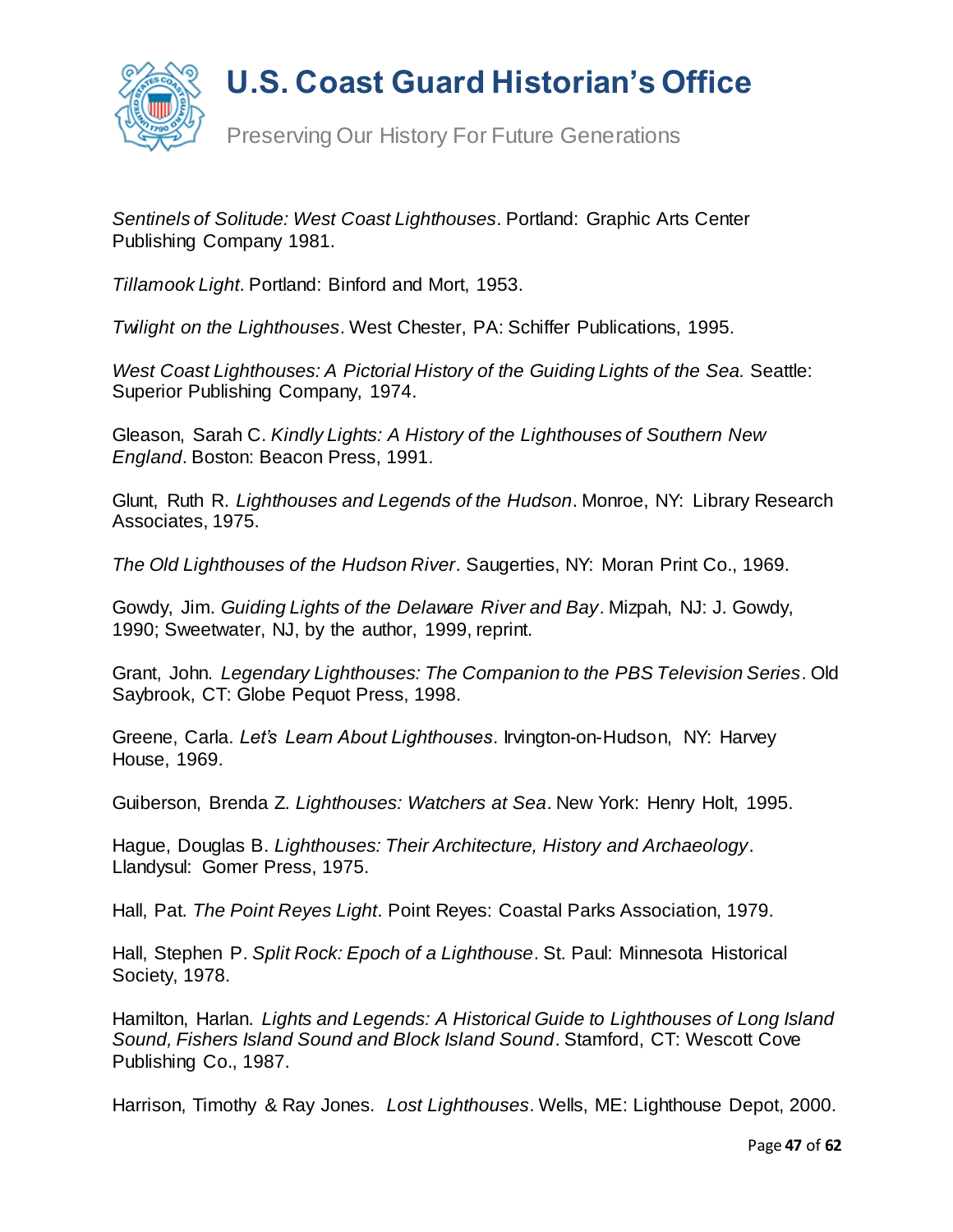

Hatch, Charles E, Jr. *The Old Cape Henry Light: A Survey Report*. Washington: Division of History, National Park Service, Feb 2, 1962.

Heap, D.P. *Ancient and Modern Lighthouses*. Boston: Ticknor & Co., 1889.

Herring, Ethel. *Cap'n Charlie and Lights of the Lower Cape Fear*. [???], [???].

Holden, Thom. *Above and Below: Lighthouses and Shipwrecks of Isle Royale.* Houghton, MI: Isle Royale Natural History Association, 1985.

Holland, Francis Ross, Jr. *America's Lighthouses: Their Illustrated History Since 1716*. Brattleboro, VT: Stephen Greene Press, 1972; Dover Publications, 1989, reprint, paperback.

*The Aransas Pass Light Station: A History*. Corpus Christi, TX: Privately printed, 1976.

*A History of the Bodie Island Light Station*. Washington: National Park Service, U.S. Department of the Interior 1 Feb 1967.

*A History of the Cape Hatteras Light Station, Cape Hatteras National Seashore, N. Car*. Washington: Office of Archeology and Historic Preservation, National Park Service, U.S. Department of the Interior, 30 Sep 1968.

*A History of Cape Lookout National Seashore*. Washington: Division of History, National Park Service, U.S. Department of the Interior, Jan 30, 1968.

*Lighthouses*. New York: MetroBooks, 1995.

*Maryland Lighthouses of the Chesapeake Bay*. Annapolis: Eastwind Publishing Co., 1997.

*The Old Point Loma Lighthouse; Symbol of the Pacific Coast's First Lighthouses*. San Diego: Cabrillo Historical Association, 1968.

*Old Point Loma Lighthouse, Cabrillo National Monument, Historic Structure Report*. Denver: National Park Service, 1981.

*The Old Point Loma Lighthouse, San Diego, Historic Structure Report*. Washington: National Park Service, 1964.

*The Old Point Loma Lighthouse: Symbol of the Pacific Coast's First Lighthouses*. Cabrillo, CA: Cabrillo Historical Association, 1968.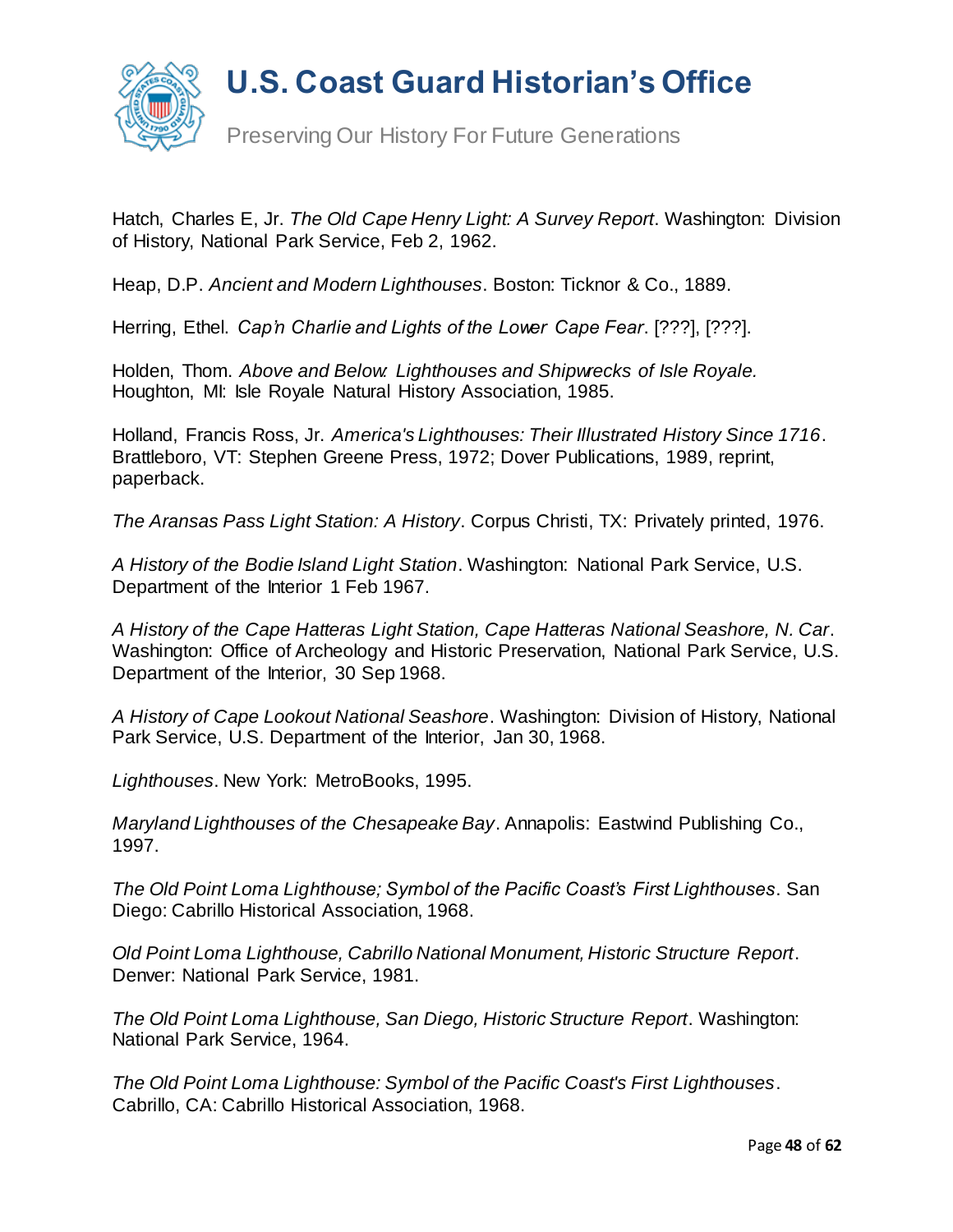

Preserving Our History For Future Generations

& Archie W. Franzen. *Historic Structure Report—Part I, Administrative Data Section, Keepers Dwelling, Cape Hatteras National Seashore*. Washington: National Park Service, 1968.

Hurley, Neil E. *Keepers of Florida Lighthouses, 1820-1939*. Alexandria: Historic Lighthouse Publishers, 1990.

*Lighthouses of the Dry Tortugas: An Illustrated History*. Aiea, HI: Historic Lighthouse Publishers, 1994.

Hussey, John A. *Early West Coast Lighthouses*. San Francisco: Book Club of California, 1964.

Hyde, Charles. *The Northern Lights: Lighthouses of the Upper Great Lakes*. Detroit: Wayne State University Press, 1995, reprint, Lansing, MI: Michigan Department of Natural Resources, 1986.

International Association of Lighthouse Authorities. *Lighthouses of the World*. [?????], 1998.

Jennings, Harold B. *A Lighthouse Family*. Orleans, MA: Lower Cape Publishing Co., 1989.

Jones, Stephen. *Harbor of Refuge*. New York: W.W. Norton, 1981.

Kagerer, Rudy. *A Guidebook to Lighthouses: In South Carolina, Georgia, & Florida's East Coast*. Athens, GA: Lighthouse Enterprises, 1985.

Kaler, J.O. *Lightkeepers of the U.S. Lighthouse Service*. New York: E.P. Dutton & Company, 1906.

Kenward, James. *Lighthouse Illumination and the Dioptric Apparatus*. London: Robert Hardwicke 1866.

Kirkpatrick, Katherine. *Keeping the Good Light*. New York: Delacorte Press, 1995.

Kochel, Kenneth G. *America's Atlantic Coast Lighthouses: A Traveler's Guide, Second Edition*. Clearwater, FL: Betken Publications, 1996.

Korpela, Janet Winn. *Ira Winn: Lighthouse Pioneer: A Story Based on the Handwritten Account of a Craftsman From Portland, Maine (1817-1916) Who Contributed to the Building of the Early American Lighthouses.* Fairport, NY: By the author, 2000.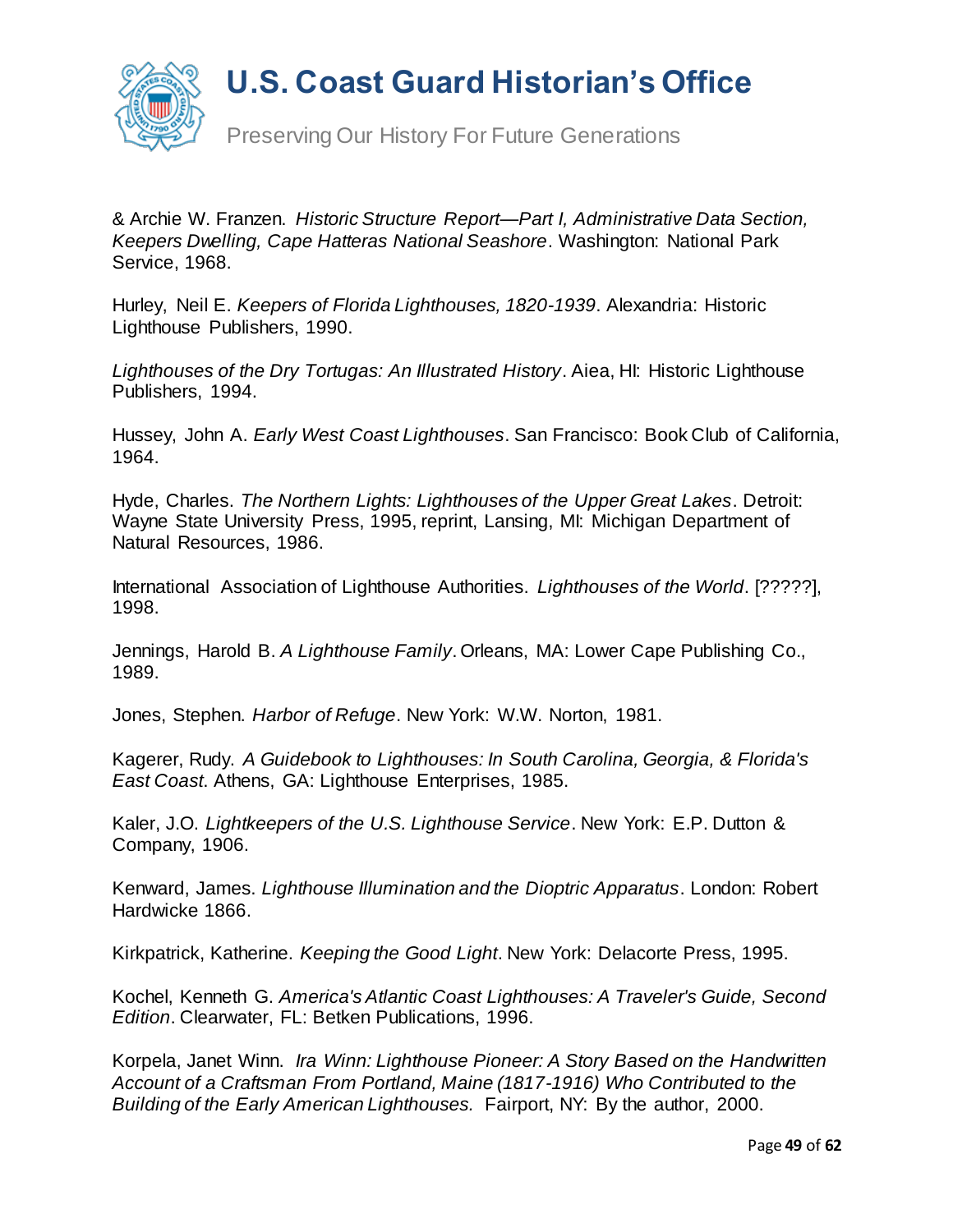

Kruza, J.A. *Lighthouse Handbook for Massachusetts & New Hampshire*. Franklin, MA: Kruza Kaleidoscopix, 1988.

Kuttruff, Carl & Stephen R. James, Jr*. Documentation of the Venus Point Savannah River Lighthouse Jones Island, Jasper County, South Carolina.* Report prepared for U.S. Army Corps of Engineers, Savannah District, Contract No. DACAW21-93-D0040. Tuscaloosa, AL: Panamerican Consultants, Inc., June 1996.

*Laws of States Ceding Jurisdiction Over and Relinquishing Title to Light-House Sites*. Washington: GPO, 1871, Washington: GPO, 1871.

LeBuff, Charles. *Sanybel Light: An Historical Autobiography*. Sanibel, FL: Amber Publishing, 1997.

Lewis, Winslow. *Review of the Report of I.W.P. Lewis on the States of Lighthouses on the Coast of Maine and Massachusetts*. Boston: Tuttle and Dennett 1843.

Lewiton, Mina. *Lighthouses of America*. New York: Criterion Books, 1964.

*Lighthouses, Chronicles of Construction on Coastal Promontories and Wave-swept Rocks: Nineteenth in a Series of Discussions/From Koppers for the Building Design Profession*. Pittsburg: Koppers, n.d.. Pittsburg: Koppers, n.d.

*The Lighthouse Encyclopedia.* Norwalk, CT: The Eaton Press, 2004.

*List of Lights of North and South America (East and West Coasts): Including British North America, the West India Islands and the Adjacent Coasts, the Coast of Brazil, etc., to Cape Horn, the Pacific Coast of America, & the Pacific Islands, Corrected to Jan 1874, No.1*. [?????]. [?????]

Livingston, Dewey, & David Snow*. The History and Architecture of Point Reyes Light Station*. Point Reyes: National Park Service, 1990.

Long, Charles A.E. *Matinicus Isle: Its Story and Its People*. [Lewiston, Maine]: Lewiston *Journal* Printshop, 1926.

Longo, Mildred S. *Picture Postcard Views of Rhode Island Lighthouses and Beacons: Together with a Brief History of Lifesaving Stations*: An Excursion with Commentary. Providence: Rhode Island Publications Society, 1990.

Loomis, Alfred F. *Ranging the Maine Coast*. New York: W.W. Norton Company 1939.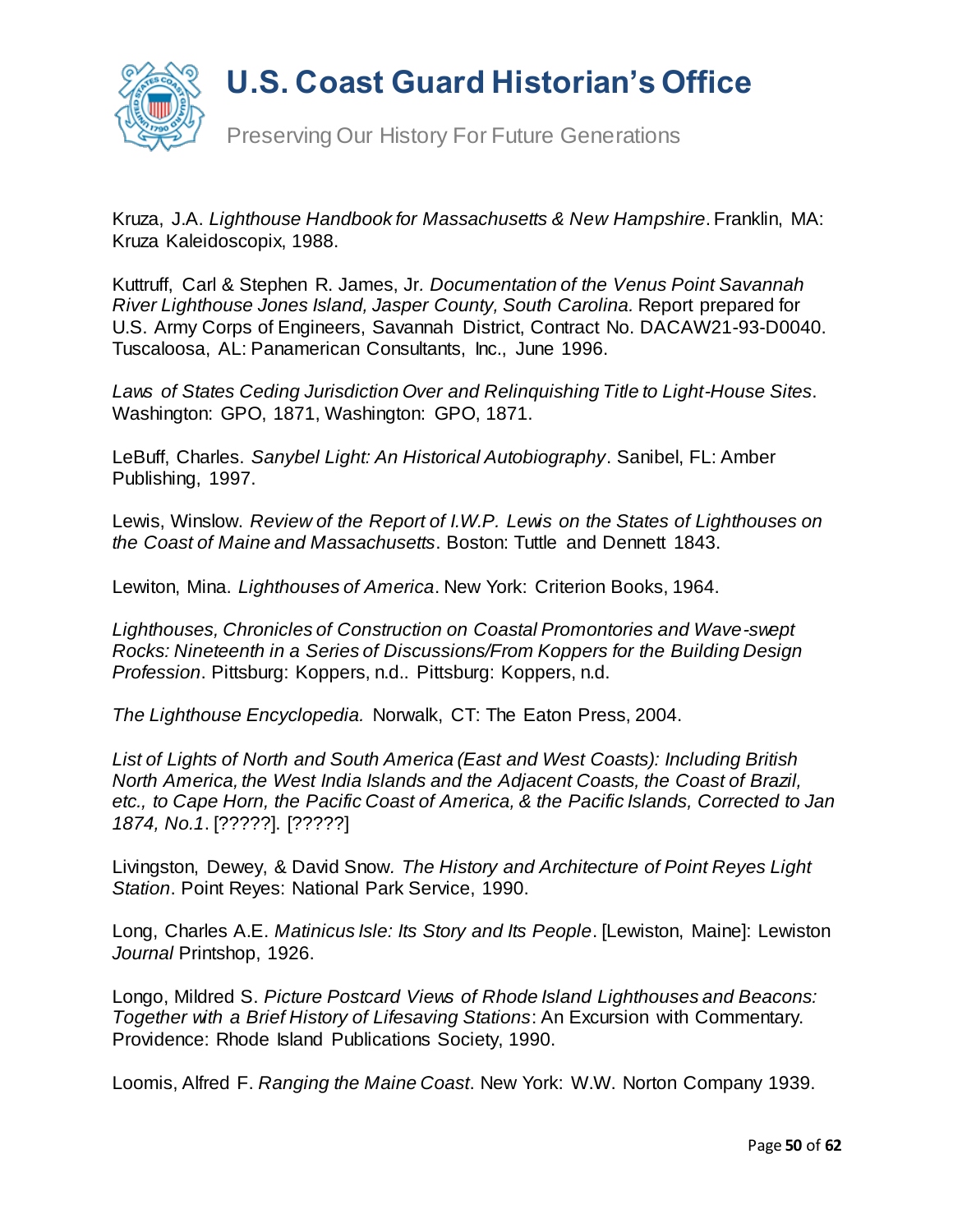



Preserving Our History For Future Generations

Love, Dean. *The Lighthouses of Hawai'i*. Honolulu: University of Hawaii Press, 1991.

Lowry, Shannon, & Jeff Schultz. *Northern Lights: Tales of Alaska's Lighthouses and Their Keepers*. Harrisburg, PA: Stackpole Books, 1992.

Mackenzie, George C. *Report on Application of City of Biloxi, Mississippi, For Transfer For Historic Monument Purposes of . . . Biloxi Lighthouse*. Washington: Division of History, National Park Service, Sep 1967.

Manning, Gordon P. *Life in the Colchester Reef Lighthouse*. Shelburne: The Shelburne Museum, 1958.

Marcus, Jon. Susan Cole Kelly, photographer. *Lighthouses of New England: Your Guide to the Lighthouses of Maine, New Hampshire, Vermont, Massachusetts, Rhode Island, and Connecticut.* Stillwater, MN: Voyageur Press, Inc., 2001.

McCarthy, Kevin M., William L. Trotter & Marjorie A. Niblack. *Florida Lighthouses*. Gainesville: University of Florida Press, 1990.

McKenna, Verna Jackson. *Old Point Isabel Lighthouse, Beacon of Brazos Santiago*. Port Isabel State Park, n.d.

McShane, Myron. *The Presqu'ile Lighthouse: Its History and Its Keepers*. [?????]

Mills, Robert. *The American Pharos, or Light-House Guide: Founded on Official Reports Received by the Treasury Department also, a general View of the Coast, from the St. Lawrence to the Sabine, to Which is Added an Appendix, containing an Account of the Light Houses on the Gulf and River St. Lawrence, with Sailing Directions for the St. Lawrence, Founded on Official Reports from the Trinity Board of Quebec, in 1832*. Washington: Thompson & Homans, 1832.

Minnesota Historical Society. *Split Rock Lighthouse*. St. Paul, MN: Minnesota Historical Society Press, Minnesota Historic Sites Pamphlet Series, No. 15, 1993.

Moeser, June*. Four Sentinels: The Story of San Diego's Lighthouses*. Tecolote Publications, 1991.

Naish, John. *Seamarks: Their History and Development*. London: Stanford Maritime, 1985.

National Academy Press. *Saving Cape Hatteras Lighthouse From the Sea, Options and Policy Implications*. Washington: National Academy Press, 1988.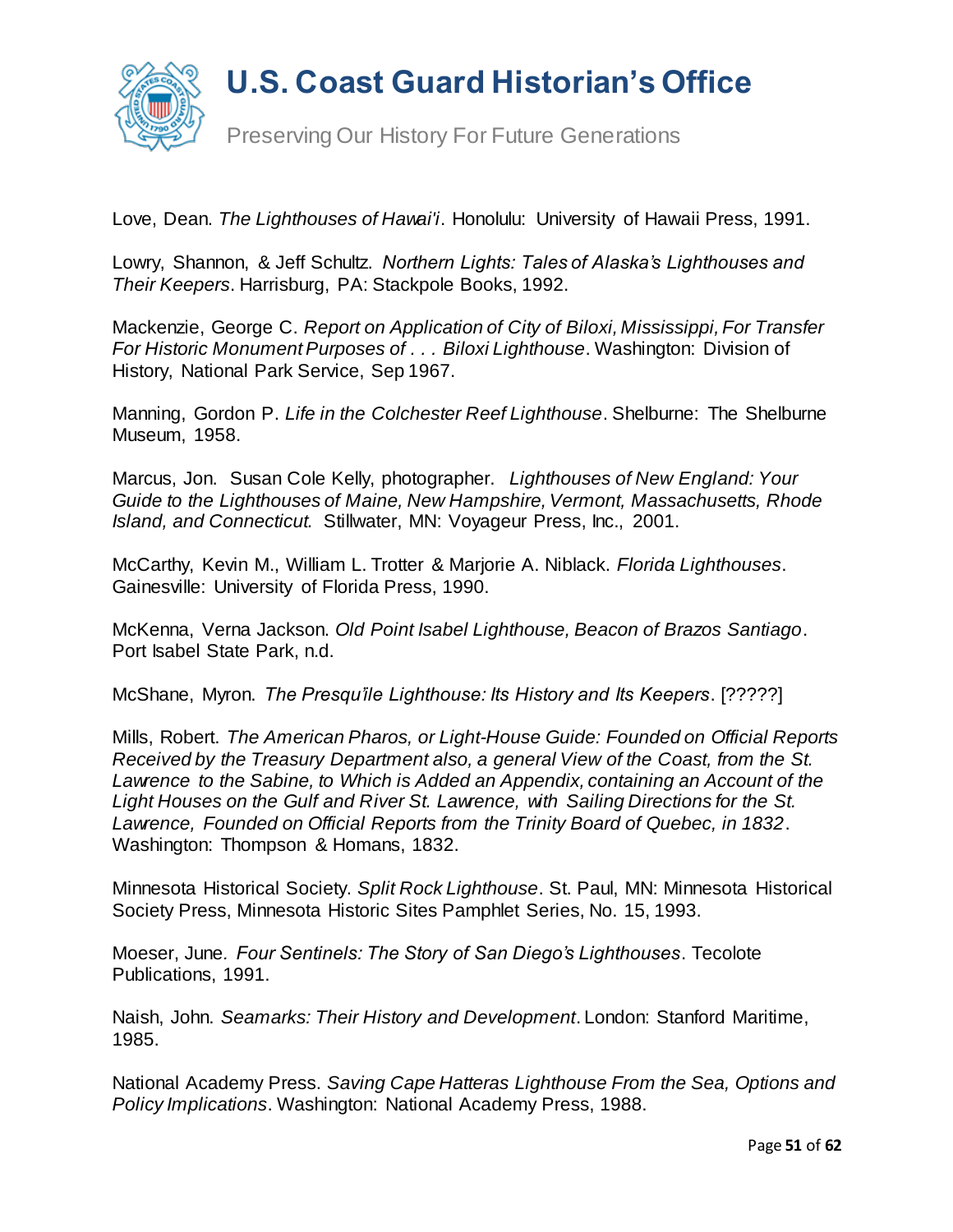

Preserving Our History For Future Generations

National Park Service. *Lantern Restoration and Preservation. Project A.D. Point Reyes National Seashore*. San Francisco: National Park Service, Western Regional Office, 1982/1983.

National Maritime Initiative. *Historic Lighthouse Preservation Handbook: 1997*. Washington: GPO, 1997.

National Research Council. Committee on Options for Preserving Cape Hatteras Lighthouse. *Saving Cape Hatteras Lighthouse from the Sea: Options and Policy Implications*. Washington: National Academy Press, 1988.

Naush, John M. *Seamarks: Their History and Development*. London: Stanford Maritime 1985.

Nelson, Sharlene. *Umbrella Guide to California Lighthouses*. Seattle: Umbrella Books, 1993.

*Umbrella Guide to Oregon Lighthouses*. Seattle: Umbrella Books, 1994.

& Ted Nelson. *Washington Lighthouses*. Friday Harbor, WA: Umbrella Books, 1990.

New York (State). Hudson River Valley Commission. *The Hudson River Lighthouses*. Albany, 1967.

Noble, Dennis L., & T. Michael O'Brien. *Sentinels of the Rocks: From "Graveyard Coast" to National Lakeshore*. Marquette: Northern Michigan University Press, 1979.

Nordhoff, Charles & Gustav Kobbe. *The Light-Houses of the United States in 1874: With Life in a Lighthouse, Life on the South Shoals Lightship, and Heroism in the Lighthouse Service*. Vistabooks, 1992.

*Ocracoke Lighthouse: Cape Hatteras National Seashore, North Carolina Historic Structures Report*. Atlanta: The Office, 1990.. Atlanta: The Office, 1990.

*Official Gannett Maine Guide to Lighthouses: A Field Guide to Discover the Best of Outdoor Maine*. Portland, ME: G. Gannett Books, 1982.. Portland, ME: G. Gannett Books, 1982.

Oleszewski, Les. *Great Lakes Lighthouses, American and Canadian: a Comprehensive Directory/Guide to Great Lakes Lighthouses, American & Canadian.* Gwinn, MI: Avery Color Studios, 1998.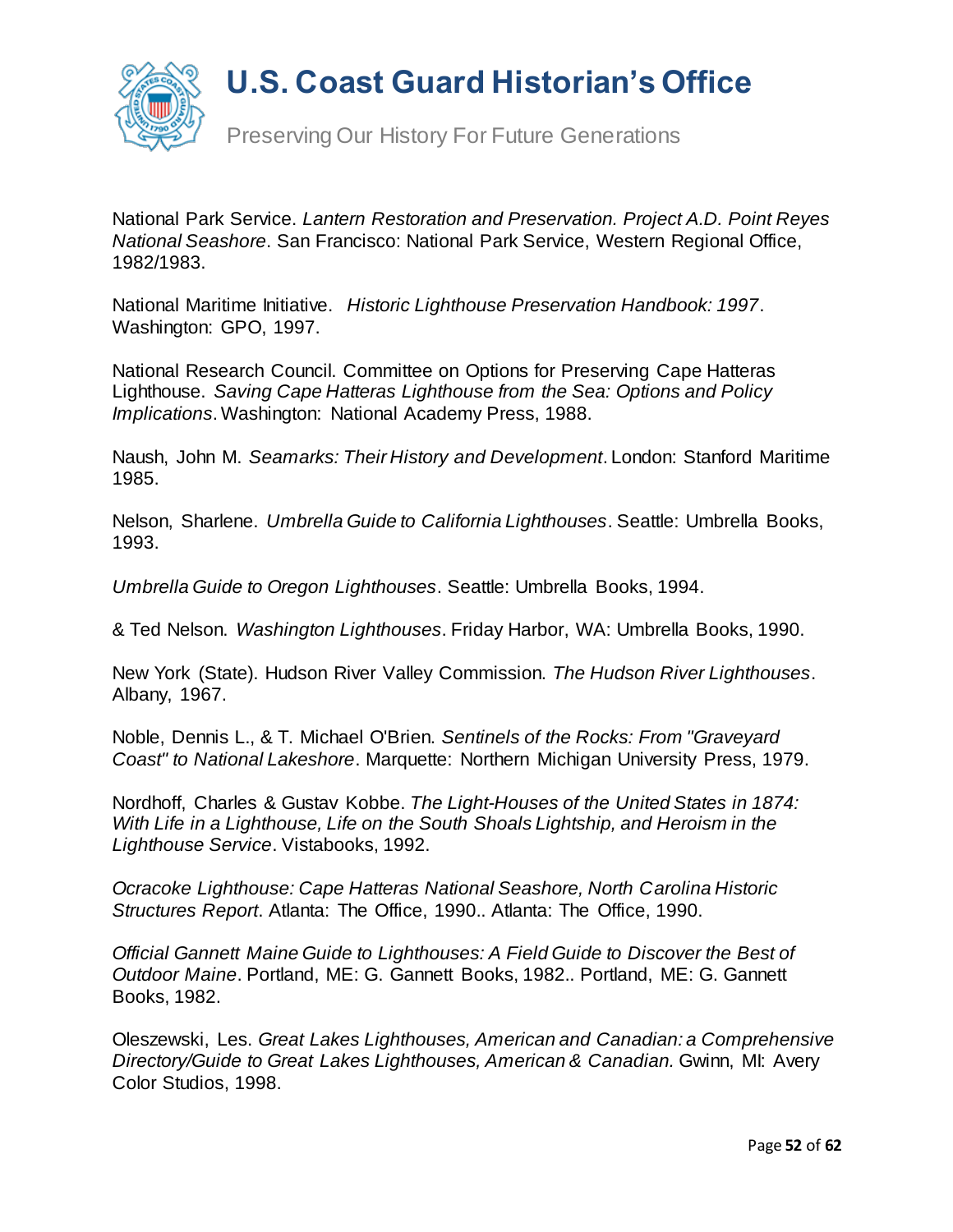

*Keepers of Valor, Lakes of Vengeance*. Gwinn, MI: Avery Color Studios, 2000.

Owen, Francis C. *Sentinels of the Sea*. Dansville: F.A. Owens Publishing Company 1926.

Parker, Tony. *Lighthouse*. New York: Taplinger 1976.

Penrose, Laurie*. A Traveler's Guide to 100 Eastern Great Lakes Lighthouses*. Davison, MI: Friede Publications, 1994.

*A Traveler's Guide to 116 Michigan Lighthouses*. Davison, MI: Friede Publications, 1992.

Perry, Frank. *East Brother: History of an Island Light Station*. Pt. Richmond: East Brother Light Station, Inc., 1984.

*Lighthouse Point: Reflections on Monterey Bay History*. Soquel, CA: GBH Pub., 1982.

Perry, Matthew C. *Light-Houses of Great Britain and France*. Sen. Doc no. 619, 26th Cong., 1st Sess. Washington: GPO, 1840.

Pletcher, Jean Edith, et al*. Memories of the Michigan City Lighthouse*. Michigan City: Michigan City Historical Society, 1991.

*Proceedings of the IX International Conference on Lighthouses and Other Aids to Navigation, Ottawa, August 1975*. Paris: International Association of Lighthouse Authorities, 1975.. Paris: International Association of Lighthouse Authorities, 1975.

Putnam, George R. *Sentinel of the Coasts: The Log of a Lighthouse Engineer*. New York: W.W. Norton & Co., 1937.

Reichardt, Charles. *Drum Point Light and along the American Coasts*. Lusby, MD: privately printed, n.d.

Reynaud, Leonce. *Memoir upon the Illumination and Beaconage of the Coasts of France*. Translated by Major Peter C. Haines. Washington: GPO, 1876.

Richmond, Bernice. *Our Island Lighthouse*. New York: Random House 1947.

Roberts, Bruce, & Ray Jones. *American Lighthouses*. Old Saybrook, CT: Globe Pequot Press, 1998.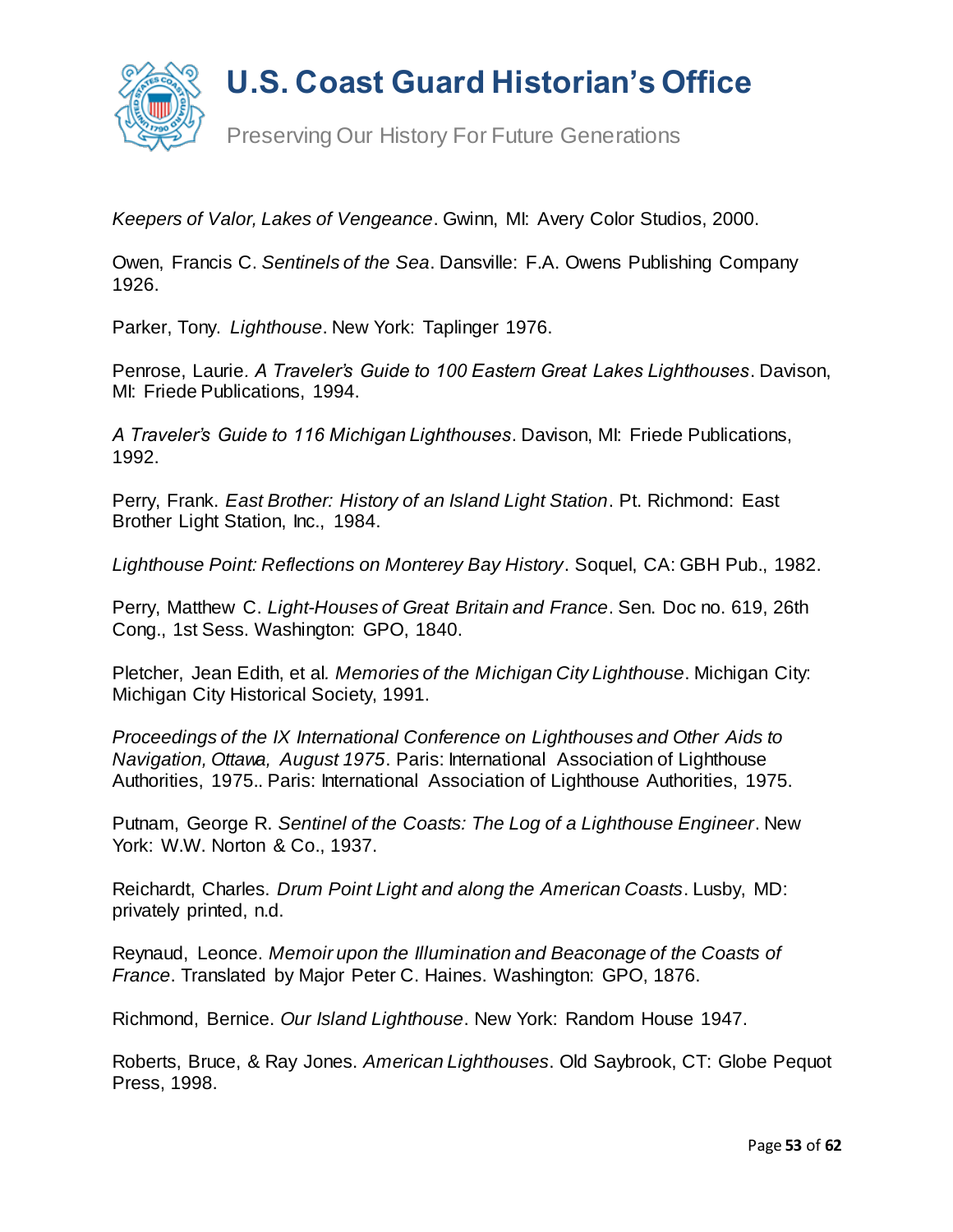

Preserving Our History For Future Generations

*California Lighthouses: Point St. George to the Gulf of Santa Catalina*. Old Saybrook, CT: Globe Pequot Press, 1997.

*Eastern Great Lakes Lighthouses: Ontario, Erie, and Huron.* Old Saybrook, CT: Globe Pequot Press, 1994, reprinted 1996.

*Great Lakes Lighthouses: Ontario to Superior*. Old Saybrook, CT: The Globe Pequot Press, 1994.

*Mid-Atlantic Coast Lighthouses: Hudson River to Chesapeake Bay*. Old Saybrook, CT: The Globe Pequot Press, 1995.

*Moving Hatteras: Relocating the Cape Hatteras Light Stations to Safety*. National Park Service, Outer Banks Group, 2000.

*New England Lighthouses: Bay of Fundy to Long Island Sound*. Old Saybrook, CT: The Globe Pequot Press, 1990, reprinted 1996.

*Northern Lighthouses: New Brunswick to the Jersey Shore*. Chester, CT: The Globe Pequot Press, 1990.

*Pacific Northwest Lighthouses: Oregon to the Aleutians*. Old Saybrook, CT: Globe Pequot Press, 1997.

*Southern Lighthouses: Chesapeake Bay to the Gulf of Mexico*. 2nd ed. Old Saybrook, CT: Globe Pequot Press, 1995.

*Western Great Lakes Lighthouses: Michigan and Superior.* Old Saybrook, CT: Globe Pequot Press, 1994, reprinted 1996.

*Western Lighthouses: Olympic Peninsula to San Diego*. Old Saybrook, CT: The Globe Pequot Press, 1993.

Ross, Alan. *The Lure of Lighthouses: The Inspiring Journey of the Lights, Keepers, Ghosts, Sea & Sentiment of Our Timeless Lands-End Sentinels*. Nashville, TN: Walnut Grove Press, 1999.

Sauer, Julia L. *The Light at Tern Rock*. New York: Puffin Books, 1994.

Scheina, Robert. *Lighthouses, Then and Now*. Washington: U.S. Coast Guard, 1987 [ An insert in the 18-87 issue of the *Commandant's Bulletin*, October 24, 1987. ]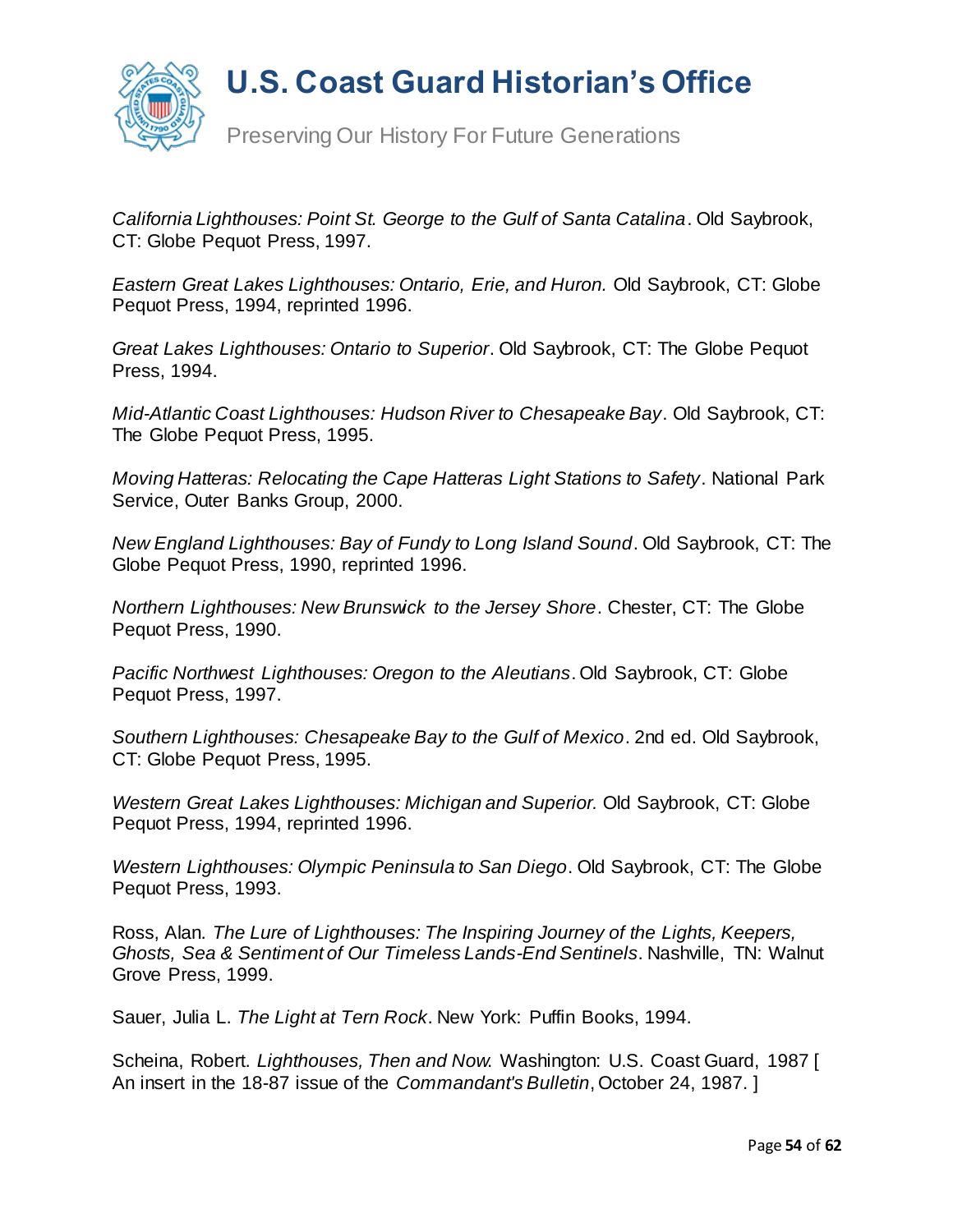

Schodek, Daniel L. *Landmarks in American Civil Engineering*. Cambridge, MA: Massachusetts Institute of Technology, 1987.

Shanklin, Bob & Sandra. *Lighthouses of Alaska.* Fort Walton Beach, FL: By the authors, 517 Thornhill Road, Ft. Walton Beach, FL, 32547, 2003.

*Lighthouses of Florida.* Fort Walton Beach, FL: By the authors, 517 Thornhill Road, Ft. Walton Beach, FL, 32547, 2002.

*Lighthouses of the Hawaiian Islands*. Fort Walton Beach, FL: By the authors, 517 Thornhill Road, Ft. Walton Beach, FL, 32547, 2000.

*List of All Existing U.S. Lighthouses*. Fort Walton Beach, FL: By the authors, 517 Thornhill Road, Ft. Walton Beach, FL, 32547, 1993; reprinted 2003.

Shanks, Ralph C., Jr. and Janetta T. Shanks. *Lighthouses and Lifeboats of the Redwood Coast*. San Anselmo: Costano Books, 1977.

*Lighthouses of San Francisco Bay*. San Anselmo: Costano Books, 1976.

Small, Nora Pat. *Lighthouses of the National Park Service*. Washington: National Park Service, 1980.

Smith, Arthur. *Lighthouses*. Boston: Houghton Mifflin, 1971.

Smith, Fitz-Henry, Jr. *The Story of the Boston Light*. Boston: The Bostonian Society, 1911.

Snow, Edward Rowe. *Famous Lighthouses of America: Illustrated with Photos and Drawings*. New York: Dodd, Mead & Co., 1955.

*Famous New England Lighthouses*. Boston: The Yankee Publishing Company 1945.

*The Lighthouses of New England*. New York: Dodd Mead Co., 1973.

*The Story of Minot's Light*. Boston: The Yankee Publishing Company 1940.

Snowman, Sally R. & James G. Thomson. *Boston Light: A Historical Perspective.* Plymouth, MA: Snowman Learning Center, 1999.

State of New York. Hudson River Valley Commission. *The Hudson River Lighthouses*. Albany, 1967.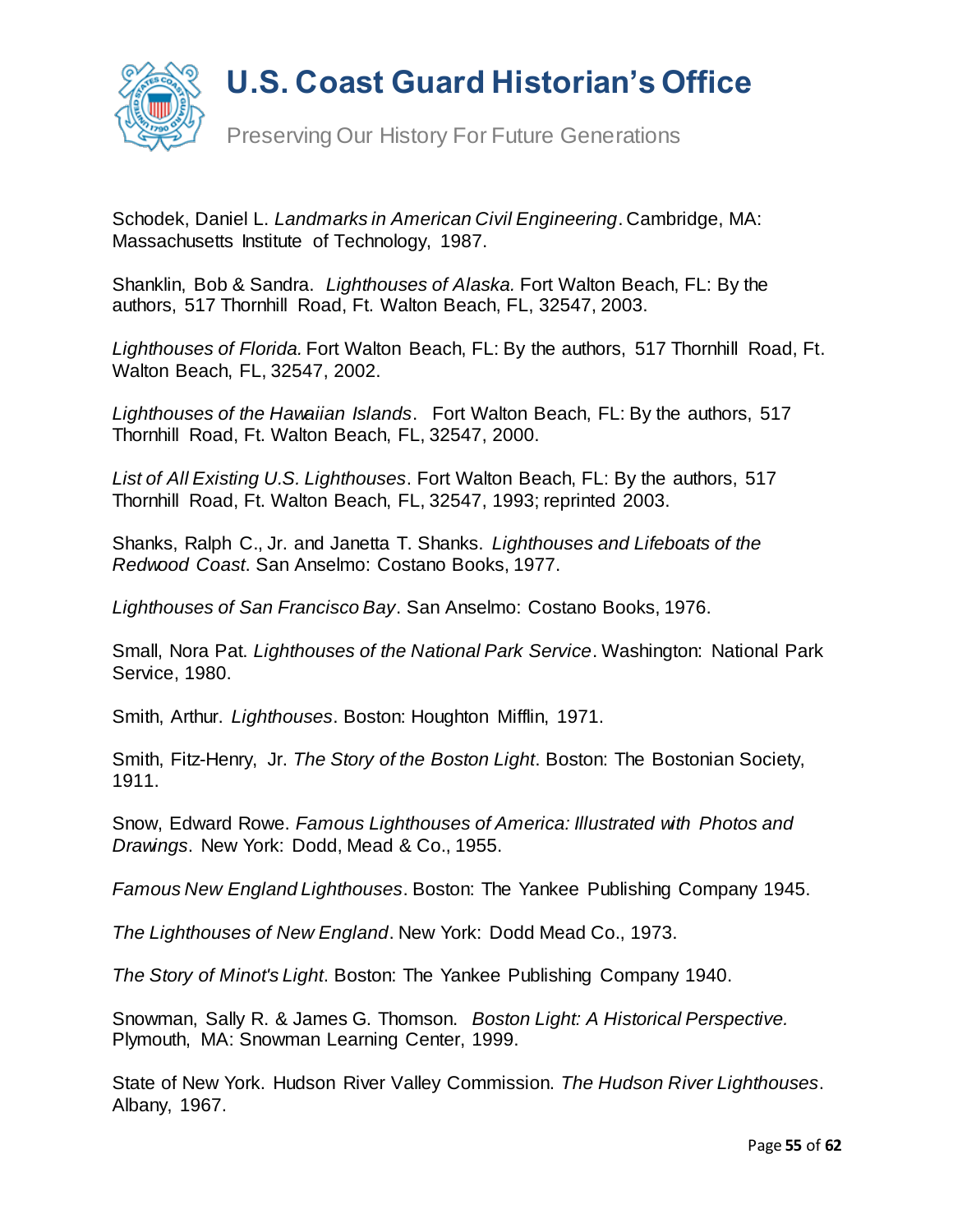

Sterling, Robert T. *Lighthouses of the Maine Coast and the Men Who Keep Them*. Brattleboro, VT: Stephen Daye Press, 1935.

Stevenson, Alan. *Account of the Skerryvore Lighthouse with Notes on the Illumination of Lighthouses*. Edinburgh: Adam and Charles Black; London: Longman and Co., 1848.

*A Rudimentary Treatise on the History, Construction, & Illumination of Lighthouses: With Illustrative Engravings and Woodcuts*. London: J. Weale 1850.

*Lighthouses*. Edinburgh: Adam and Charles Black, 1865.

Stevenson, D. Alan. *The World's Lighthouses Before 1820*. London: Oxford University Press, 1959.

Stevenson, Thomas. *Lighthouse Construction and Illumination*. London & New York: [?????], 1881.

*Lighthouse Illumination: Being a Description of the Holophotal System, & of Azimuthal Condensing and Other New Forms of Lighthouse Apparatus*. 2nd ed. Edinburgh: Adam and Charles Black, 1871.

Stick, David. *North Carolina Lighthouses*. Raleigh: North Carolina Department of Cultural Resources, Division of Archives and History 1980.

*Tariff of Lighthouse Apparatus, Lanterns and Towers. Constructed by Chance Brothers and Co., Limited, Lighthouse Works, near Birmingham, 1908 Edition*. n.p., 1908. [Copy in possession of U.S. Coast Guard Historian's Office.]. n.p., 1908. [Copy in possession of U.S. Coast Guard Historian's Office.]

Terras, Donald J. *The Grosse Point Lighthouse, Evanston, Illinois: Landmark to Maritime History and Culture*. Windy City Press, n.d.

Texas Parks and Wildlife Department. *Port Isabel Lighthouse, State Historic Structure, Preservation Plan and Program*. Austin: Texas Parks and Wildlife Department, July, 1984.

Thiel, Colin. *The Hammerhead Light*. New York: Harper & Row, 1976.

Thomas, Stacy & Virginia. *Images of America: Guarding Door County: Lighthouses and Life-Saving Stations.* Chicago, IL: Arcadia Publishing, 2005.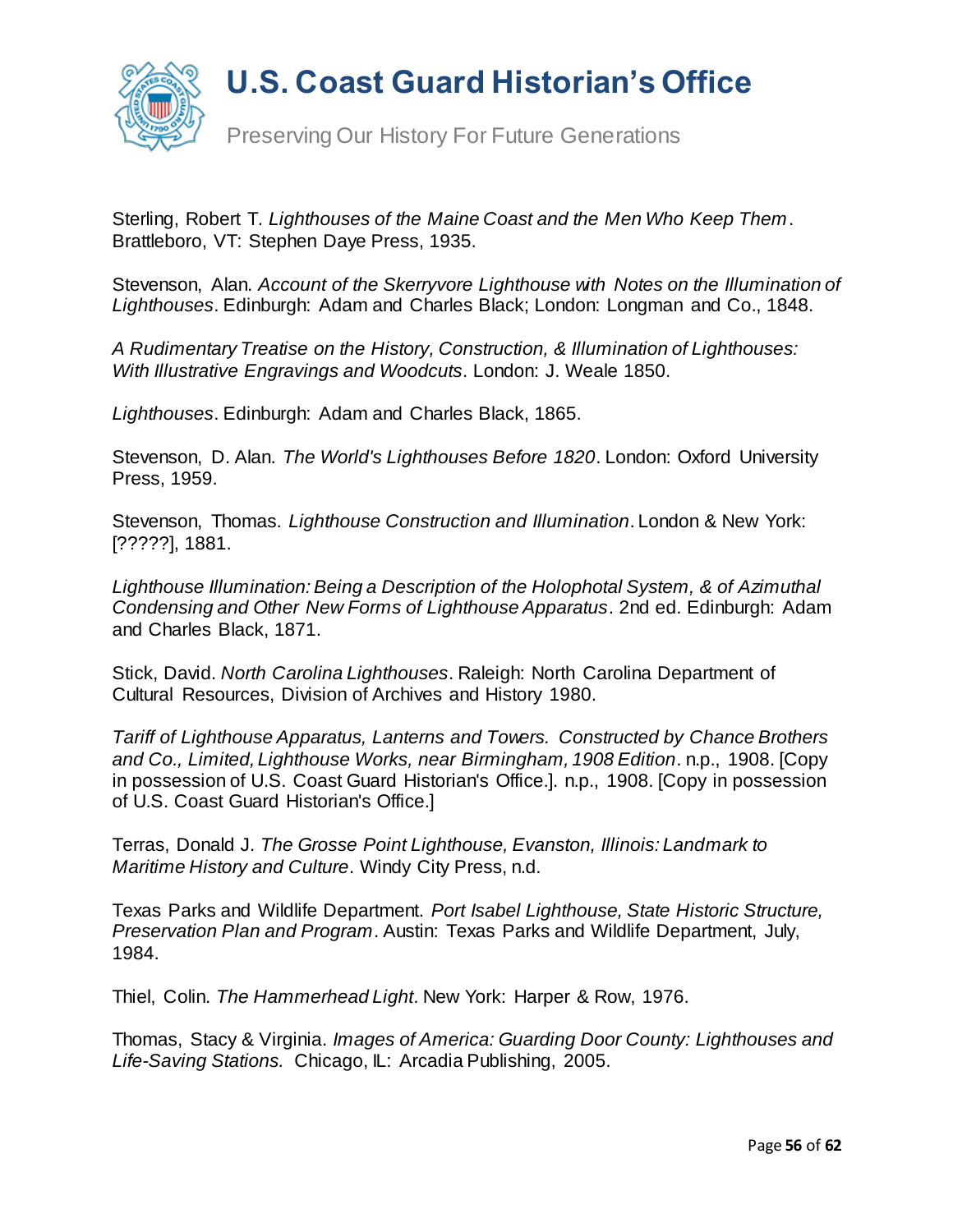

Thompson, Courtney. *Maine Lighthouses: A Pictorial Guide*. Mt. Desert, ME: CatNap Publications, 1996; reprint, 1998.

*Massachusetts Lighthouses: A Pictorial Guide*. Mt. Desert, ME: CatNap Publications, 1998.

Tinney, James & Mary Burdette-Watkins. *Seaway Trail Lighthouses: An Illustrated Guide.* Sacketts Harbor, NY: Seaway Trail Foundation, Inc., 1997.

Tracy, Louis. *The Pillar of Light* [Gulf Rock Lighthouse]. Norwood, MA, 1904.

Trapani, Bob, Jr. *Lighthouses of Maryland / Virginia: History, Mystery, Legends & Lore*. Elkton, MD: Myst and Lace Publishers, Inc., 2006.

*Lighthouses of New Jersey & Delaware: History, Mystery, Legends & More.* Elkton, MD: Myst and Lace Publishers, Inc., 2005.

Turbyville, Linda. *Bay Beacons: Lighthouses of the Chesapeake Bay*. Annapolis: Eastwind Publishing Company 1996.

& Patrick Hornberger. *Forgotten Beacons: Lost Lighthouses of the Chesapeake Bay*. Annapolis: Eastwind Publishing Company, 1997.

Twohy, John, Jan Mattson & George Mattson. *California Light Stations and Other Aids to Navigation c. 1950*. Jenner, CA: Goat Rock Publications, 2001.

United States Bureau of Lighthouses. Hydrographic Office. *No. 1 List of Lights of North and South America. Corrected to Jan 1874*. Washington: GPO, 1874.

United States Coast Guard. *Guide to Historically Famous Lighthouses in the United States*. Washington: GPO, 1939.

*Historically Famous Lighthouses, CG-232*. Washington: GPO, 1957.

*Light List*. Washington: GPO, annual publication. 4 volumes.

*U.S. Lighthouses: A Bicentennial*. Washington: U.S. Coast Guard, 1989.

United States Congress. House. *Condition of Light-houses on Eastern Coast*. H. Rep. 282, 27<sup>th</sup> Cong., 3d sess., 1843, Serial 428.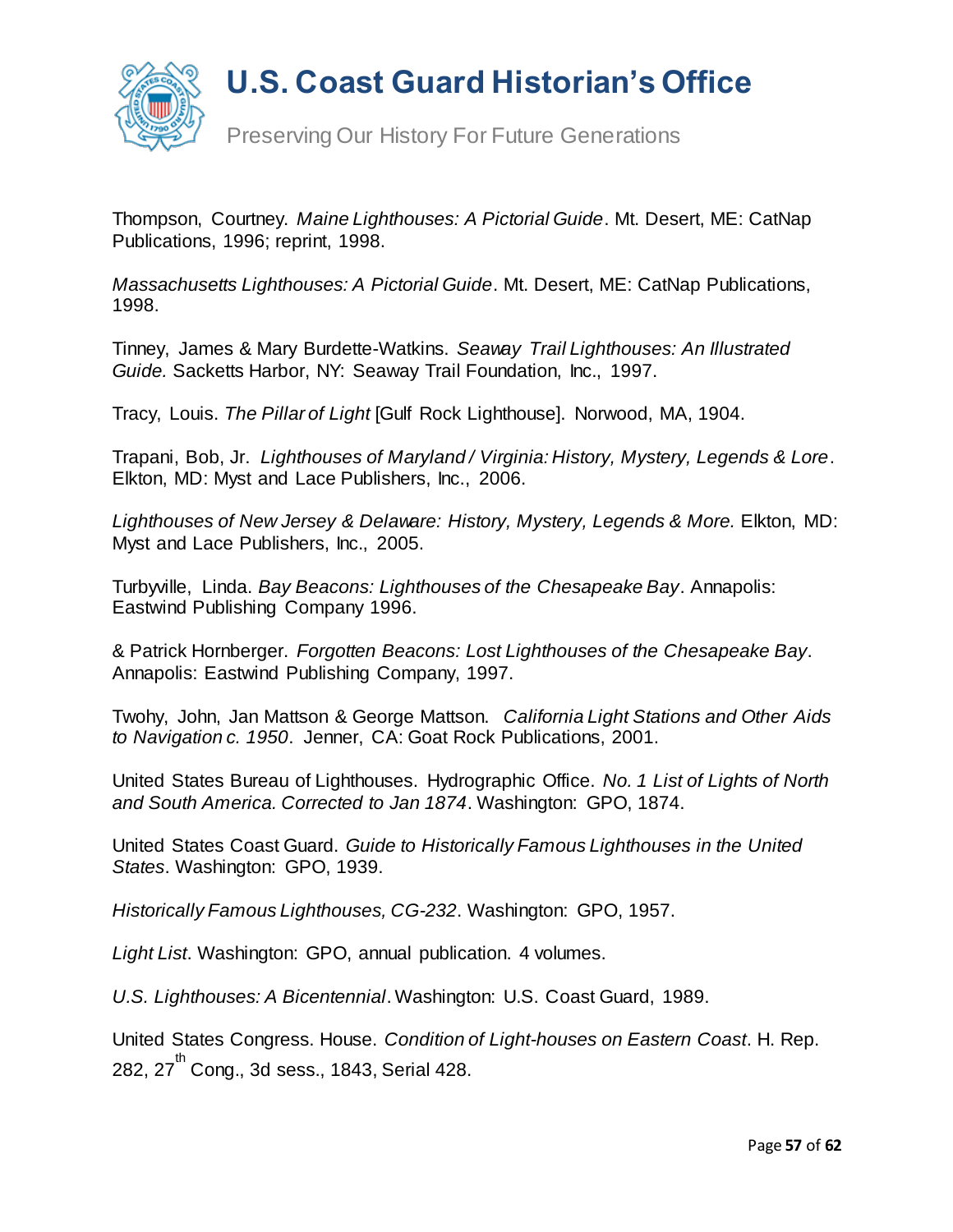

*Establishment* of Light-houses and Mint in California. H. Exdoc. 47, 31<sup>st</sup> Cong., 1<sup>st</sup> sess., 1850, Serial 577.

*Executing Law of Last Session for Building Light-houses, etc., with List of Sites Approved and Rejected also Number of Light-houses in Each State on 1 st January 1833.* H. Doc. 27, 25<sup>th</sup> Cong., 2d sess., 1838, Serial 322.

Improvement in Lighting Lighthouses. Commerce 168, 12<sup>th</sup> Cong., 1<sup>st</sup> sess., 1812, American State Papers 014.

Lens Glass for Lighthouses to be Imported Free of Duty. H. Doc. 339, 57<sup>th</sup> Cong., 1<sup>st</sup> sess., 1902, Serial 4337.

*Letter from the Secretary of the Treasury, Accompanied by a Report of the Fifth Auditor,*  upon the Subject of Light-houses. H. Doc. 19, 19<sup>th</sup> Cong., 1<sup>st</sup> sess., 1825, Serial 131.

*Letter from the Secretary of the Treasury, Transmitting A Report of the Fifth Auditor in*   $R$ elations to the Light-houses, &c. H. Doc. 62, 28 $^{\text{th}}$  Cong., 1<sup>st</sup> sess., 1844, Serial 441.

*Letter from the Secretary of the Treasury, Transmitting A Report Respecting Lighthouses.* H. Ex. Doc. 52, 31<sup>st</sup> Cong., 2d sess., 1851, Serial 599.

*Lighthouse Construction and Repair*. Commerce 203, 14 th Cong., 2d sess. 1817; Commerce 239, 17 $^{\text{th}}$  Cong., 1 $^{\text{st}}$  sess., 1822, American State Papers 015.

Report on Light Houses. H. Doc. 5, 17<sup>th</sup> Cong., 1<sup>st</sup> sess., 1822, Serial 63; H. Exdoc. 52, 31<sup>st</sup> Cong., 2d sess., 1851, Serial 599.

Committee on Merchant Marine and Fisheries. Subcommittee on Coast Guard and Navigation. *Lighthouse Preservation: Hearing, 99th Congress, 2nd Session, on the Job of Preserving and Restoring American Lighthouses for Future Generations Who Have an Interest in Maritime History and the Sea. April 30, 1986*. Serial No. 99-34. Washington: GPO, 1986.

Senate. *Report of Board of Navy Commissioners, On Erection of Light-houses, etc.,*  Under Act of 3d March, 1837. S. Doc., 38, 25<sup>th</sup> Cong., 2d sess., 1838, Serial 314.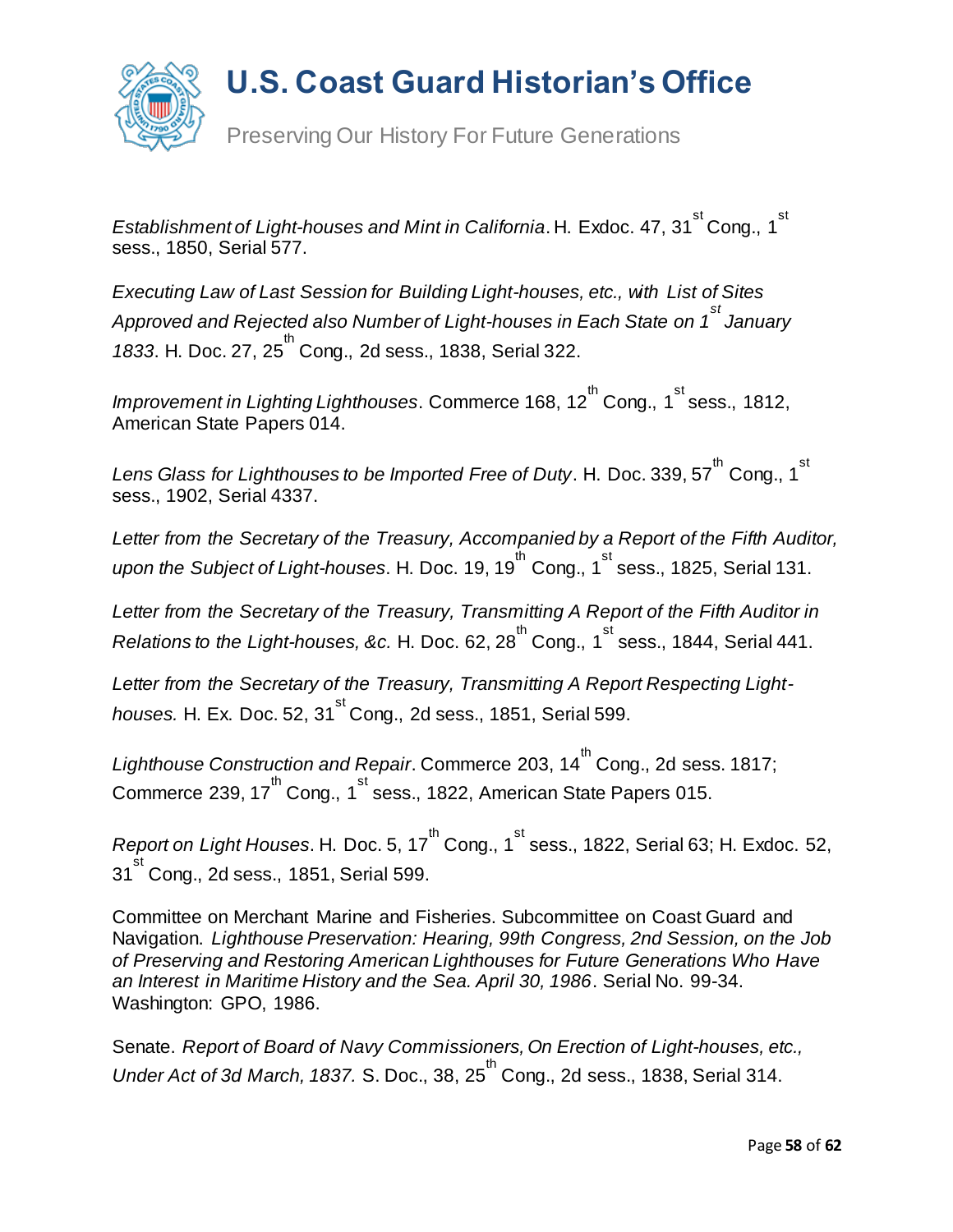

Preserving Our History For Future Generations

United States Department of the Interior. National Park Service. *Three Sisters Lighthouses, Cape Cod National Seashore, Massachusetts.* Washington: National Park Service, 1986.

National Maritime Initiative. *1994 Inventory of Historic Light Stations*. Candace Clifford, Project Manager. Washington: GPO, 1994.

United States Department of Transportation. *National Plan for Navigation*. Washington: Department of Transportation, Apr 1972.

United States Lighthouse Board. "Documents Relative to the Establishment of a Light-House on the Outer Diamond Shoal, Off Cape Hatteras, North Carolina." Appendix No. 5 to the *1888 Annual Report of the Lighthouse Board*. Washington: GPO, 1888, pp. 211-237.

"Report Upon the Construction of Saint George's Reef Light-Station, Sea-Coast of California. By A.H. Payson." Appendix No. 1 to the *1884 Annual Report of the Lighthouse Board*. Washington: GPO, 1884, pp. 113-126; 3 plates.

Appendix No. 1 to the *1888 Annual Report of the Lighthouse Board*. Washington: GPO, 1888, pp. 173-181.

"Report Upon the Construction of Stannard's Rock Light Station, Lake Superior, Michigan, By G. Weitzel." Appendix to the *1882 Annual Report of the Lighthouse Board*. Washington: GPO, 1882, pp. 85-102; 14 plates.

"Report Upon the Construction of Tillamook Rock Light Station, Sea Coast of Oregon By G.L. Gillespie." Appendix to the *1881 Annual Report of the Lighthouse Board*. Washington: GPO, 1881, pp. 97-134; 12 plates.

*Specifications for Metalwork of Screw-pile Light-house to Replace Light-Vessels*. Washington: Geo. W. Bowman, Public Printer, 1860, amended 1872.

United States Lighthouse Service. *Two-Hundredth Anniversary of Boston Light*. Washington: GPO, 1916.

Veasy, David. *Guarding New Jersey's Shore: Lighthouses and Life-Saving Stations: Images of America*. Charleston, SC: Arcadia Publishing, Inc., 2000.

Vent, Myron H. *South Manitou Island*. Springfield: The Goodway Press, Inc., 1973.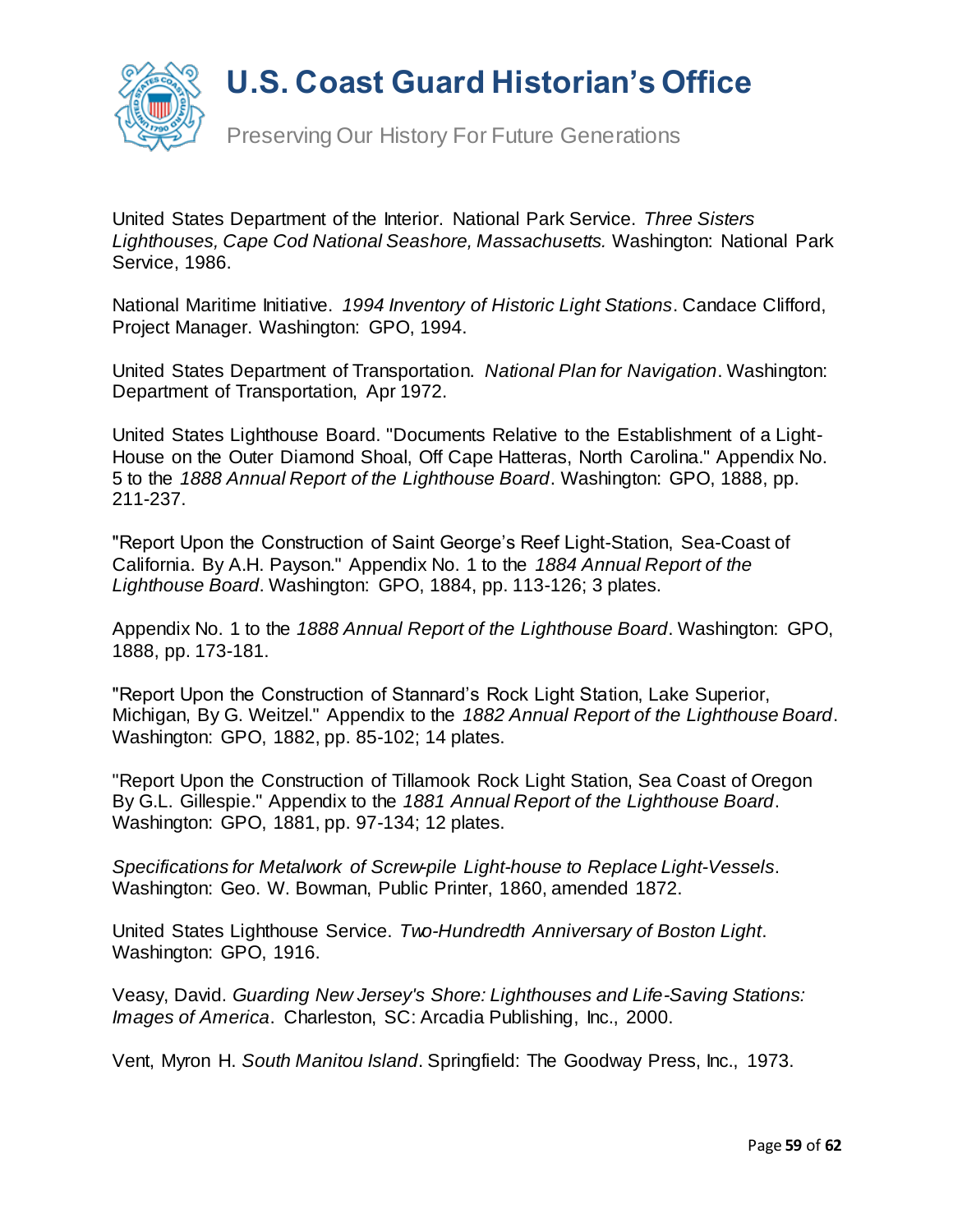

Preserving Our History For Future Generations

Vojtech, Pat. *Lighting the Bay: Tales of Chesapeake Lighthouses*. Annapolis: Tidewater Publications, 1997.

Wagner, John L. *Michigan Lighthouses: An Aerial Photographic Perspective*. East Lansing, MI: J.L. Wagner, 1994.

Wall, Dorothy. *Yaquina Lighthouses on the Oregon Coast*. Medford, OR: Webb Research Group, 1993.

Wardius, Ken & Barb. *Wisconsin Lighthouses: A Photographic & Historical Guide*. Prarie Oak Press, 2000.

Webber, Bert. *Battery Point Light and the Tidal Wave of 1964*. Medford, OR: Webb Research Group, 1991.

*Yaquina Lights: The Biography of Lighthouses: An Oregon Documentary*. Medford, OR: Webb Research Group, 1991.

& Margie Webber. *"Terrible Tilly:" An Oregon Documentary; The Biography of a Lighthouse*. Webb Research Group Publishers, 1992.

Welch, Wally. *The Lighthouses of Maine*. Apopka: Lighthouse FL 1985.

*The Lighthouses of Massachusetts*. Apopka, FL: Lighthouse Publications, 1989.

*The Lighthouses of Rhode Island*. Apopka: Lighthouse FL 1987.

Whitehouse, F.E. *Field Investigation of Cape Hatteras Lighthouse*. Washington: National Park Service, 1937.

Whitney, Dudley. *The Lighthouse*. Boston: New York Graphic Society 1975.

Willoughby, Malcolm F. *Lighthouses of New England*. Boston: T.O. Metcalf Company 1929.

Wright, Larry & Patricia. *Bonfires & Beacons - Great Lakes Lighthouses*. Boston Mills Press, 1997.

Yocum, Thomas, Bruce Roberts & Cheryl Shelton-Roberts. *Cape Hatteras: America's Lighthouse. Guardian of the Graveyard of the Atlantic*. Nashville, TN: Cumberland House, 1999.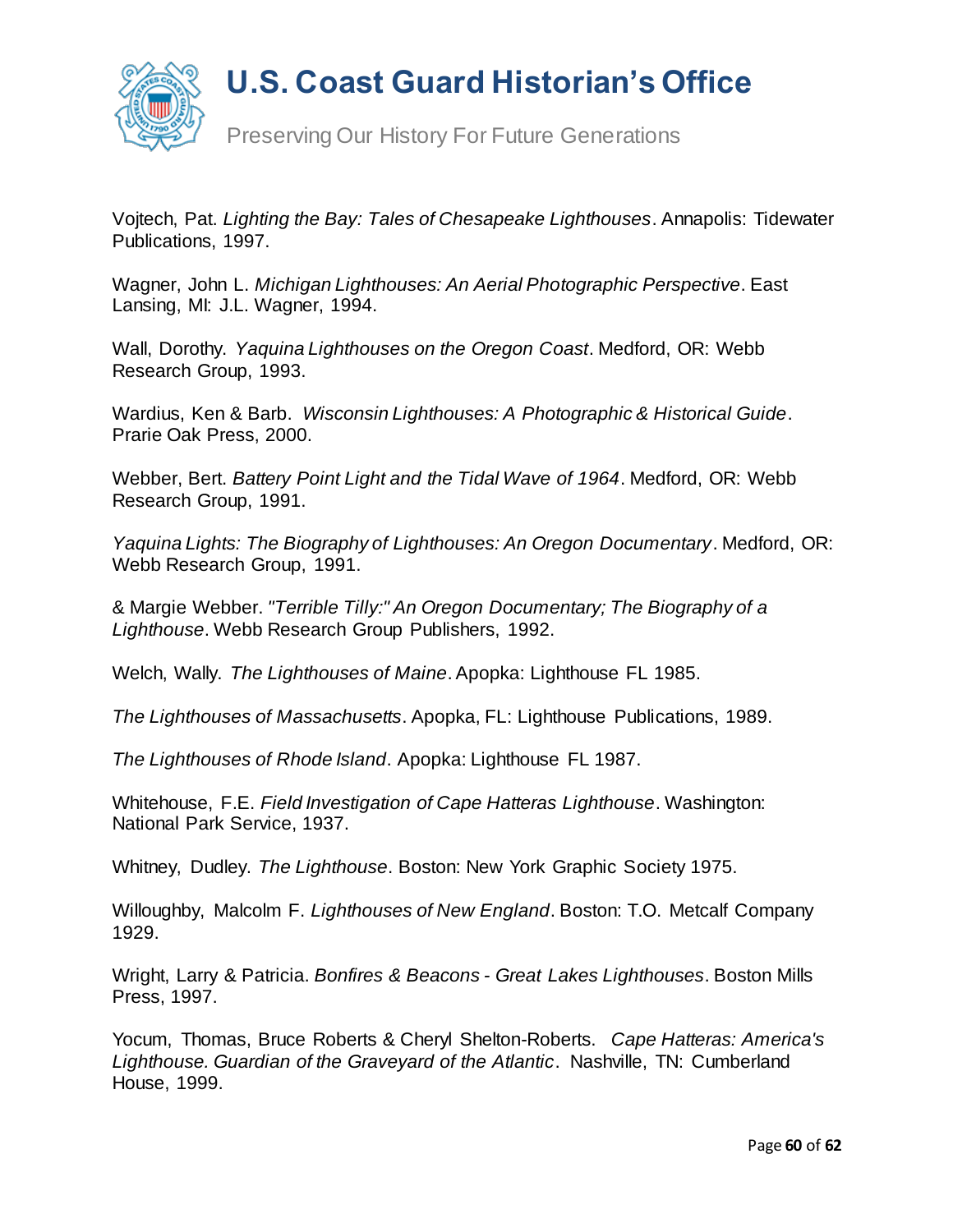

Ziegler, Phil*. America's Guiding Lights: A Lighthouse Sketchbook*. Camden, ME: Down East Books, 1989.

#### **Dissertations, Theses & unpublished papers:**

Alexander, Barton S. "Minots Ledge Lighthouse. A Brief Memoir By the Late Lieut. Co. B.S. Alexander." Paper Presented at the American Society of Civil Engineers April 2, 1879.

Clifford, Candace, compl. "National Register Multiple Property Documentation Form for Lighthouses." Working draft, prepared for the U.S. Coast Guard by the National Maritime Initiative, National Park Service with contributions by Ralph Eshelman and Ross Holland, Mar 16, 1998.

Eshelman, Ralph. "Historical Overview and Significance Evaluation, Point Lookout Light Station" as part of a condition assessment report completed by the National Park Service for the Department of Defense Legacy Management Program, 1995-1996.

"Lighthouse Construction Types," manuscript prepared for the National Maritime Initiative, National Park Service, through a cooperative agreement with the U.S. Lighthouse Society.

"Ponce de Leon Inlet Light Station. National Historic Landmark Study." Washington: National Park Service, National Historic Landmarks Survey, 1998.

Gredell & Associates [Structural Engineers]. "Chesapeake Bay Lighthouses." Wilmington, DE, 1991.

Livingston, Dewey & David Snow. "The History and Architecture of the Point Reyes Light Station," Historic Structures Report, Point Reyes, National Park Service, 1990.

National Register Nomination. "Hendricks Head Light Station." Light Stations of Maine MPS, Lincoln County, ME, 1987. (On file with the National Register of Historic Places, National Park Service).

"Little River Light Station," Light Stations of Maine MPS, Washington County, ME, 1988. (On file with the National Register of Historic Places, National Park Service).